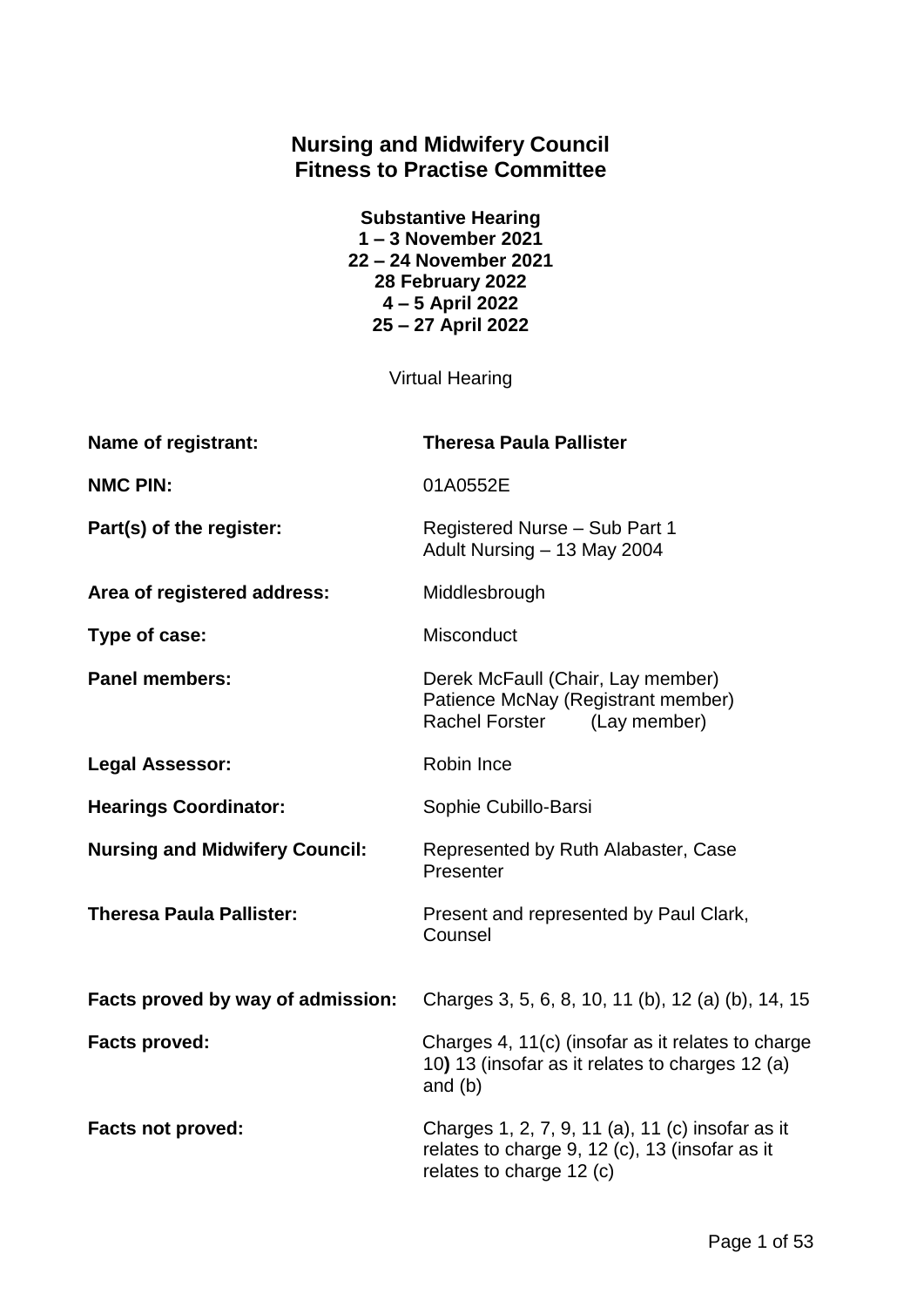| <b>Fitness to practise:</b> | Impaired                    |
|-----------------------------|-----------------------------|
| <b>Sanction:</b>            | Suspension order (3 months) |
| Interim order:              | No interim order            |

#### **Details of charge**

That you, a registered nurse:

1) Between 1 January 2018 and 17 September 2018 recorded that you had administered a vaccine to an unknown child when you had not done so. *No case to answer*

And

- 2) Your conduct as specified in charge 1 was dishonest in that you knew you had not administered the vaccine because it was not in stock. *No case to answer*
- 3) In respect of your treatment of Patient 1's leg wounds in August 2018, applied compression bandages without any clinical justification for so doing so and/or without noting that there was any clinical justification for so doing. *Found proved by way of admission*
- 4) Between December 2017 and May 2018 failed to escalate the worsening condition of Patient 2's leg ulcers to the GP and/or the tissue viability service. *Found proved*
- 5) Between 30 March 2017 and 17 July 2017 failed to regularly record fridge temperatures. *Found proved by way of admission*
- 6) Between March 2017 and September 2018 failed to maintain a sufficient stock of vaccines. *Found proved by way of admission*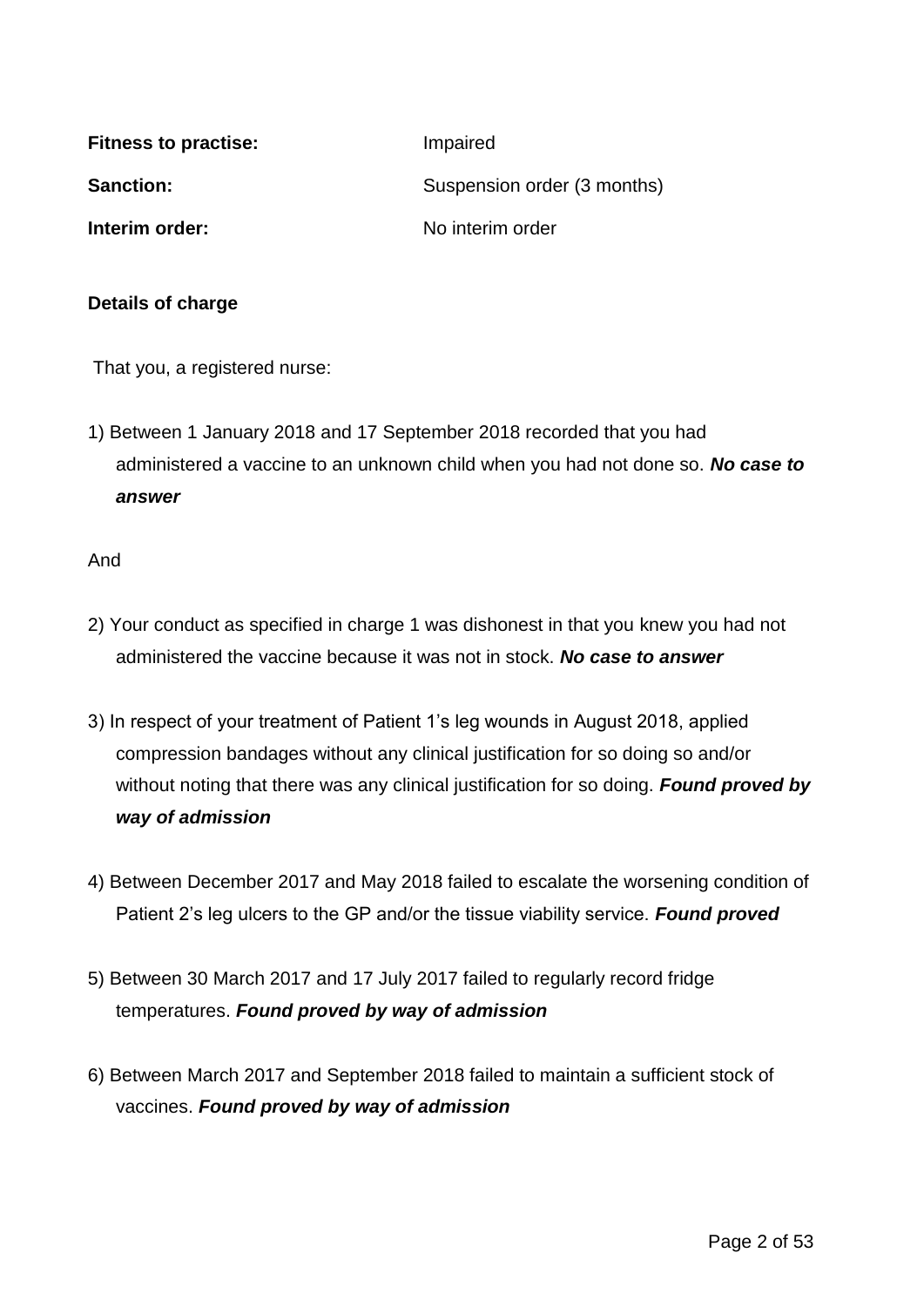- 7) Between 20 August 2018 and 17 September 2018, conducted one or more new assessments of patient wounds without an opinion and/or supervision from one of the other practice nurses, when you had specifically been instructed not to do so because your training was not up to date. *Found not proved*
- 8) Between 20 August 2018 and 17 September 2018, conducted one or more new smoking cessation appointments when you had specifically been instructed not to do so because you had not passed the relevant training assessment. *Found proved by way of admission*
- 9) On or about 18 September 2018, told the Practice Manager that you had not conducted any new wound assessments when you had done so. *Found not proved*
- 10) On or about 18 September 2018, told the Practice Manager that you had not conducted any new smoking cessation appointments when you had done so. *Found proved by way of admission*

And

- 11) Your conduct as specified in charges 9 and/or 10 was dishonest in that
	- (a) you knew that you had conducted new wound assessments since 20 August 2018 *Found not proved*
	- (b) you knew that you had conducted new smoking cessation appointments since 20 August 2018 *Found proved by way of admission*
	- (c) you intended to mislead the Practice Manager into believing that you had complied with your action plan *Found proved in relation to charge 10 only*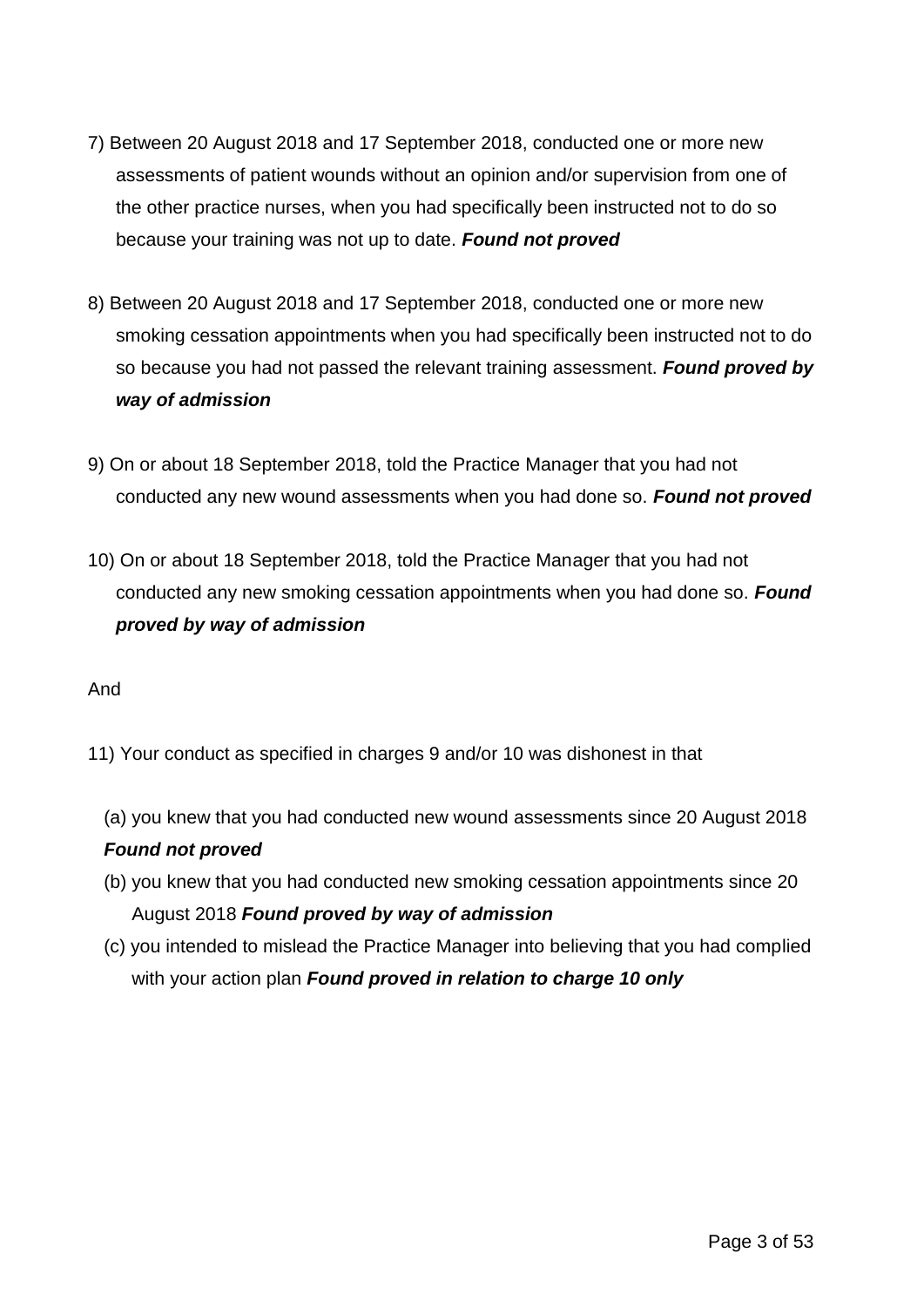12) Between 31 May 2018 and 27 July 2018

(a) told the Practice Manager that you had professional indemnity insurance in place when it was not in place *Found proved by way of admission* (b) told the Practice Manager that there were no problems concerning professional indemnity insurance when this was not correct *Found proved by way of admission*

(c) informed the NMC that professional indemnity insurance was in place when it was not **Found proved** 

### And

13) Your conduct specified in charge 12(a) and/or 12(b) and/or 12(c) was dishonest in that

(a) you knew that you did not have professional indemnity insurance in place *Found proved in relation to charge 12 (a) and (b) only* (b) you knew that there were problems concerning your professional indemnity insurance *Found proved in relation to charge 12 (a) and (b) only*

14) Between 1 January 2017 and 21 December 2018,

(a) issued prescriptions when you were not authorised to do so because you were not a nurse prescriber *Found proved by way of admission*

(b) issued prescriptions in the name of a nurse prescriber without her knowledge *Found proved by way of admission*

(c) completed orders for prescription only products in the name of a nurse prescriber without her knowledge *Found proved by way of admission*

And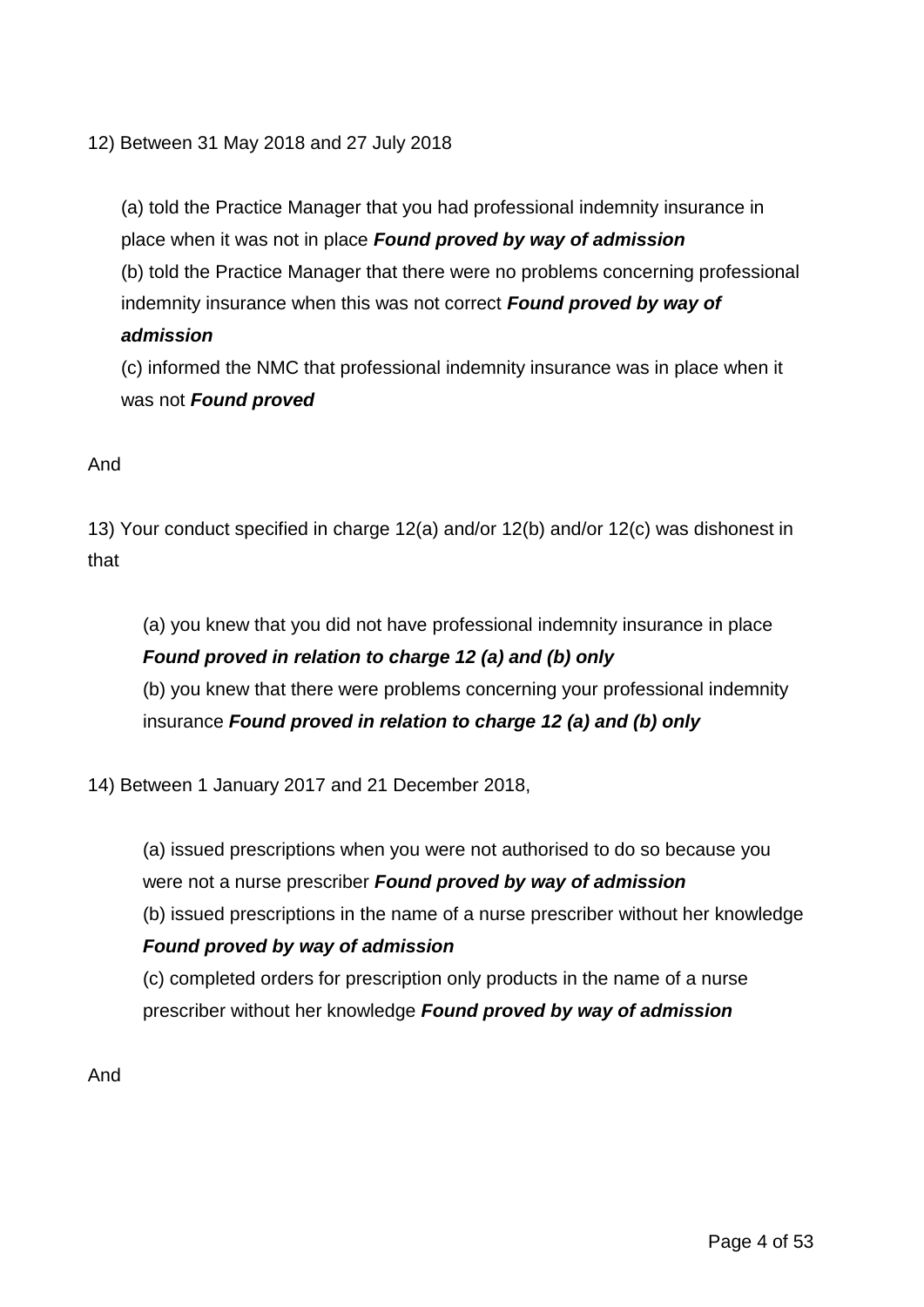15) Your conduct specified in charges 14(a) and/or 14(b) were dishonest because

(a) You knew that you were not authorised to issue prescriptions *Found proved by way of admission*

(b) You knew that it was wrong to use the name of a nurse prescriber without her knowledge *Found proved by way of admission*

(c) You intended to mislead the pharmacy into considering that the relevant prescriptions were properly authorised prescriptions *Found proved by way of admission*

AND in light of the above, your fitness to practise is impaired by reason of your misconduct.

### **Decision and reasons on application for hearing to be held in private**

Ms Alabaster, on behalf of the Nursing and Midwifery Council (NMC) made a request that parts of this case be held in private on the basis that proper exploration of your case involves reference to your health and/or private life. The application was made pursuant to Rule 19 of 'Nursing and Midwifery Council (Fitness to Practise) Rules 2004', as amended (the Rules).

Mr Clark, on your behalf, indicated that he supported the application to the extent that any reference to your health and/or private life should be heard in private.

The legal assessor reminded the panel that while Rule 19(1) provides, as a starting point, that hearings shall be conducted in public, Rule 19(3) states that the panel may hold hearings partly or wholly in private if it is satisfied that this is justified by the interests of any party or by the public interest.

The panel determined to rule on whether or not to go into private session in connection with your health and or private life as and when such issues are raised. The panel determined that your privacy outweighed the public interest in this regard.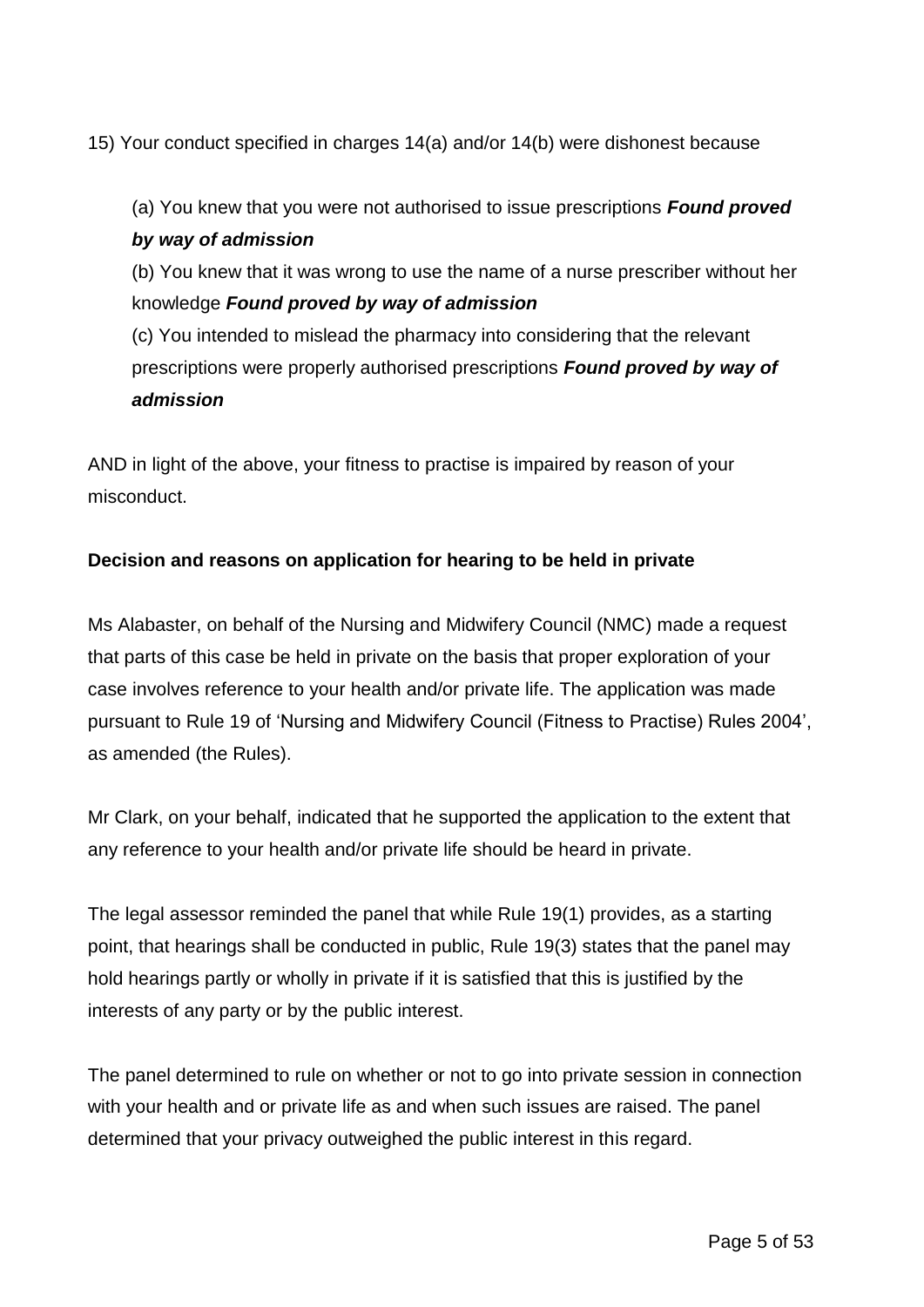# **Background**

You commenced employment as a practice nurse at Eston Surgery (the Surgery), on a part time basis, in July 2016. You transferred to a full time role in March 2017.

In July 2018 you disclosed to Ms 1, the practice manager that you had allowed your NMC registration to lapse on 31 May 2018. The practice supported you in revalidating your registration. However, this resulted in closer supervision of your work which revealed several areas of concern in your practice.

In relation to charges 1 and 2, the Father of Child X, Father X, whose identity cannot be ascertained, contacted the Surgery and spoke with Receptionist, Ms 2. Father X informed her that he wished to enquire about a vaccination for his child, which you had been unable to administer at an earlier appointment as you had allegedly told him it was out of stock. Child X's medical records were checked and it was apparent that you had indicated that all vaccinations had been given to Child X at the appointment. Father X asked to speak with a General Practitioner (GP) and later met with Dr 1. Father X persisted in his account that a vaccination had not been given by you as it was out of stock and that you would contact Father X later to arrange the administration of this vaccination.

Dr 1 consulted Child X's medical records and noted, as Ms 2 had done, that the records indicated all vaccinations had been given during the appointment. Due to Father X's persistent claim that his child was not fully vaccinated, despite the records stating otherwise, Dr 1 commenced the procedure for vaccinating Child X again, with all the pertinent vaccinations, as he could not reliably ascertain from your records, what vaccinations had or had not been given.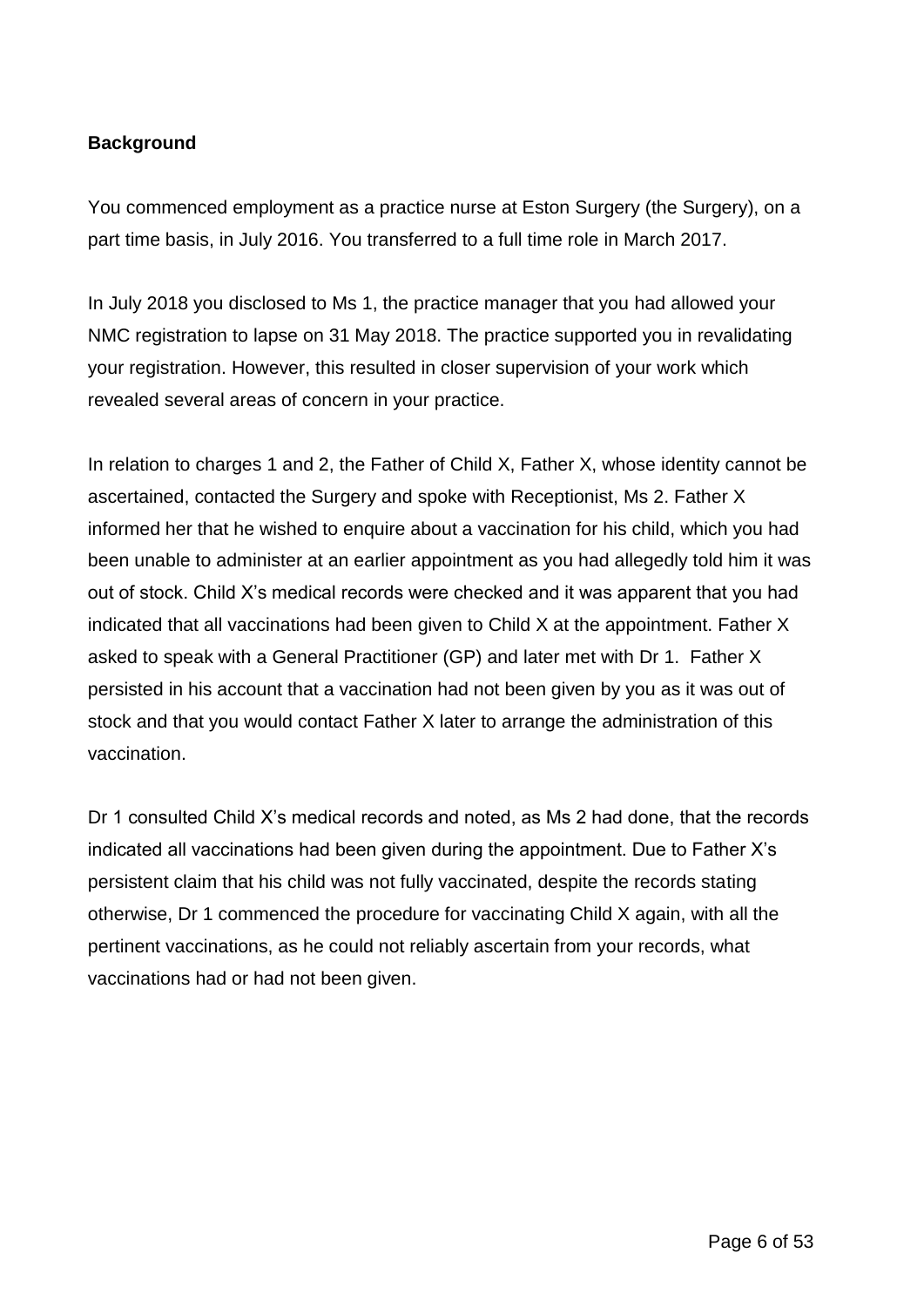In relation to charge 3, Ms 3 worked alternate days to you and would sometimes see patients who had been treated by you if the patient's appointment fell on a day that you were not in the surgery. Ms 3 met with Patient 1 and noted that Patient 1 had full compression bandages in situ on both legs. Ms 3 noted that Patient 1's medical records did not state that any compression should be applied or why such measures would be put in place. There was allegedly no evidence that a proper assessment of Patient 1's leg ulcer had been carried out before full compression bandages were applied. Ms 3 removed the bandages from Patient 1 as there was no evident clinical justification for this treatment in the medical records.

In relation to charge 4, Patient 2 had a long history of requiring treatment for leg ulcers. It is the evidence of Dr 1 that wound care and management was generally carried out by practice nurses who would arrange samples and/or swabs where necessary. Samples which confirmed infection would be actioned by prescription antibiotics, issued by Dr 1. The nurse would then be expected to monitor that the treatment was achieving an improvement. You treated Patient 2 on more than 30 occasions during the period of December 2017-May 2018. However, Patient 2's condition deteriorated to the point that, by May 2018, she required in-patient hospital care. It is alleged that you should have escalated Patient 2's ongoing poor condition to Dr 1 or a specialist team for further advice over this period when the ongoing treatment plan was not yielding results.

In relation to charge 5, in July 2017, before commencing your leave, you were asked to make sure that your fridges were fully stocked so that 'locum cover' could work effectively in your absence. The locum cover nurse reported to Ms 1 that she was having difficulty working in your room, so Ms 1 investigated. She found that you had not monitored the temperature of the fridge in your room since March 2017. The 'Refrigerator Temperature Monitoring Recording Form' and the relevant Policy states that the fridge temperature should be monitored daily. It also set out what to do if the temperatures are outside acceptable parameters. This is important as it can affect 'vaccine stability'. Vaccines which have been stored outside safe temperature ranges may not be used or should only be used with proper risk assessment. It is the NMC's case that if no temperature recordings have been taken, there is no way to know if the vaccines were being stored safely or otherwise.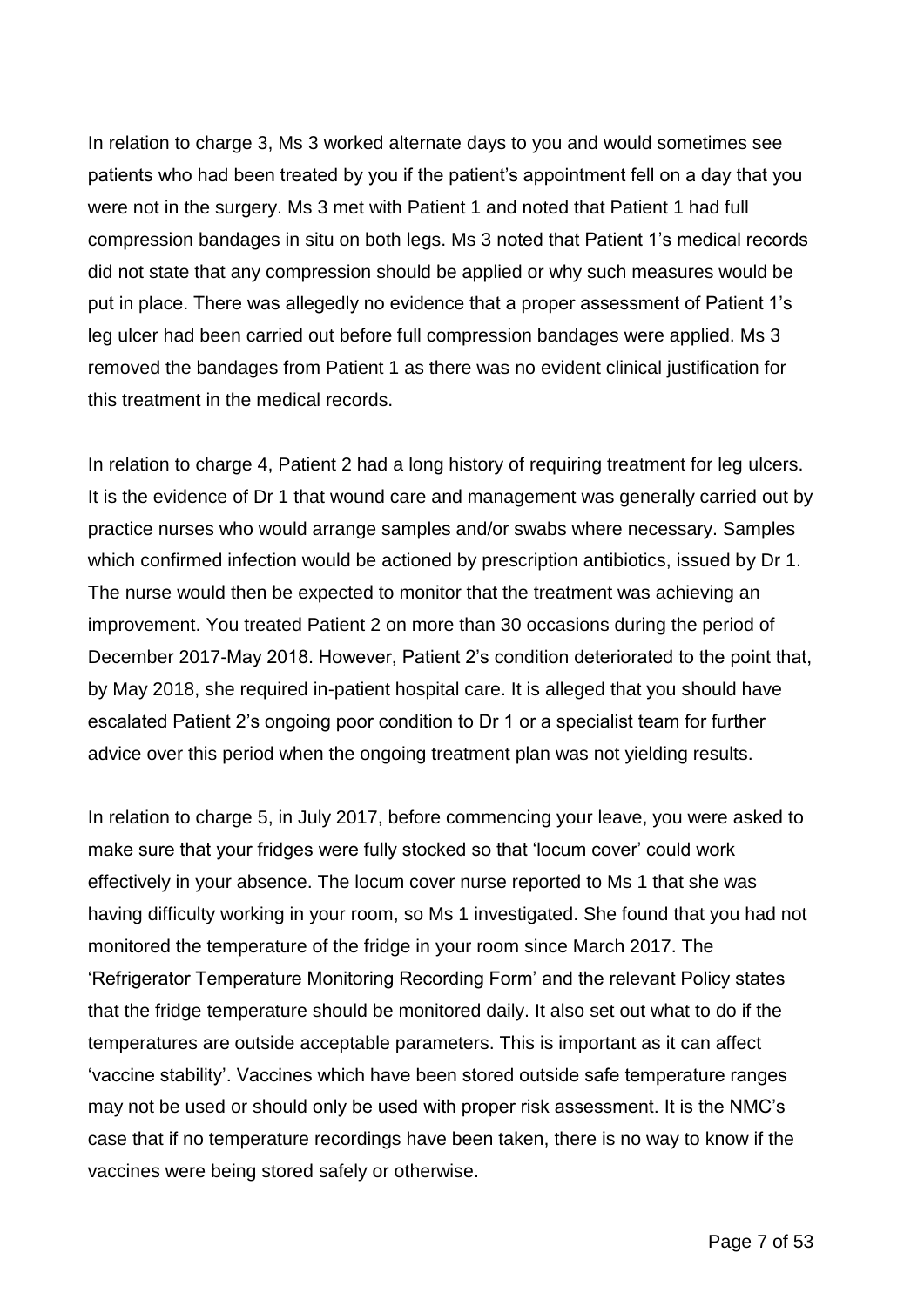In relation to charge 6, part of your role at the Surgery was to restock/order equipment and vaccine supplies, as set out in your job description. Despite this, staff members at the Surgery reported that you often had to borrow vaccines from neighbouring surgeries because you had allegedly 'run out'. Records of vaccines borrowed from other surgeries were kept in a book at the Surgery's reception. It is the NMC's case that the book allegedly demonstrates how the amount of 'borrowing' of vaccines from other surgeries dropped once you were no longer employed at the Surgery.

In relation to charges 7, 9 and 11, in the summer of 2018 it emerged that your NMC registration had lapsed earlier in the year. Following your successful readmission to the register, you were placed under greater supervision. During a supervision meeting on 15 August 2018 with Ms 1, it was noted that there was outstanding training which you were required to complete in areas key to your role, including wound management and smoking cessation. On 20 August 2018 this was formalised into an Action Plan with the same date. The Action Plan prohibited you from carrying out new wound care assessment without referring to other members of staff at the Surgery. Ms 1 returned to work on 17 September 2018 following a period of leave. She asked about your progress in relation to updated wound care training. You allegedly stated that you had completed some of the required reflective work. You also declared that you had not seen any new patients for appointments since the Action Plan was put in place. However, the following day, when preparing for a supervision meeting with you, Ms 1 noted records which demonstrated that you had seen three new patients for initial assessment of wounds whilst there were no other nurses to oversee the care plan. Further, you allegedly had not asked the patients to return for a further appointment, as required under your Action Plan.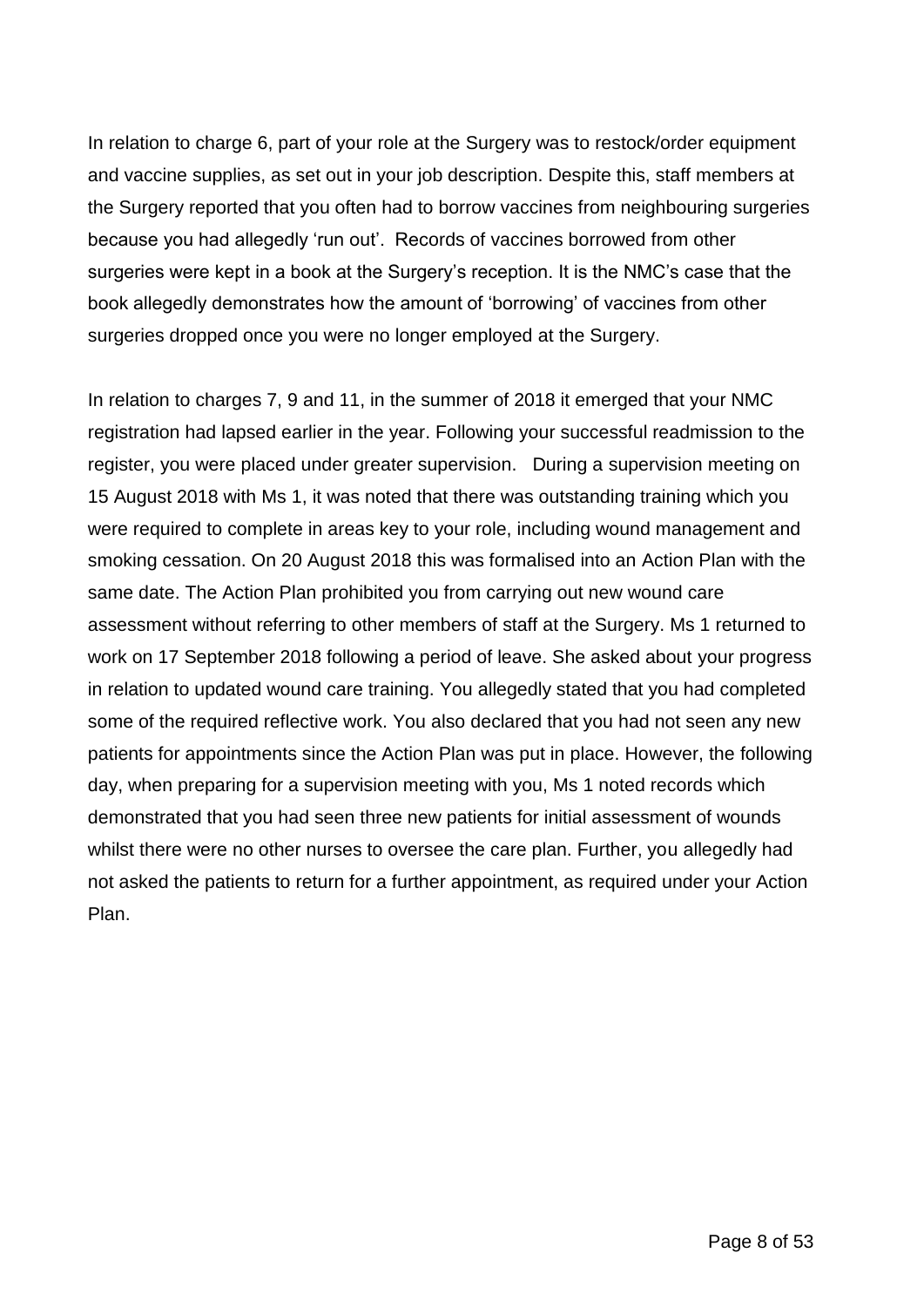In relation to charges 8, 10 and 11, Ms 1 enrolled you onto an online training course in relation to smoking cessation, one year before the allegations arose. You did not pass the assessment and therefore the training was not complete. You were therefore prohibited from taking 'new smoking cessation' patients until the course was passed. A meeting with Ms 1 took place on 18 September 2018 during which you declared that she had seen no new patients for appointments since the Action Plan was put in to place. However, it is the evidence of Ms 1 that you undertook new smoking cessation appointments with patients on 14 September 2018, 22 August 2018 and 24 August 2018 despite the assurances that you had given to Ms 1 that you had been complying with your Action Plan.

In relation to charges 12 and 13, once you were in full time employment at the Surgery, from approximately March 2017, you were not covered under the Surgery's 'group scheme' with regards to professional indemnity insurance (PII). This meant that you were required to take out your own PII cover. It is alleged that you knew that you were required to have your own PII cover in place. You discussed this with Ms 1 on several occasions and Ms 1 supported you in applying for PII cover. However, you were required to complete the application process yourself. You 'maintained' that you had valid insurance and at no time did you mention that there had been a problem with your application. Ms 1 requested a copy of your Medical Protection Certificate on several occasions. You did not provide the certificate, nor did you provide any explanation for why not, or indicate that there was a problem.

When the issue of the lapsed NMC registration came to light, on 24 July 2018, Ms 1 discussed your PII cover with you in relation to this and again you did not disclose that you did not have any cover. You did provide Ms 1 with a Medical Protection Certificate, and this was dated to cover 28 July 2018-27 July 2019. At a meeting on 18 September 2018, Ms 1 requested a Medical Protection Certificate to cover the period earlier than 28 July 2018. You stated that you did not have access to it and/or could not obtain it. There is no evidence that you had PII cover in place from March 2017-28 July 2018.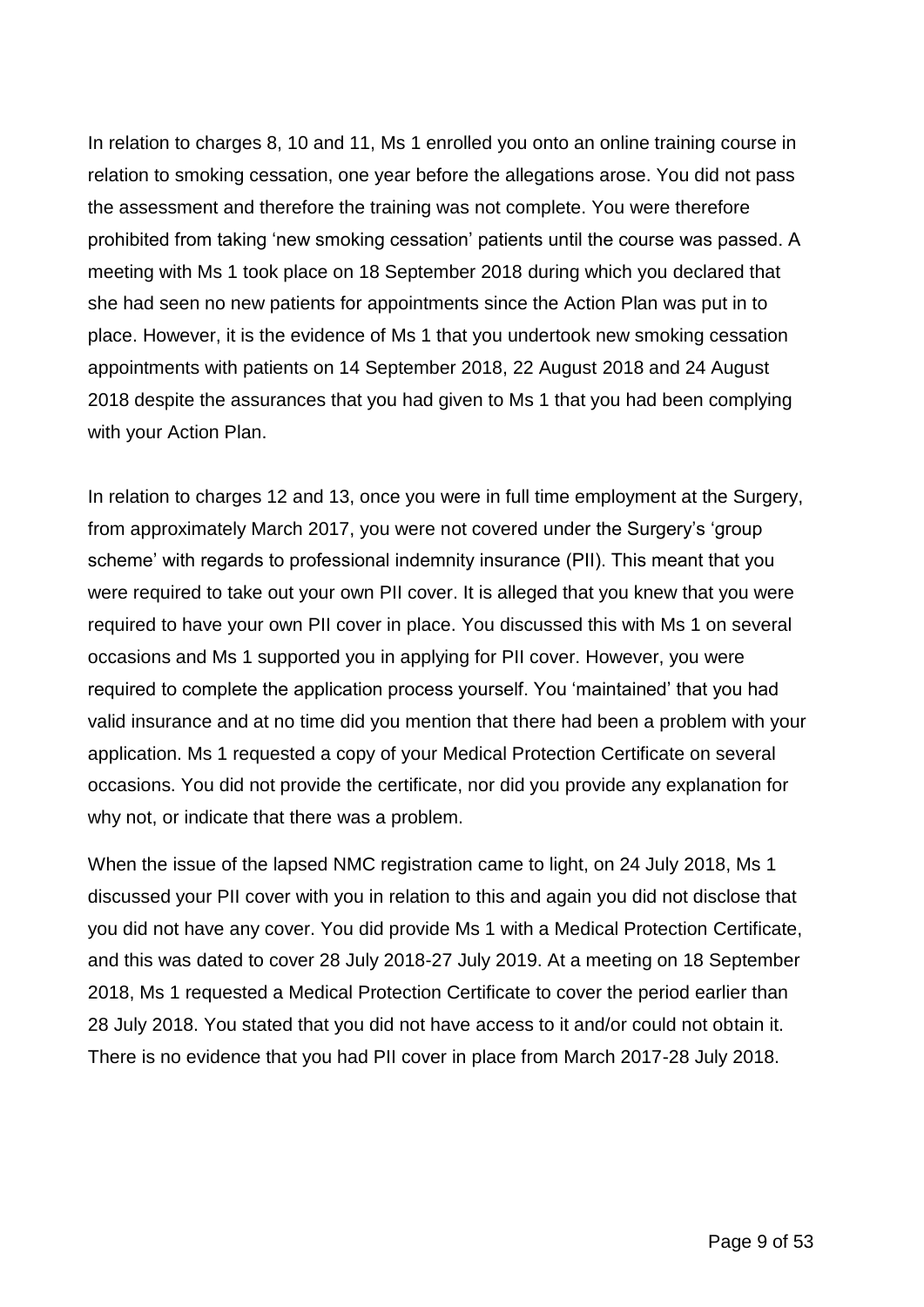You applied to be readmitted to the NMC register of nurses on 24 July 2018 and during the course of your application you allegedly declared to the NMC that you held PII cover, by virtue of your employment contract. It is the NMC's case that there is no evidence that you held PII cover when you made this declaration to the NMC.

In relation to charges 14 and 15, you offered aesthetic beauty treatments to individuals on a private basis (private practice) during the time that you were employed at the Surgery. Ms 1 was aware of this and permitted the same provided the business was not conducted on the premises with any of the Surgery's patients. After you left the Surgery, Ms 1 became concerned about whether you had been acting outside your agreement not to use the Surgery to promote your private aesthetic practice. She also questioned whether you were ordering medication in the name of any of the practice doctors as you were not a qualified nurse prescriber which is protected title issued by the NMC.

Ms 1 was aware that you had historically obtained medications for your private practice via a nurse prescriber, Ms 4. Ms 1 spoke with Ms 4 who confirmed that she had not seen you for several years and no longer prescribed. Ms 4 confirmed that, around 2011, she did enter into an agreement to prescribe medications for you, and provide the appropriate oversight required of her as a nurse prescriber. Ms 4 confirmed that this arrangement continued successfully for several years however she lost contact with you and that she last prescribed for you around the end of 2016, but no later than the beginning of 2017.

You obtained medications for your private practice via a pharmacy called 'Health Xchange Pharmacy UK' ('Health Xchange'). You were entitled to set up an account with Health Xchange despite not being a registered nurse prescriber. You were also permitted to order non-prescribed products such as derma fillers. In order to obtain prescribed products, you had to nominate a registered nurse prescriber who would validate the prescribed items with prescriptions. Ms 4 contacted Health Xchange in November 2018 to inform them that she had lost contact with you and had not been prescribing for you since October 2016.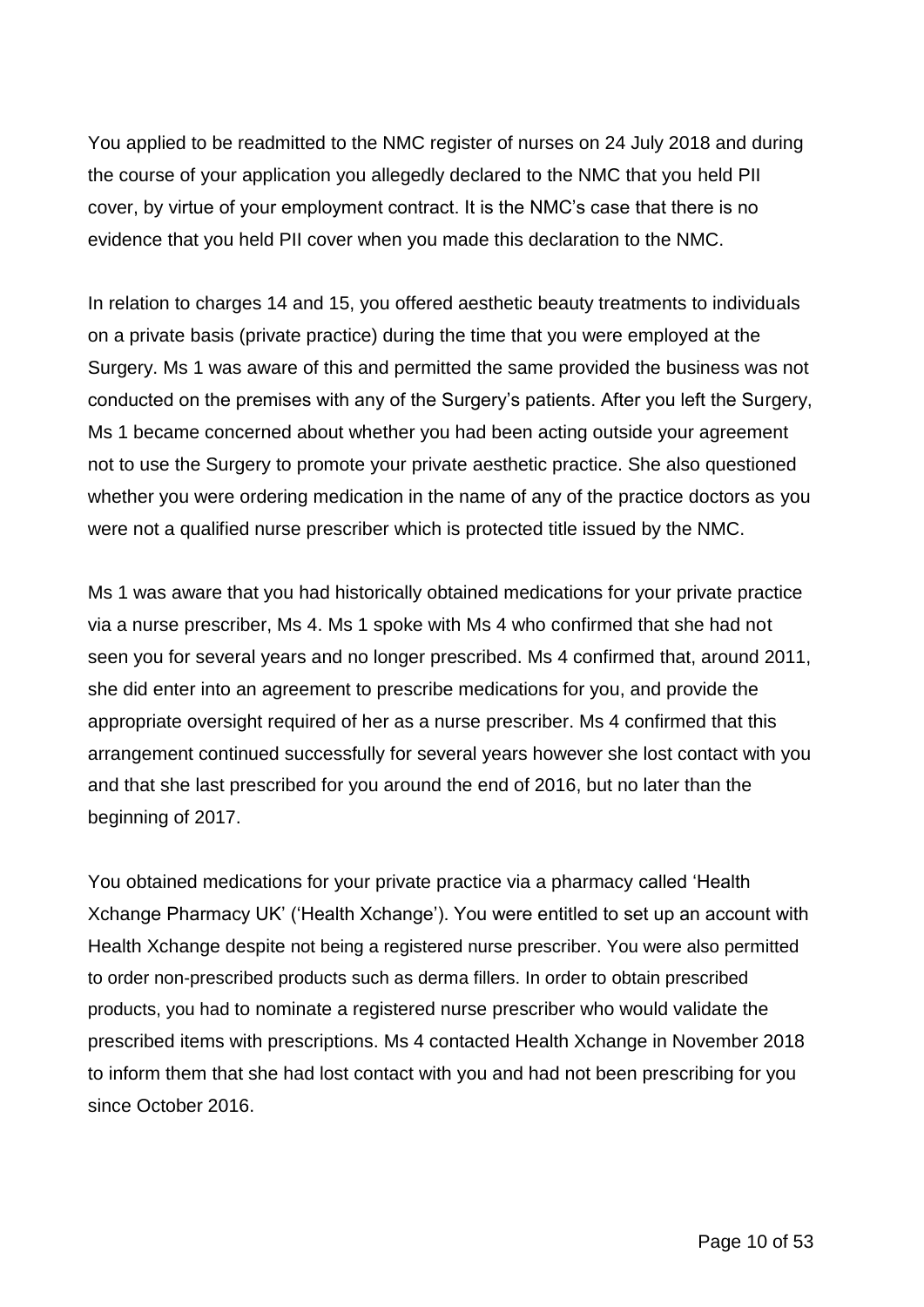Ms 4 contacted Health Xchange around November 2018 to inform them that she had lost contact with you and had not been prescribing for you since approximately October 2016. It is the evidence of Mr 1, the Group Director of Pharmacy Services for Health Xchange, that Ms 4 was the named nurse prescriber on the account up until she informed them that she no longer prescribed for you (in November 2018). Another nurse prescriber was nominated to the account from 25 January 2019. It is the evidence of Mr 1 that multiple orders were made and despatched to you, made via your account with Health Xchange from October 2016-November 2018. Several of these orders contain prescribed medication, namely Botox, with the nominated prescriber being Ms 4, despite Ms 4's assertion that she was no longer in contact with you.

## **Decision and reasons on application to admit hearsay evidence**

The panel heard an application made by Ms Alabaster under Rule 31 to admit the evidence pertaining to an alleged complaint of Father X against you into evidence. This evidence relates to charges 1 and 2 and comprises three local statements made by, respectively, Ms 1, Ms 2 and Dr 1 in July and August 2019. Ms Alabaster informed the panel that the NMC had been unable to identify either Child X or Father X. She invited the panel to admit the evidence on the basis that it is relevant and fair to do so.

With regards to the relevance of Father X's evidence, Ms Alabaster referred the panel to the case of *Kathryn Amanda Jordan El-Karout and Nursing and Midwifery Council [2019] EWCH 28 (Admin)*. She submitted that Father X's evidence forms the direct evidential basis for charge 1 and therefore is directly relevant to charge 2.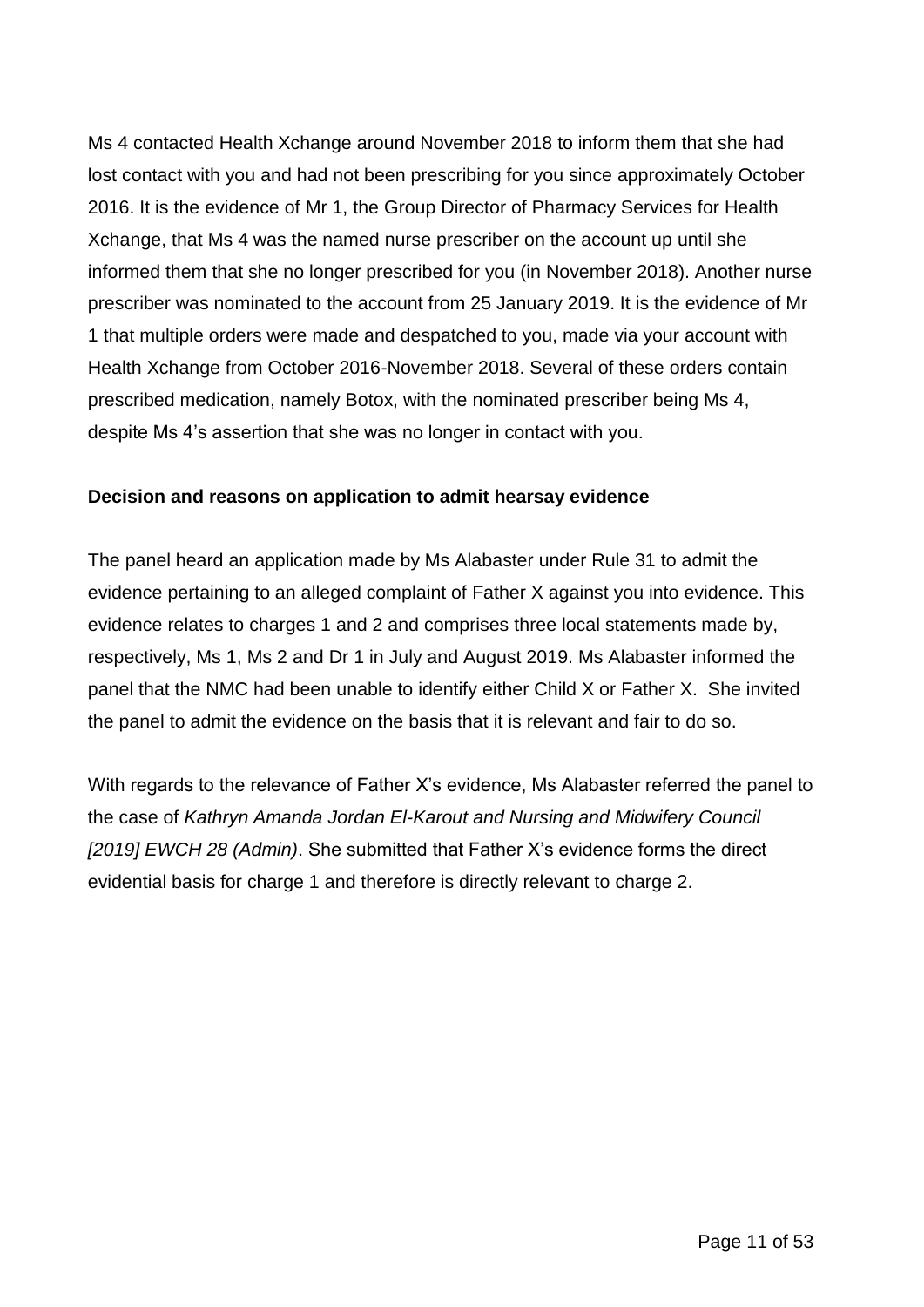When addressing the panel as to the fairness of Father X's evidence, Ms Alabaster referred the panel to case of *Thorneycroft v NMC [2014] EWHC 1565 (Admin),* in which it was held that the following key factors should be considered by a panel, specifically:

"(*i) whether the statements were the sole or decisive evidence in support of the charges;* 

*(ii) the nature and extent of the challenge to the contents of the statements; (iii) whether there was any suggestion that the witnesses had reasons to fabricate their allegations;* 

*(iv) the seriousness of the charge, taking into account the impact which adverse findings might have on the Appellant's career;* 

*(v) whether there was a good reason for the non-attendance of the witnesses; (vi) whether the Respondent had taken reasonable steps to secure their attendance; and* 

*(vii) the fact that the Appellant did not have prior notice that the witness statements were to be read."*

Ms Alabaster submitted that Father X's evidence is the sole and decisive evidence of charge 1 and therefore, charge 2. She invited the panel to consider the fact that Father X's evidence is 'first hand hearsay' and therefore can be considered more reliable than that of 'multiple hearsay'. Further, Ms Alabaster stated that the panel also has before it evidence that, on three separate occasions, Father X repeated his account of the key events in dispute to Ms 1, Ms 2 and Dr 1. She submitted that these accounts allow the panel the opportunity to interrogate the evidence relied upon and evaluate any consistencies and/or inconsistencies, which will allow it to properly make an assessment of reliability.

Ms Alabaster reminded the panel that Mr Clark has had the opportunity to crossexamine all three witnesses who gave evidence in relation to the conversations that they had with Father X, including probing whether there was any possibility of a misunderstanding due to language or emotional issues.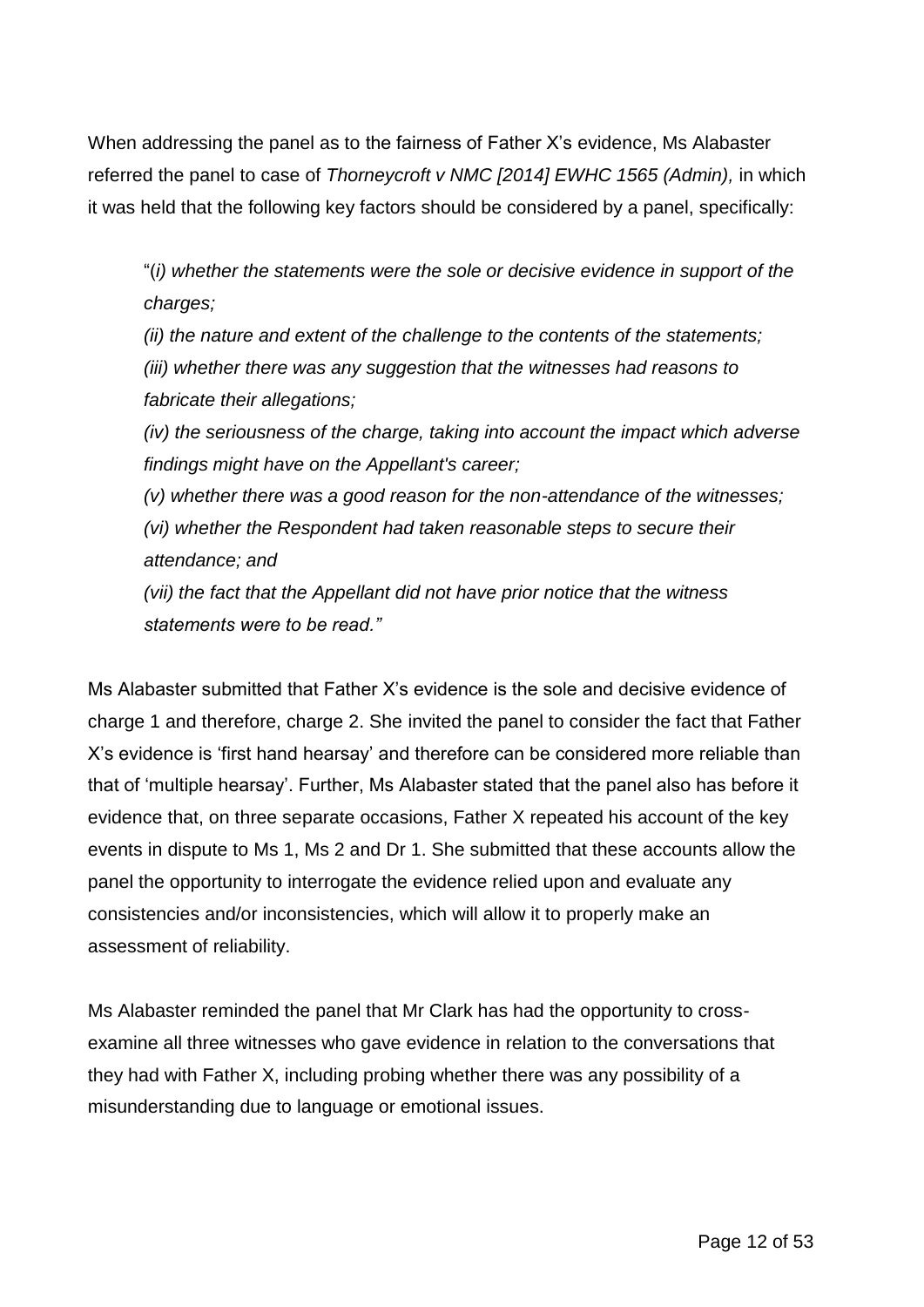Ms Alabaster submitted that it is highly unlikely that Father X had fabricated his allegation or been mistaken about something as serious as his child's health. She referred the panel to Dr 1's evidence in this regard, specifically that Dr 1 could not be sure what vaccinations had been given to Child X. Consequently, Child X was assumed to be unimmunised and therefore had to have a full course of catch-up immunisations, meaning that Child X '*had more needles than necessary.'* Ms Alabaster asked the panel to consider the seriousness of charges 1 and 2 and the potential dishonesty, which if proved, may have an adverse impact upon your career as a registered nurse.

In relation to Father X's non-attendance, Ms Alabaster told the panel that neither Ms 1, Ms 2 nor Dr 1 were able to provide any information which would have assisted the NMC in identifying the witness. She told the panel that all records relating to Child X were no longer available and/or had been destroyed. In light of this, Ms Alabaster submitted that the NMC has taken all reasonable steps to attempt to identify Child X and/or Father X and that failure to identify a witness is a 'good and cogent' reason as to why the witness cannot attend the hearing.

Ms Alabaster told the panel that the NMC informed you, via your legal representation, that it intended to seek a statement from Father X as part of its 'post investigation work'. You were subsequently informed, on 24 September 2021 that the NMC had been unable to do so. Therefore, Ms Alabaster submitted that this is not a case whereby the NMC has served a witness statement but not been able to secure that witness at the hearing. There has never been a witness statement from Father X. Ms Alabaster submitted that, consequently, you would not have formed a legitimate expectation that direct evidence would be given by Father X and that in these circumstances, you have received adequate notice of the NMC's position in relation to Father X, in order for you and Mr Clark to properly prepare your case.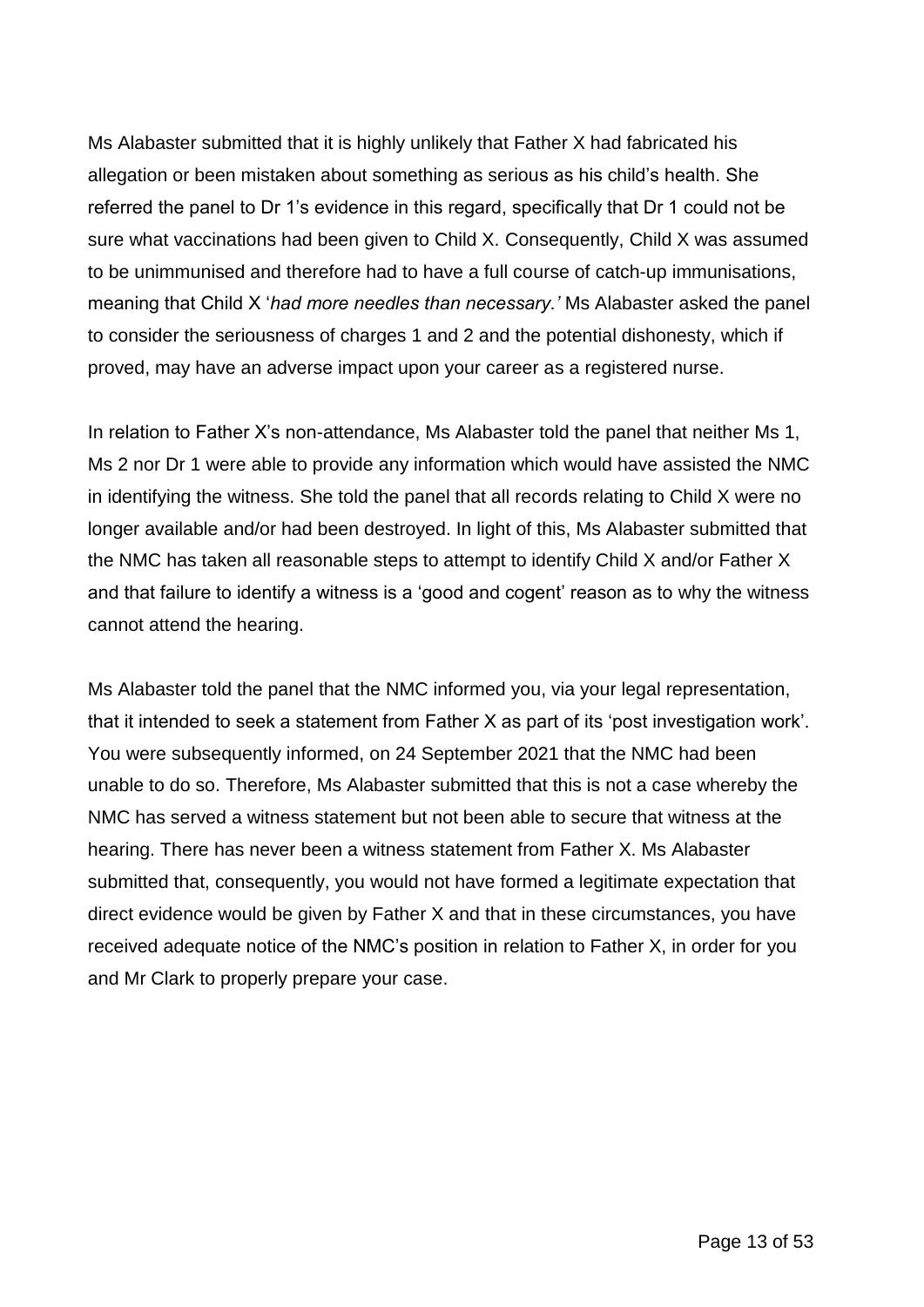Mr Clark opposed the NMC's application. He accepted that Father X's evidence is relevant to charges 1 and 2. However, he asked the panel to carefully assess the fairness of allowing the evidence relating to Father X to be admitted and referred the panel to the factors set out in the case of *Thorneycroft v NMC [2014] EWHC 1565 (Admin).* Mr Clark submitted that there is no legal authority which states that the seven factors, as set out in *Thorneycroft,* should be considered equally. He referred the panel to the case of *R (Bonhoeffer) v GMC (2012) IRLR 37* in which it was held that some of the principles set out in *Thorneycroft* should be given more weight than others.

Mr Clark accepted that Father X's evidence is the sole and decisive evidence in relation to charges 1 and 2. However, he asked the panel to consider the reliability of the witness statements of Ms 1, Ms 2 and Dr 1. Mr Clark reminded the panel that all three statements were made 'several months' after the alleged event. He submitted that it is not known when the phone conversation took place with Father X, nor is it known when Father X met with Dr 1. Mr Clark submitted that it cannot be said that the witness statements are contemporaneous. You were dismissed on 21 September 2018 and the witness statements are dated in July and August 2019.

Mr Clark invited the panel to consider the fact that there is no documentary record of any conversation and/or meeting with Father X, despite Ms 2 describing her conversation with Father X as a 'significant event'. Mr Clark further invited the panel to consider the fact that Ms 1 did not meet with Father X. Ms 1's witness statement details the conversation which was had between Ms 2 and Father X, which Mr Clark submitted is 'second hand hearsay'.

Mr Clark reminded the panel that during Ms 1's oral evidence, she stated that she did speak with Father X. However, this event was not recorded in her witness statement and therefore her oral evidence should be given the appropriate weight.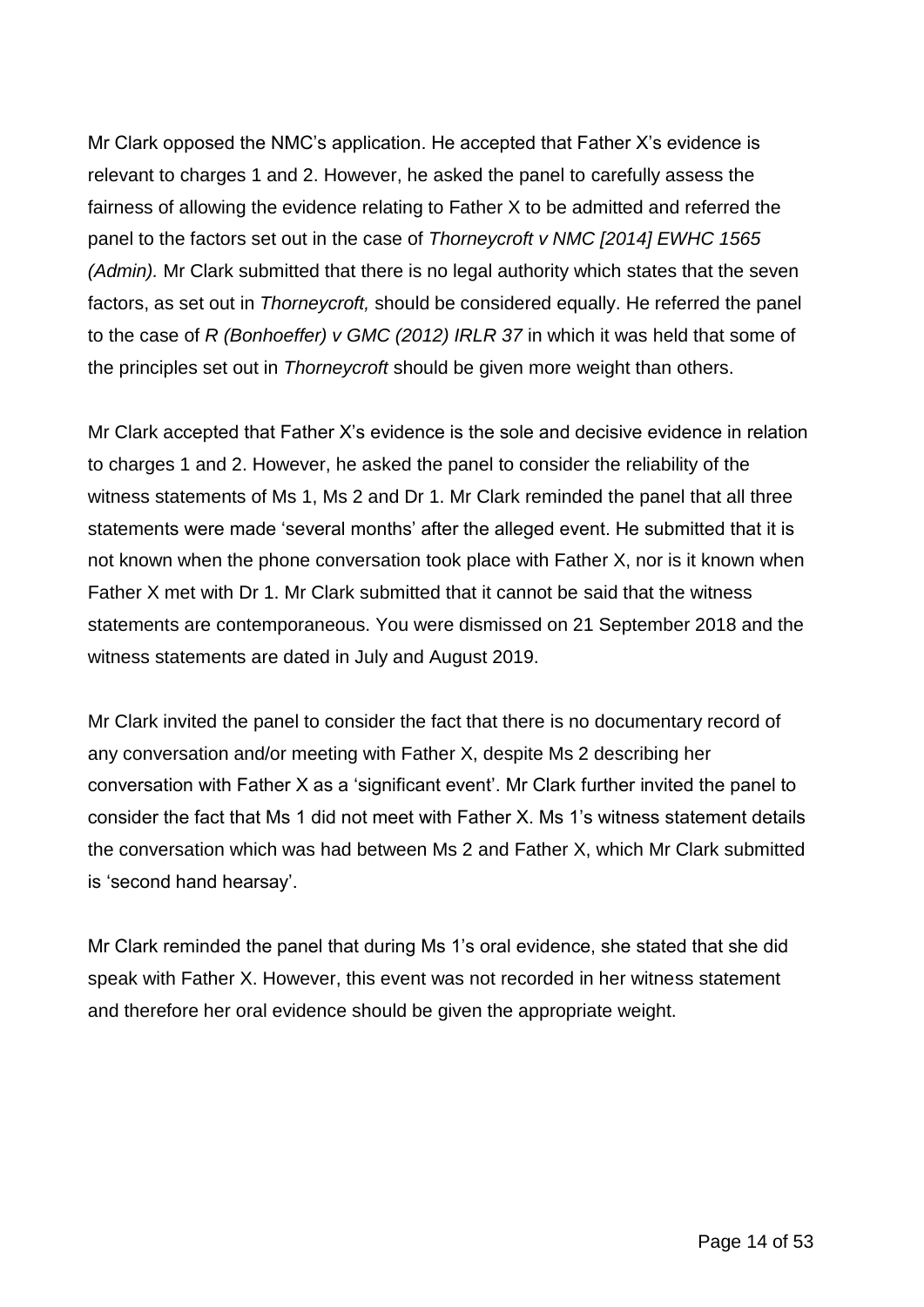In relation to the extent of the challenge to the evidence of Father X, Mr Clark reiterated the fact that you deny charges 1 and 2 and that you do not have any recollection of the alleged events. Mr Clark reminded the panel that there was no investigation by the surgery in relation to this alleged incident. Mr Clark asked the panel to consider carefully whether Father X may have been mistaken in his allegation. It was the evidence of both Ms 2 and Dr 1 that Child X's medication record indicated that all vaccines had been administered. In relation to Dr 1 and Ms 1's witness statements, Mr Clark highlighted that those statements were compiled nine months after the alleged events. Mr Clark submitted that, at the point when the witness statements were made, it had already been decided by Ms 1 and Dr 1 that you were dishonest and could not be trusted.

Mr Clark acknowledged the seriousness of charges 1 and 2 and in this regard referred the panel to the case of *R (Bonhoeffer) v GMC (2012) IRLR 37.* He further acknowledged that reasonable steps were taken by the NMC to identify Father X and/or Child X. However, Mr Clark stated that it seems inconceivable that the surgery did not have some separate documentary record of the event or of the conversations with Father X, particularly when the incident was described by Ms 2 as 'significant'.

The panel heard and accepted the legal assessor's advice on the issues it should take into consideration in respect of this application. This included that Rule 31 provides that, so far as it is 'fair and relevant', a panel may accept evidence in a range of forms and circumstances, whether or not it is admissible in civil proceedings. He also referred the panel to cases of *NMC v Eunice Ogbonna [2010 EWCA Civ 1216]* and *R (Bonhoeffer) v GMC (2012) IRLR 37*.

The panel decided to reject the NMC's application.

The panel carefully considered the key factors set out in the case of *Thorneycroft v NMC [2014] EWHC 1565 (Admin).* 

The panel first considered the issue of relevance. It determined that Father X's evidence is relevant, as it is the primary evidence in support of charges 1 and 2.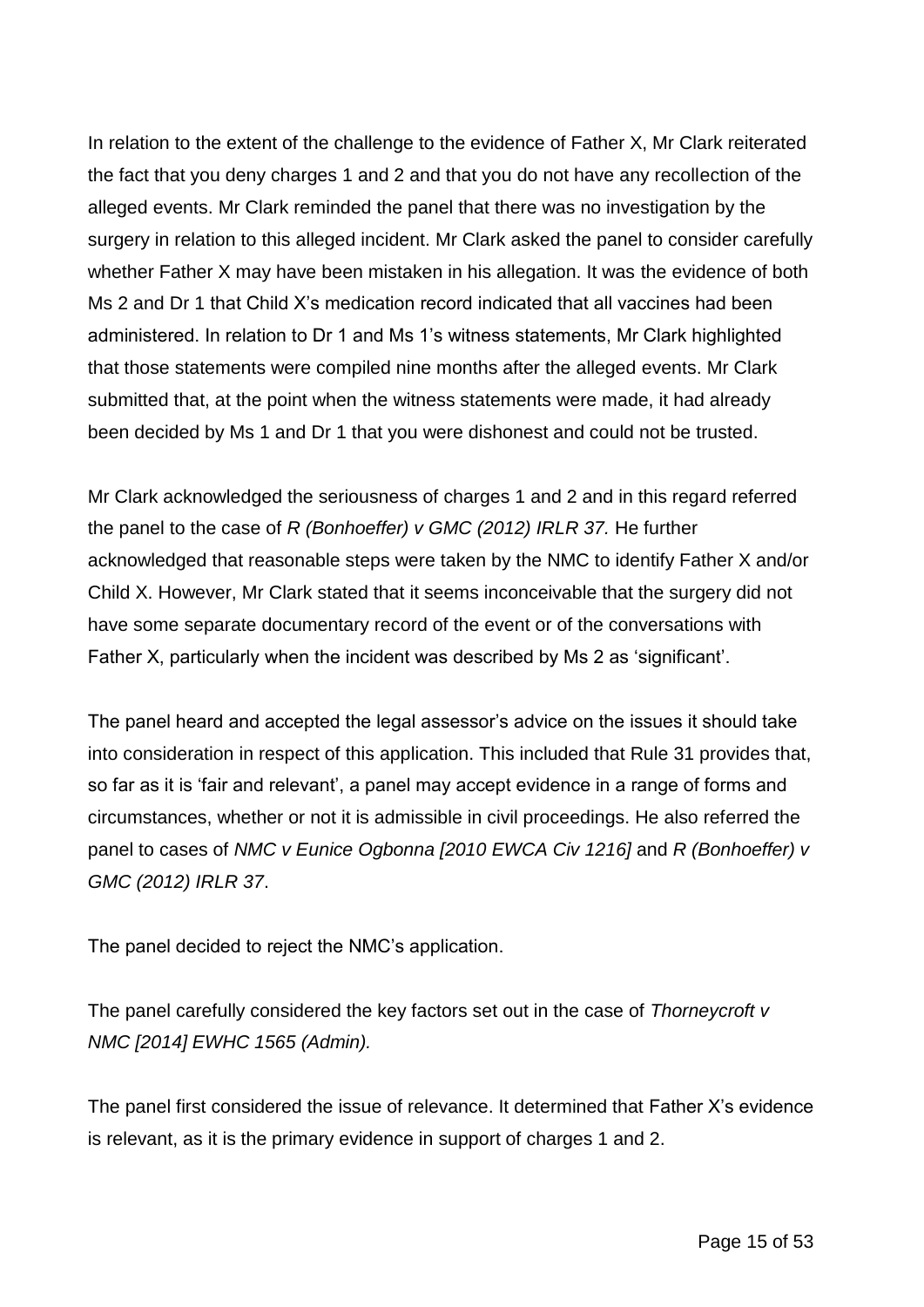The panel next considered the fairness of admitting the evidence of Father X. It determined that Father X's evidence is the sole and decisive evidence in support of charges 1 and 2. The panel had no information before it to suggest that Father X had fabricated the allegations. Further, the panel was of the view that reasonable efforts had been made by the NMC to identify Father X. It determined that the failure to identify Father X was hindered by the apparent poor record keeping of the surgery.

However, the panel acknowledged that you deny charges 1 and 2 and that there is a conflict of evidence in that, contrary to Father X's assertions, the medical records of Child X, which Ms 2 and Dr 1 say they saw at the time, allegedly indicated that Child X was fully vaccinated. It is your case that you do not have any recollection of the alleged events. The panel determined that as neither Father X nor Child X have been identified, the nature of the challenge is restricted to Ms 1, Ms 2 and Dr 1's limited conversations with him. The panel noted the fact that despite such a 'significant' event, it had no documentary evidence before it supporting Father X's allegation. Further, the panel acknowledged that all three witness statements with regards to this incident were made possibly some nine months after the alleged event.

The panel determined that charges 1 and 2 are serious and involve dishonesty, which if found proved, could significantly affect your career as a registered nurse. In light of this, the panel determined that it must proceed with the utmost caution.

In conclusion, the panel considered that, if the evidence relating to Father X was admitted, you would be required to answer an allegation that, at an unknown time, you dishonestly recorded in an unknown child's medical records (which cannot be found) that you had administered an unknown vaccine to that child. In addition, no documentation relating to the subsequent investigation by the surgery of what was described as a 'significant' event has been produced to assist you in identifying the nature of the allegation you face. Moreover, the panel heard evidence that when examination of records (which are no longer available) took place, these indicated that you did fully vaccinate Child X. In addition, the panel notes that Ms 1 (in paragraph 20 of her first witness statement) accepted that, during the surgery's overall investigation, no other specific incidents of 'incorrect record keeping' were found. Against that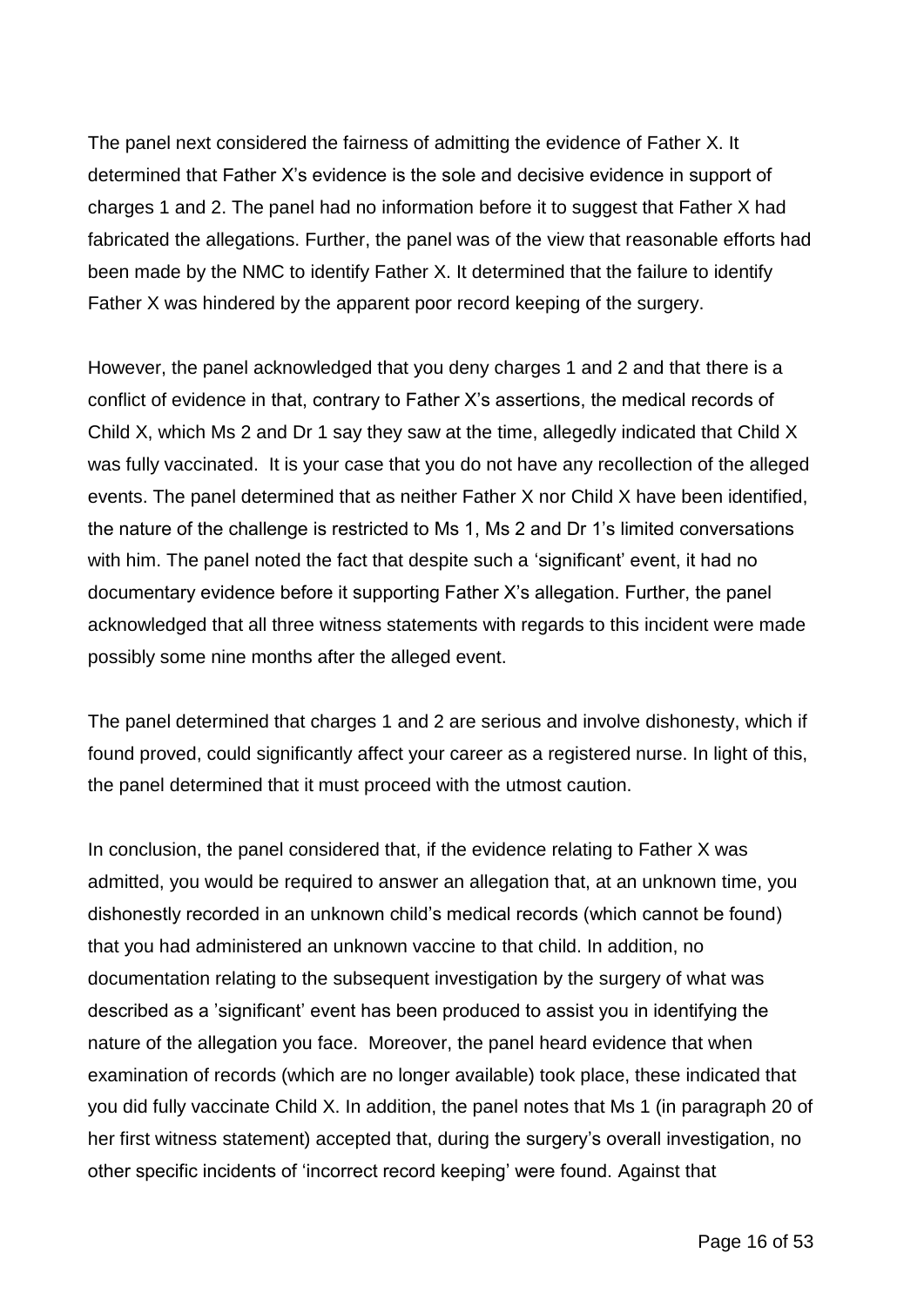background, the panel concluded that it would be particularly unfair to admit the evidence relating to Father X since it would be virtually impossible for you to begin to defend an allegation based on such sparse details.

The panel therefore concluded that it would not be fair to you to admit the evidence of Father X and therefore rejects the application.

# **Decision and reasons on application to offer no evidence**

The panel considered an application from Ms Alabaster to offer no evidence in relation to charges 1 and 2, specifically:

*"1) Between 1 January 2018 and 17 September 2018 recorded that you had administered a vaccine to an unknown child when you had not done so.* 

*And* 

*2) Your conduct as specified in charge 1 was dishonest in that you knew you had not administered the vaccine because it was not in stock."*

This application was made pursuant to Rule 24.

Ms Alabaster referred the panel to the case of *PSA v NMC and X [2018] EWHC 70 (Admin)*. She submitted that, in light of the panel's decision in relation to the hearsay application and the evidence of Father X, the NMC no longer has a reasonable prospect of proving the facts of charges 1 and 2. Ms Alabaster further submitted that it is not in the public interest to pursue these charges. She stated that this application is supported by the NMC's guidance in relation to offering no evidence, specifically: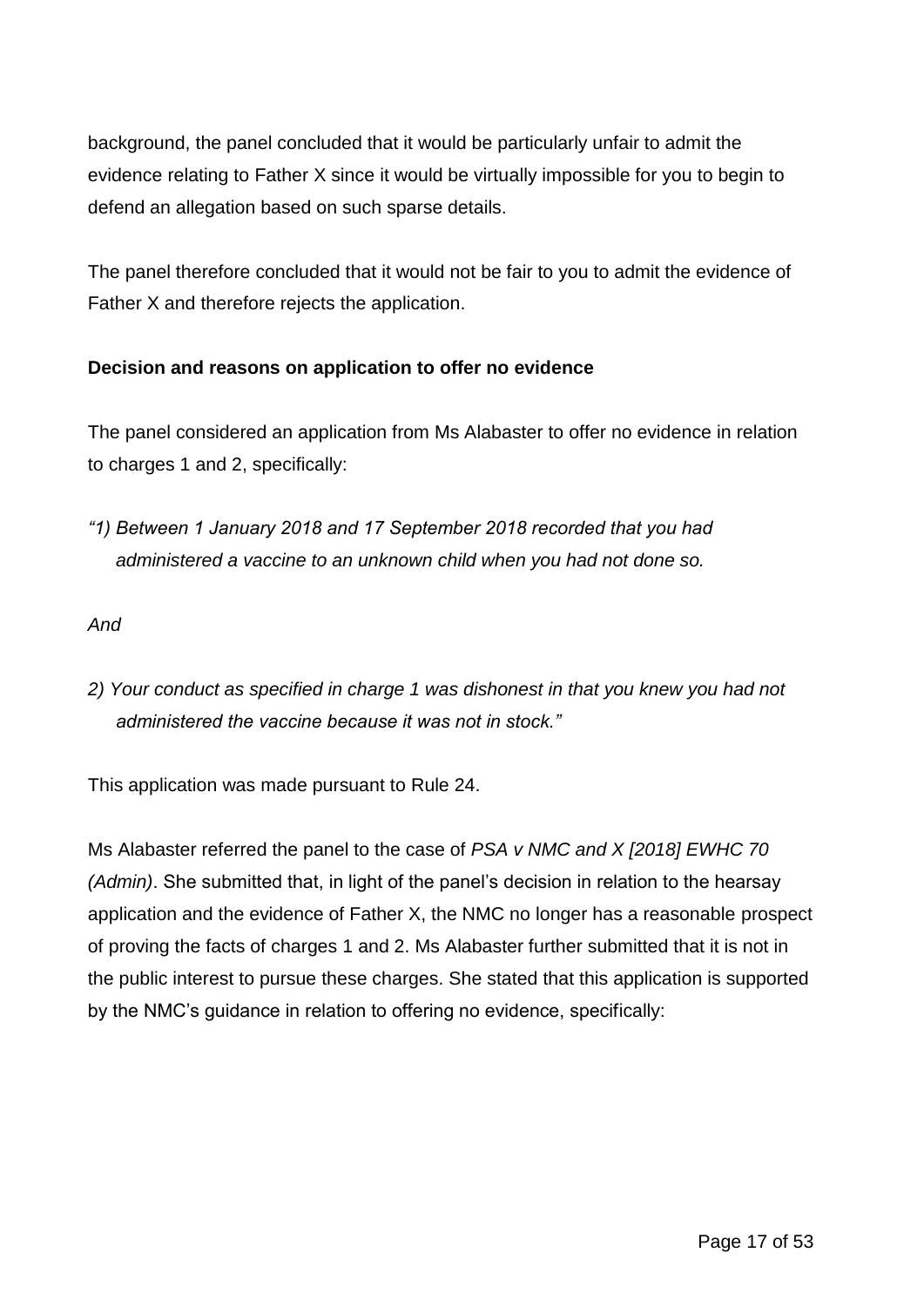# *"No realistic prospect of proving the facts of the case*

*It's not in the public interest for us to pursue factual charges against a nurse, midwife or nursing associate if there isn't enough evidence to prove them. Offering no evidence because there isn't enough evidence to prove the facts, so that there's no longer a realistic prospect, will only be appropriate if:*

- *…*
- *…*
- *the charge relies on the evidence of a witness who cannot attend a hearing, and an application to rely on their statement as hearsay evidence has been rejected*
- *…."*

Ms Alabaster also informed the panel that, in the current circumstances, there is no requirement for an adjournment in order to inform the referrer regarding this application.

Mr Clark did not oppose the application.

The panel took account of the submissions made and heard and accepted the advice of the legal assessor.

In reaching its decision, the panel has made an initial assessment of all the evidence that had been presented to it at this stage.

The panel decided to accept the submissions of Ms Alabaster and the NMC's position in respect of offering no evidence for charges 1 and 2. The panel also considered whether to adjourn the case to determine if further efforts could be made to trace Father X but reminded itself of the fact that Father X had previously refused to cooperate with the Surgery's investigation. The panel was therefore satisfied that there was insufficient evidence before it to go on to find charges 1 and 2 proved, particularly when considering its previous decision in relation to the hearsay evidence of Father X. The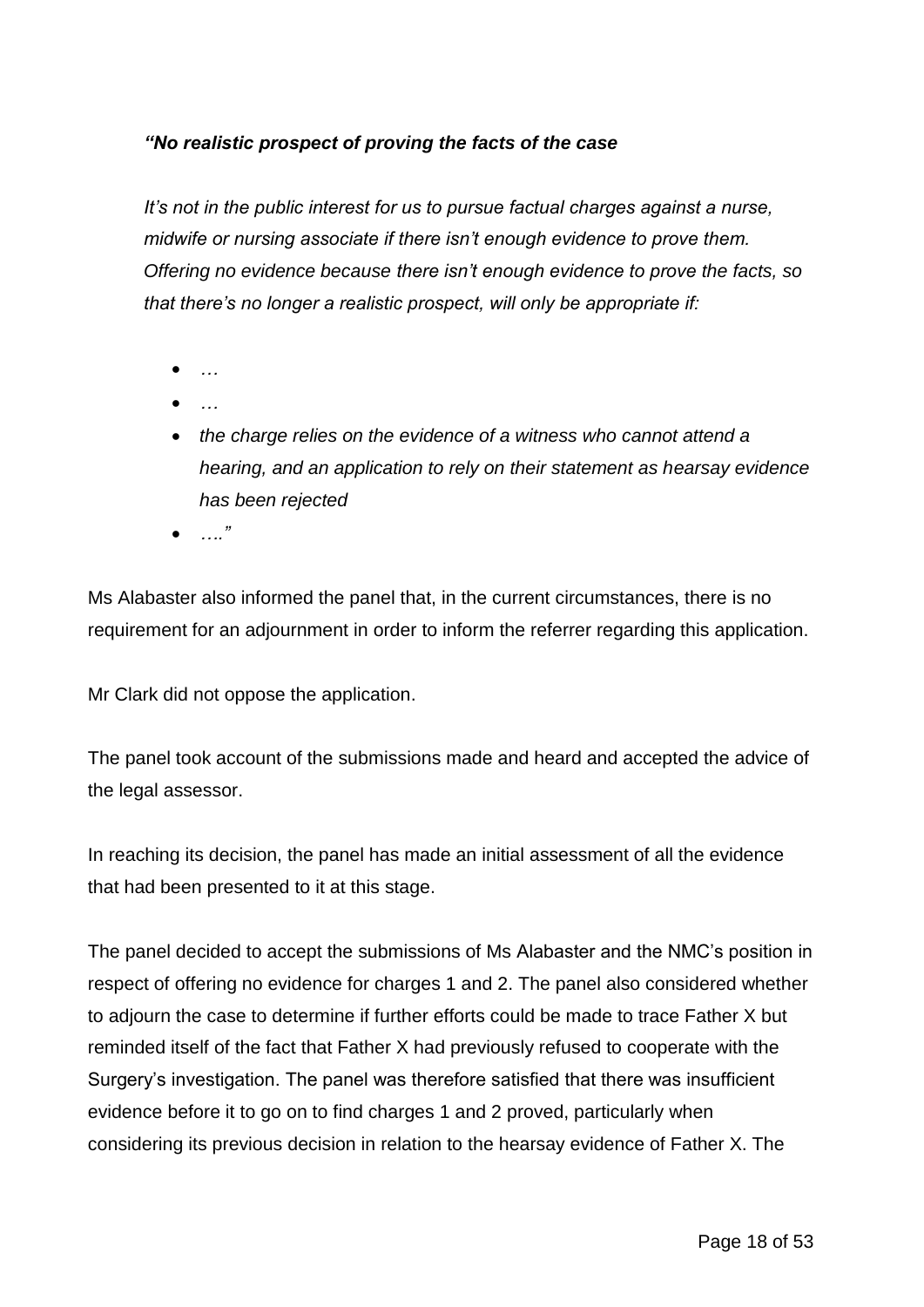panel therefore decided to allow the application to offer no evidence in respect of charges 1 and 2.

The panel was satisfied, that at this time, there was no requirement for the NMC to immediately inform the referrer of this decision as this determination has been made during the course of the hearing.

# **Decision and reasons on an application to withdraw the admission to charge 12(c) – 24 November 2021**

At the conclusion of the presentation of the evidence from both parties, but prior to hearing final submissions on the facts, Ms Alabaster made an agreed application on behalf of both parties to allow you to withdraw your admission to charge 12 (c), which reads:

*"[The Registrant] informed the NMC that professional indemnity insurance was in place when it was not*".

Ms Alabaster invited the panel to look at the declaration on the form completed by you on 24 June 2018 (which the NMC had used to support this charge). The wording of the declaration (to which you answered "*Yes*") was:

"*Professional indemnity arrangement: I declare that I hold or* [the panel's emphasis] *will hold when I begin practicing appropriate cover under an indemnity arrangement in relation to my practice*."

Ms Alabaster submitted that, as this declaration posited two alternatives, it could not realistically be argued by the NMC that answering "*yes*" unequivocally meant that you were stating that you had PII in place. Moreover, your oral evidence on the point indicated that it was not your intention to declare that you had indemnity insurance when you did not but that it would be held when you started practising, which made your admission to the charge equivocal in any event. Consequently, Ms Alabaster confirmed that the parties were united that the right thing to do was to allow you to withdraw the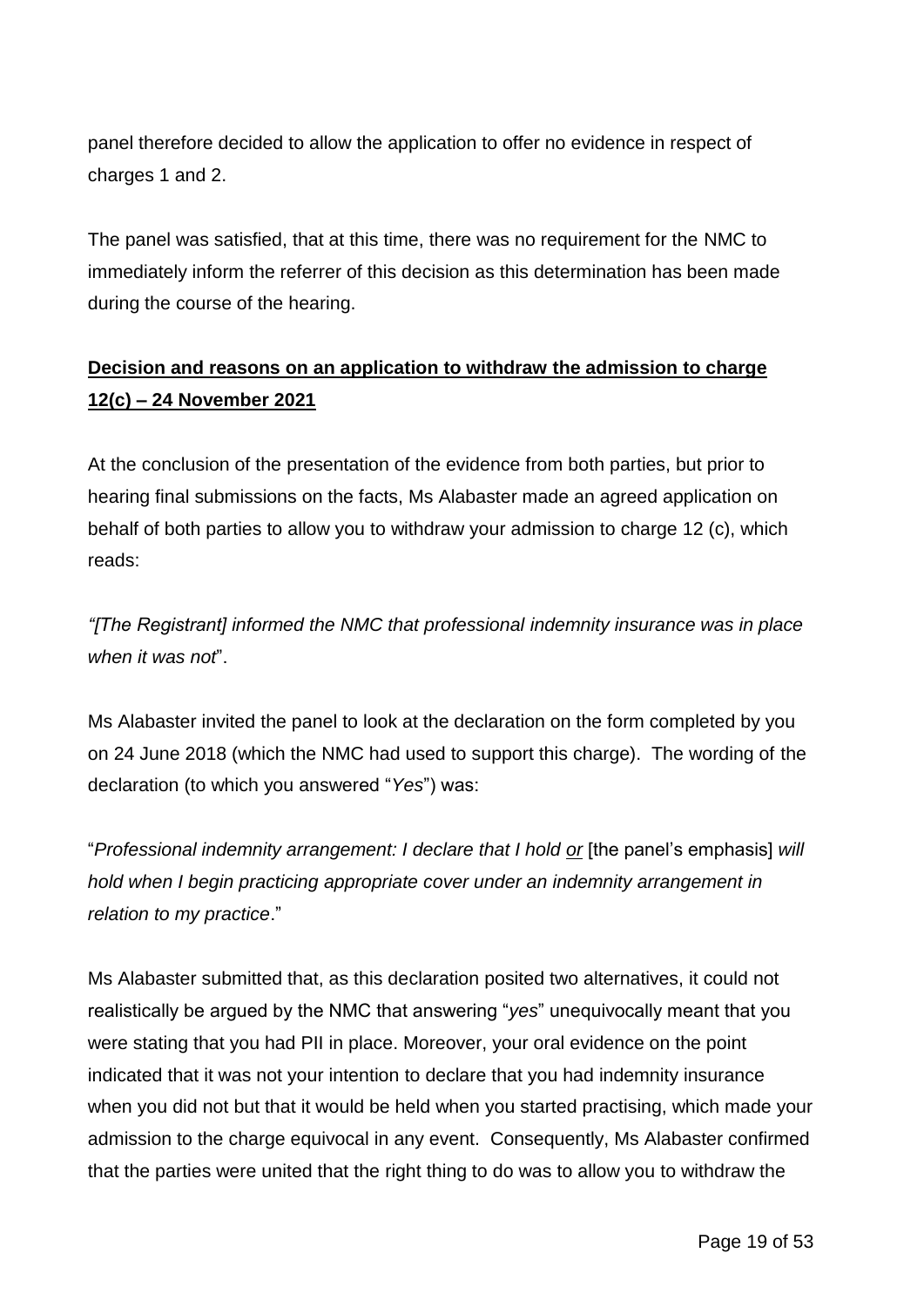admission and to have the charge put to you again, it being understood that you would not admit it.

Ms Alabaster further submitted that, although there was no specific part of the rules dealing with vacation of a plea, the panel did have inherent powers of case management under Rule 24. Rule 24 (i) states: "*Unless the Committee determines otherwise* [the panel's emphasis] *the initial hearing of an allegation shall be conducted in the following stages*." Ms Alabaster maintained that this gave panels inherent powers to deal with matters not mentioned in the rules in order to ensure that proceedings were conducted fairly.

Ms Alabaster then moved on to what she described as a "*secondary matter*" which arose from how the NMC's case was put to you in cross-examination. The initial declaration set out above had been followed by a further declaration, which read as follows:

"*I declare that my professional indemnity arrangement is by virtue of…*" to which you had selected the answer "*Employment contract(s)*".

Ms Alabaster submitted that, during cross-examination, on behalf of the NMC she had raised queries over the honesty of this second declaration in that you had indicated that your PII arrangement was going to be by virtue of your "*employment contract*", which was not the case. Ms 1 had confirmed in her evidence that, although you were initially covered by the GP practice's insurance policy prior to being offered a permanent contract of employment, once you were on a permanent contract (from around March 2017) you were obliged to arrange your own PII cover. This nuance was, however, not part of the NMC's case as currently pleaded. Accordingly, the panel would have to consider the possibility that, if charge 12(c) was reopened, as currently worded that charge (and therefore the accompanying part of charge 13, which alleged dishonesty) might no longer be capable of being proved. In such circumstances, the panel might think that there would be nothing before it that addressed your alleged dishonesty arising out of your declarations to the NMC.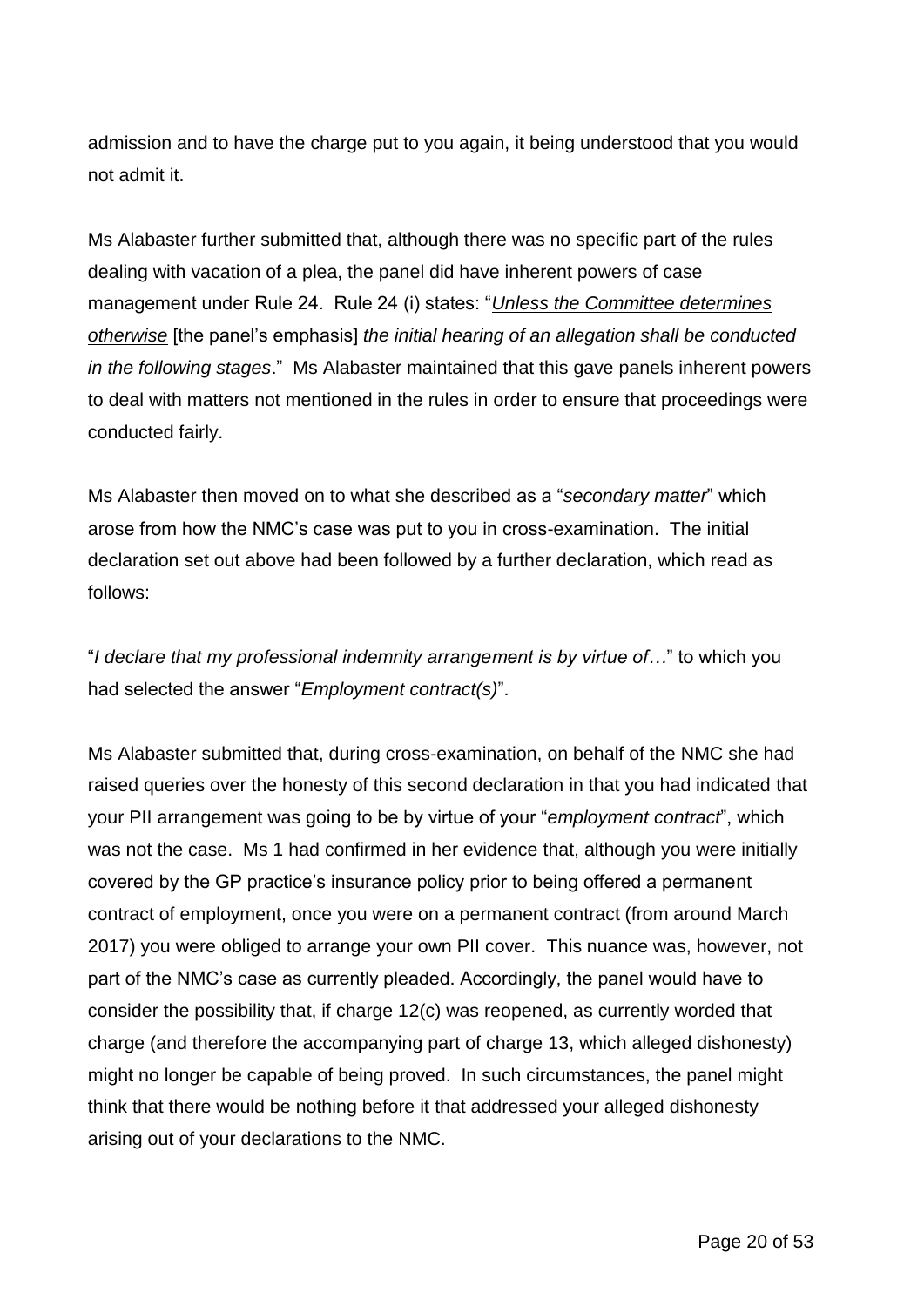However, Ms Alabaster argued that, if the panel considered that the "*full seriousness of the regulatory concern*" was not properly before it, then it did have the power to address such concerns by amending a charge at any stage before it made its finding of facts under Rule 28, as discussed in the case of *Jozi* [CITATION]. Ms Alabaster reminded the panel that *Jozi* related to a case where the High Court was critical of a panel because (i) the NMC had undercharged in that particular case but that panel had not addressed such an issue but (ii) nonetheless, it was incumbent on that panel, if it found that the NMC had not properly put a charge in front of it that it considered the NMC ought to have done, to have taken matters into its own hands and added such a charge.

In summary, therefore, Ms Alabaster maintained that, if the panel considered that not addressing the "*employment contract*" issue meant that the full seriousness of the regulatory concern was not before it, then it should consider exercising its power to add further charges to reflect this so that it was before it.

Having said that, Ms Alabaster reminded the panel that, when making such a decision, it should take account of the following matters:

(i) it already had several dishonesty charges before it (some of which had already been admitted) so if the regulatory concern was dishonesty, the panel might think that such an issue was already sufficiently before it;

(ii) Rule 28 provides that a panel could only make an amendment if it could be done without injustice to the Registrant. Accordingly, if a charge relating to the "*employment contract*" issue was added, there was the possibility that further steps would have to be taken in order to remedy any unfairness to the Registrant (for instance it might be necessary: for the NMC to recall previous witnesses; for the NMC to obtain further evidence as to what were the options when completing the form; or for the Registrant to give evidence again). There could also be additional delay in resolving the case.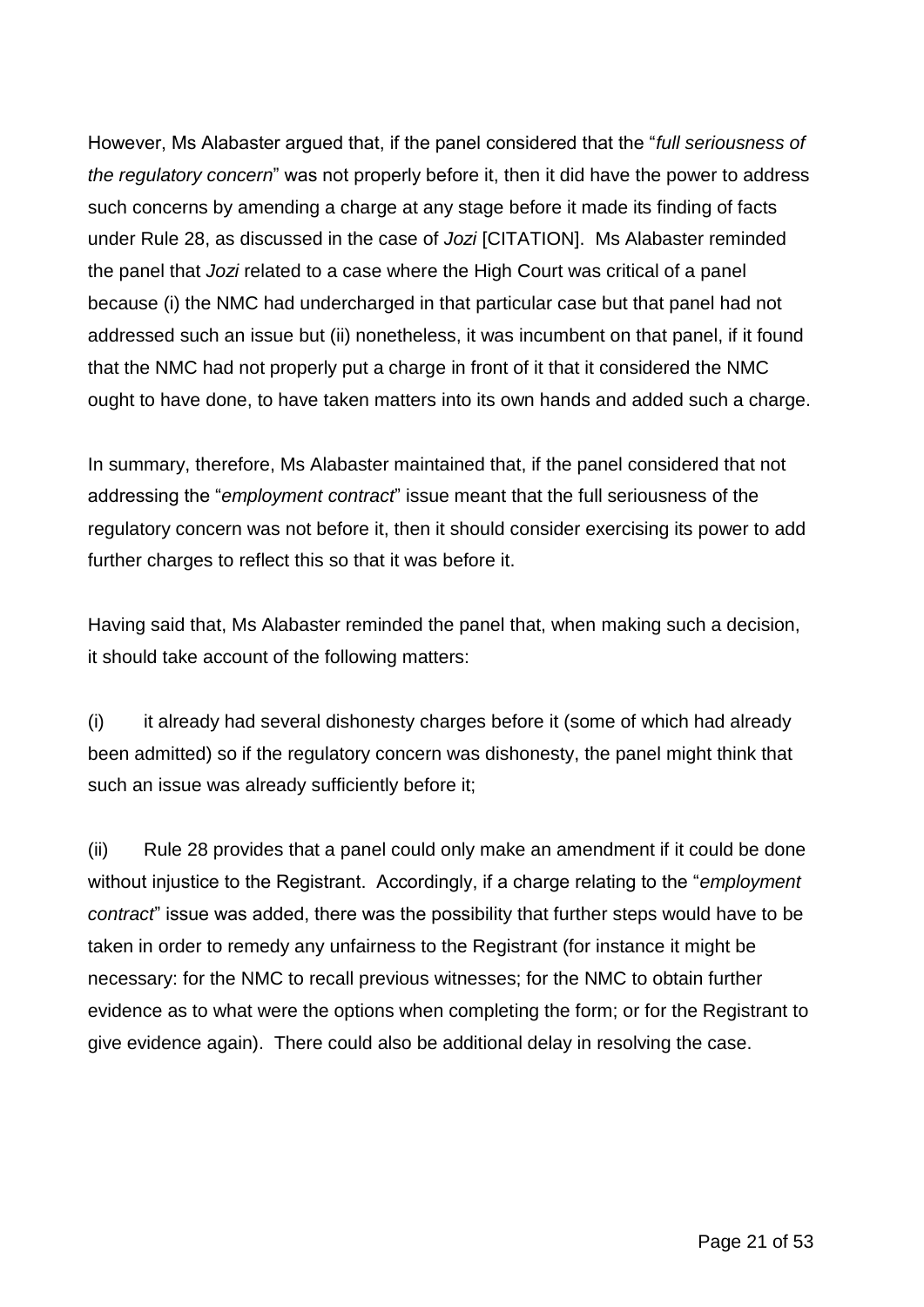On your behalf, Mr Clarke agreed that it would not be just for you to be held to an admission where the "*overwhelming evidence*" pointed in the other direction and that you should be allowed to withdraw your initial plea since "*the charge basically doesn't stand*".

In relation to the second issue of potential under-prosecution, Mr Clark reminded the panel that, if it was felt that, for the "*overwhelming regulatory effect*", there would need to be an additional charge in relation to the second declaration, there was already a significant amount of information before the panel touching upon that subject. For instance, the copy of the Registrant's contract of employment stated: "*The Practice will annually pay you (or direct to your Medical Defence Union) to renew your membership subscription to the Medical Defence Union for the duration of your employment*" and the letter to you accompanying the contract stated that: "*The Practice will pay you for your insurance either by reimbursement to you on receipt of your certificate or by arrangement of a direct debit directly to the company.*"

Accordingly, there was within the contract an obligation on behalf of the GP surgery to pay or reimburse the Registrant in respect of PII. Mr Clarke accepted that this did not mean that the Registrant was not personally responsible for having PII in place, but there may have been some confusion about how the PII would be arranged or put in place, since the employment contract and the covering letter referred very clearly to it being paid for by the employer, in this case the GP surgery. Mr Clarke therefore confirmed that, if such a charge was added, on behalf of the Registrant he believed that you would have a defence to that charge and that it would not be a charge which would be admitted.

# The panel's decision

The panel took account of the submissions of both parties and noted the advice of the legal assessor (who confirmed that Ms Alabaster's summary of the various legal issues was entirely correct).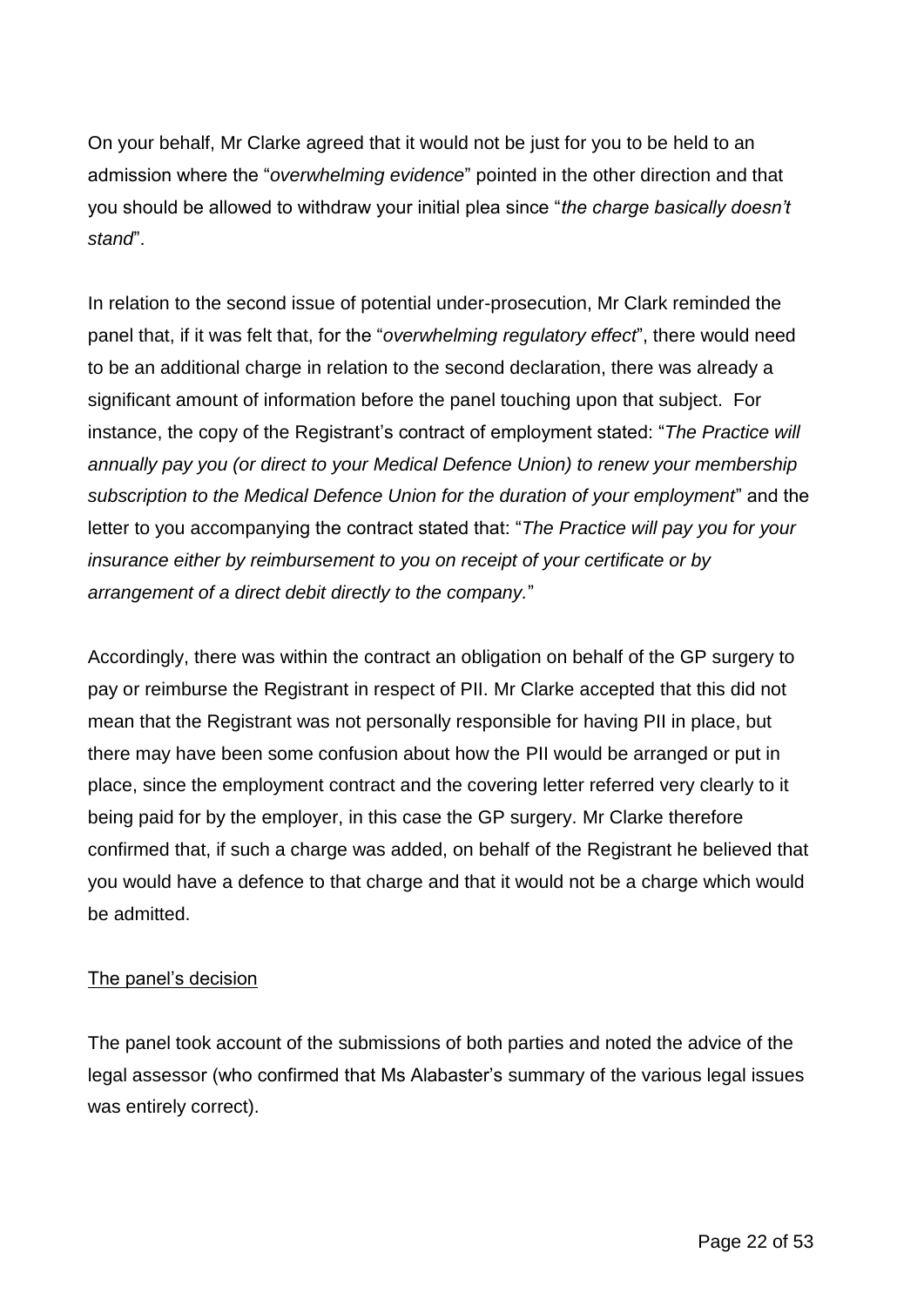In relation to the first issue, namely whether the Registrant was to be allowed to withdraw her initial admission to charge 12 (c), the panel agreed with both parties that, given the specific wording of the declaration on the NMC form, which posited two alternative scenarios, together with the Registrant's oral evidence, the admission was equivocal and therefore could not stand. The panel therefore granted the joint application to allow the Registrant to withdraw her admission to change 12 (c).

In relation to the second issue, namely the possibility of amending the change so as to reflect the possibility that the Registrant had been dishonest by stating that her PII was in place by virtue of her employment contract, the panel decided that no further action was necessary.

The panel appreciated that, potentially, it was arguable that the Registrant had been dishonest in giving the impression that her PII cover was/would be in place under her contract of employment, but it also noted that there was significant potential for confusion about the issue due to the employer's obligation to reimburse her PII premiums, which could in itself potentially give rise to a defence to the charge.

Furthermore, the panel was also aware of the evidence that, some four days after completing the form, PII cover was issued on 28 June 2018 to the Registrant in her own name, which the panel considered could arguably be a significant indication about the Registrant's true intentions as at 24 June 2018 about obtaining PII cover herself, which could potentially counter any suggestion of dishonesty.

The panel determined that as a professional, the onus was upon you to secure the professional indemnity insurance, which the panel accepts is an essential requirement of a nurse. The panel noted your evidence regarding your poor state of mind at the relevant times. It further noted that your NMC registration had lapsed on 24 July 2018 and concluded that, at the relevant time, it was more likely than not that your insurance provider would have advised you about this and therefore that you would have been aware there were issues with your insurance. The panel did not have any cogent innocent and/or negligent explanation before it to explain your conduct. It determined that a person who submits to her employer that she holds valid insurance, when she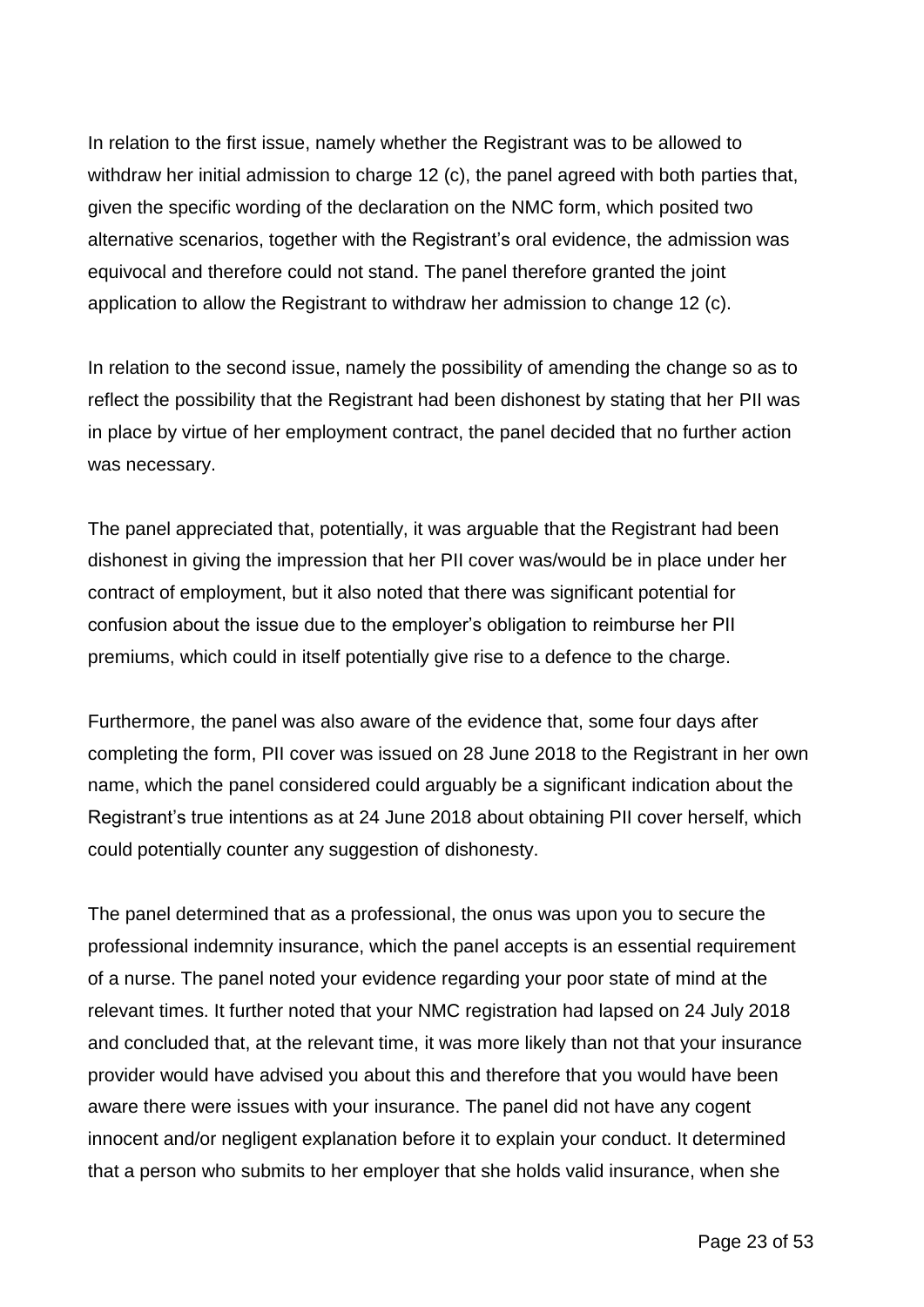knows that she does not, would be considered dishonest by ordinary standards. The panel therefore concluded that you did act dishonestly in relation to charges 12(a) and (b) only and therefore charges 13(a) and (b) are found proved.

## **Submissions on interim order**

At the end of day six of your hearing, before adjourning part heard, the panel took account of the submissions made by Ms Alabaster who reminded the panel that it had to consider whether an interim order should be imposed in your case. Ms Alabaster indicated that the NMC did not consider that an application for an interim order was necessary.

Mr Clark indicated that he had no submissions to make since the NMC was not applying for an interim order.

The panel heard and accepted the advice of the legal assessor.

# **Decision and reasons on interim order**

The panel was satisfied that, at this time, there was no necessity for an interim order on public protection grounds. Further it determined that an interim order was not required in the public interest and was not in your own interests. The panel has not been advised that there is any existing interim order and took account of the fact that the NMC was not applying for any such order, notwithstanding that you have made some admissions to the allegations. The panel concluded that there had been no material change in the circumstances of your case to justify the making of an interim order.

Accordingly, the panel makes no interim order in your case.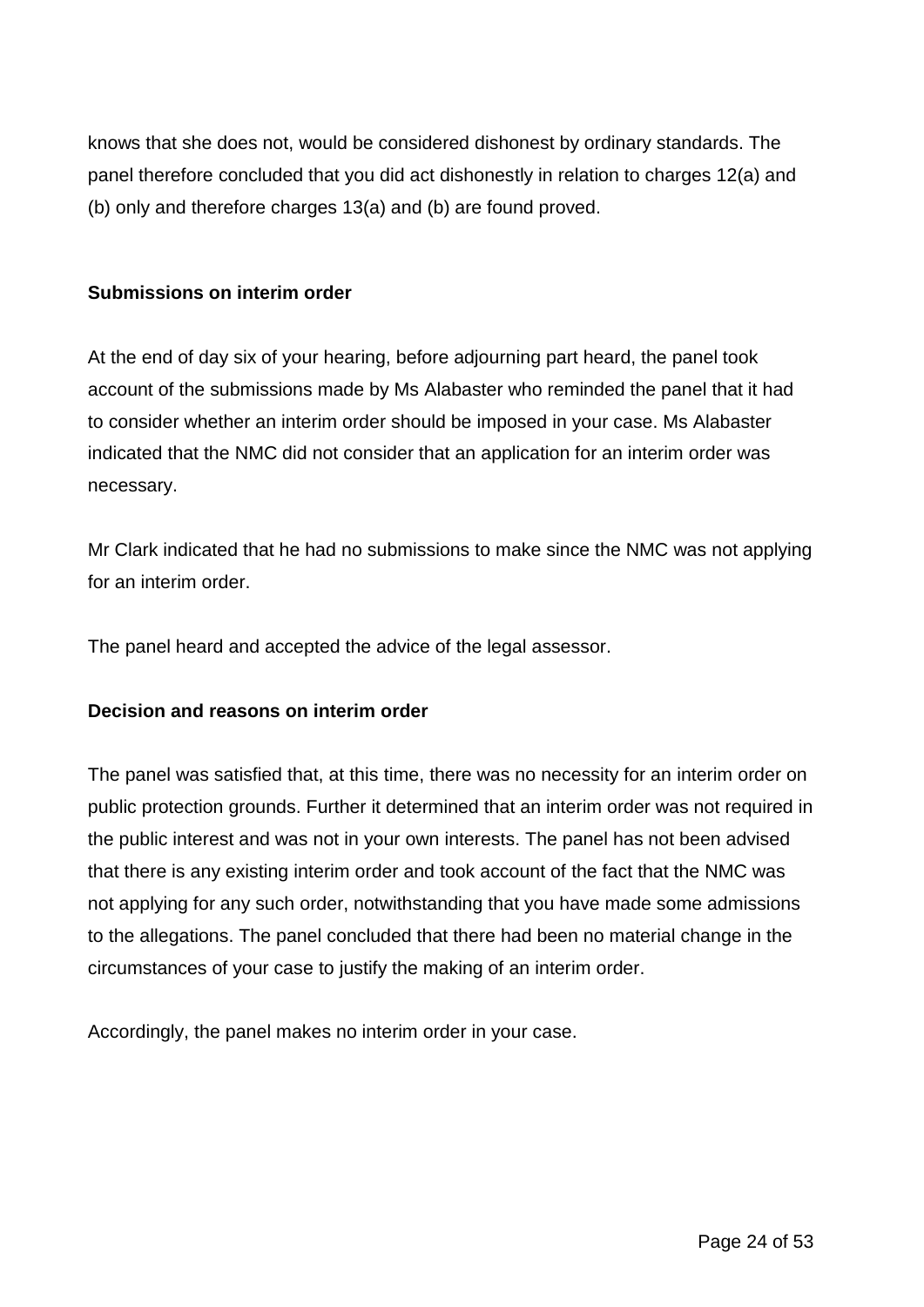## **Decision and reasons on facts**

At the outset of the hearing, the panel heard from Mr Clark, who informed the panel that you made full admissions to charges numbered 3, 5, 6, 8, 10, 11(b), 12(a), 12(b), 14(a), 14(b), 14(c), 15(a), 15(b) and 15(c).

The panel therefore finds those charges proved in their entirety, by way of your admissions.

In reaching its decisions on the disputed facts, the panel took into account all the oral and documentary evidence in this case together with the submissions made by Ms Alabaster and those made by Mr Clark.

The panel was aware that the burden of proof rests on the NMC, and that the standard of proof is the civil standard, namely the balance of probabilities. This means that a fact will be proved if a panel is satisfied that it is more likely than not that the incident occurred as alleged.

The panel heard live evidence from the following witnesses called on behalf of the NMC:

|           | Ms 1: | The Practice Manager;                      |
|-----------|-------|--------------------------------------------|
| $\bullet$ | Ms 2: | Receptionist at the Practice;              |
| $\bullet$ | Ms 3: | A Nurse at the Practice; and               |
| $\bullet$ | Dr 1: | A General Practitioner at the<br>Practice; |

The panel also heard evidence from you under affirmation.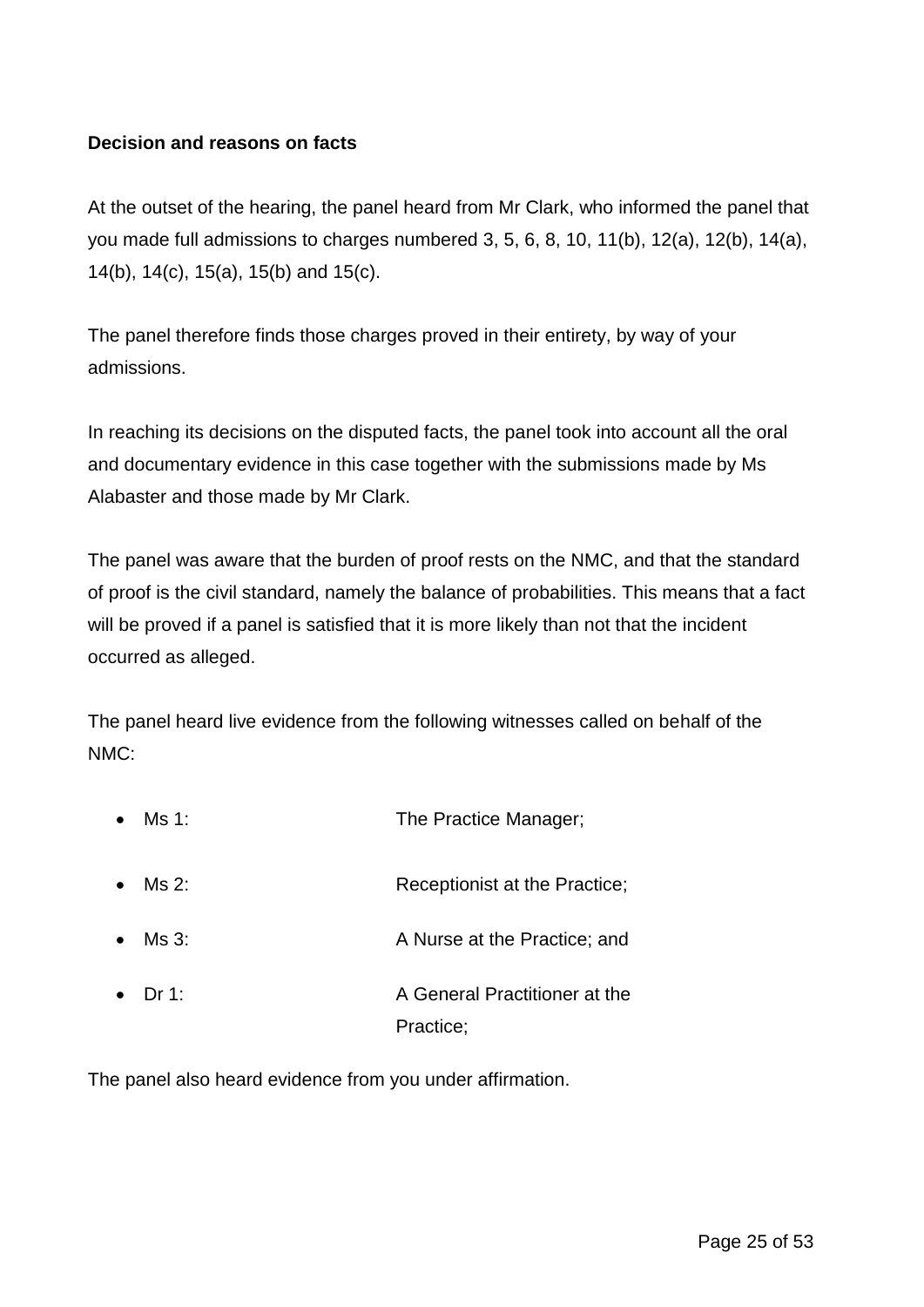Before making any findings on the facts, the panel heard and accepted the advice of the legal assessor. It considered the witness and documentary evidence provided by both the NMC and Mr Clark.

The panel then considered each of the disputed charges and made the following findings.

# **Charge 4**

4) Between December 2017 and May 2018 failed to escalate the worsening condition of Patient 2's leg ulcers to the GP and/or the tissue viability service.

# **This charge is found proved**

When making a decision in relation to this charge, the panel had before it Patient 2's medical records. The records evidence that between December 2017 and May 2018, you provided treatment to Patient 2 on more than 30 occasions. The panel also had before it the Surgery's guidance that patients should be referred to the 'foot care team' if there are symptoms of infection or urgent medical opinion should be sought if there is a lack of response to antibiotics.

It is your case that Patient 2's medical records indicate that Patient 2's wounds were healing at times during the period of December 2017 and May 2018. You told the panel that you did escalate the worsening condition of Patient 2's leg ulcers to Dr 1 by taking regular skin swabs in accordance with the care plan. It is your case that as the clinical lead, Dr 1 was ultimately responsible for Patient 2's condition and that he was aware, or ought to have been aware, of Patient 2's worsening condition.

The panel first considered whether you had a duty to escalate worsening patient conditions and made reference to your job description in this regard, which states:

*"…providing advice, consultation and information about a range of health conditions, and minor ailments, referring to other members of the practice team as necessary."*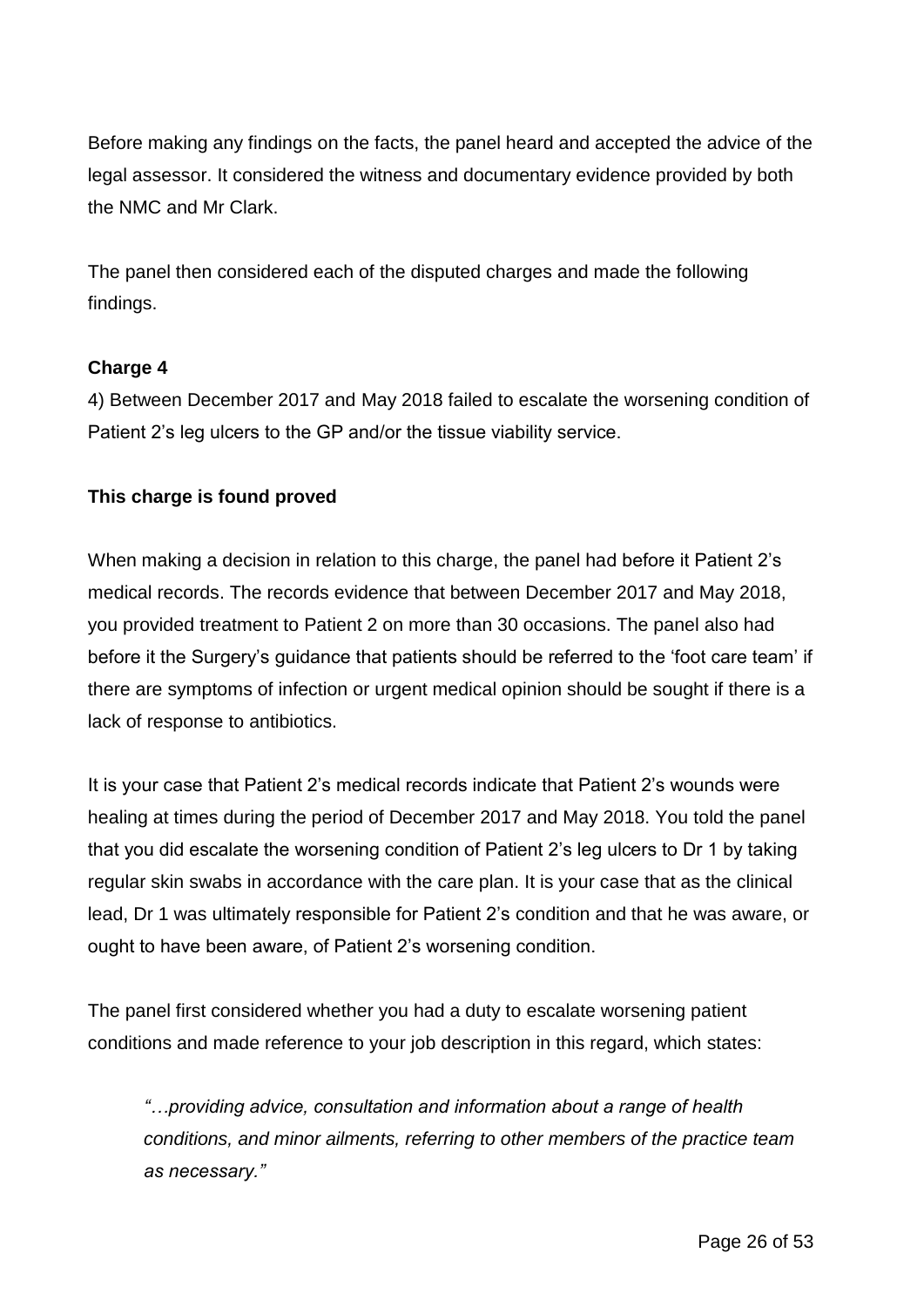And,

*"Following agreed clinical guidelines with referral to Nurse Practitioner or GPs as appropriate."*

In light of this information, the panel determined that you did have your own and separate duty to escalate Patient 2's worsening conditions.

The panel next considered the fact that you were the only nurse to provide care to Patient 2. It noted that you took swabs from Patient 2. However, the panel determined that you should have assessed Patient 2's presentation and noted that the repeat prescription of antibiotics was not resulting in an adequate response with regards to healing. Under cross-examination, you accepted that you should have escalated Patient 2's condition to Dr 1 and/or a tissue viability service. The panel determined that you did not engage with the responsibilities required of you within your job description. The panel therefore concluded that as Patient 2's primary carer, between December 2017 and May 2018 you did fail to escalate the worsening condition of Patient 2's leg ulcers to the GP and/or the tissue viability service.

# **Charge 7**

7) Between 20 August 2018 and 17 September 2018, conducted one or more new assessments of patient wounds without an opinion and/or supervision from one of the other practice nurses, when you had specifically been instructed not to do so because your training was not up to date.

# **This charge is found NOT proved**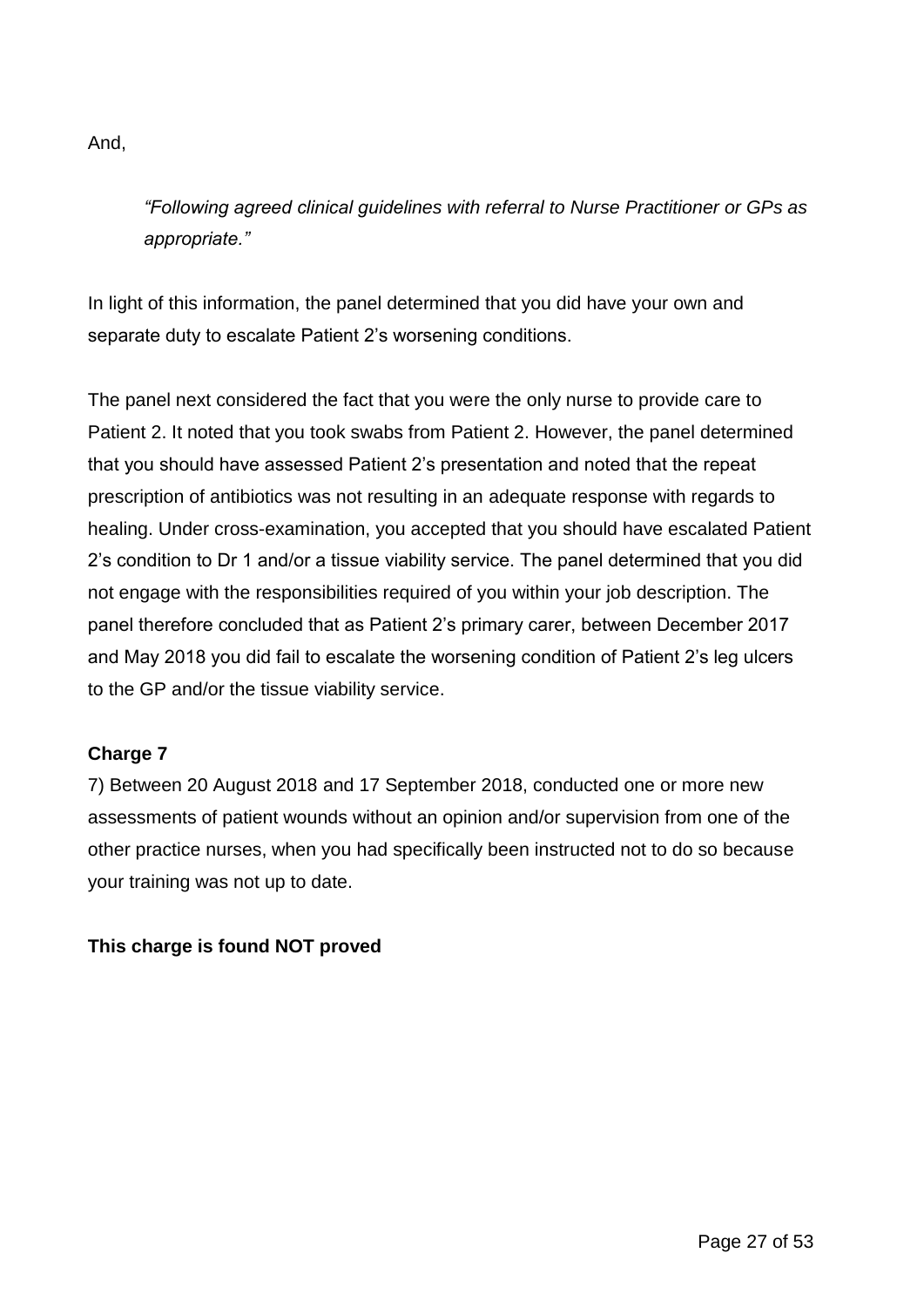When considering this charge, the panel had before it your Action Plan, which was formalised on 20 August 2018. Within the Action Plan it is stated that:

*"2. No new assessments followed by plan* [the panel's emphasis] *without opinion from Ms 3…*

*3. Where the wound already has a plan in place, continue with plan and follow the plan to the letter. Any detrimental changes or wound not getting better after 1 st follow up refer to Ms 3…"*

The panel also had before it a copy of your assessments of three patients carried out on 4 September 2018, 29 August 2018 and 5 September 2018.

It is your case that all three of these patients were not 'new assessments' as they already had a care plan in place and therefore, you acted in accordance with your Action Plan.

The panel heard evidence from Ms 1 that she met with you on 20 August 2018 to discuss the Action Plan and that during the meeting you consented to the Action Plan. The panel was therefore satisfied that you had been instructed not to carry out any new assessments.

The panel carefully considered the patient's records. It noted that on 4 September 2018, the patient had a post operation wound on the elbow which was infected. You took a swab of the area to send off for analysis. The panel determined that in respect of this patient, you continued to follow the care plan already in place and provided by the hospital when discharging the patient. The panel considered that the taking of a swab in this case is not a 'new assessment'.

On 29 August 2018, you cleaned a post operation wound on the patient's chest. The panel determined that cleaning an existing wound could not be considered as a 'new assessment' as you were following a care plan, provided by the hospital when discharging the patient, which was already in place.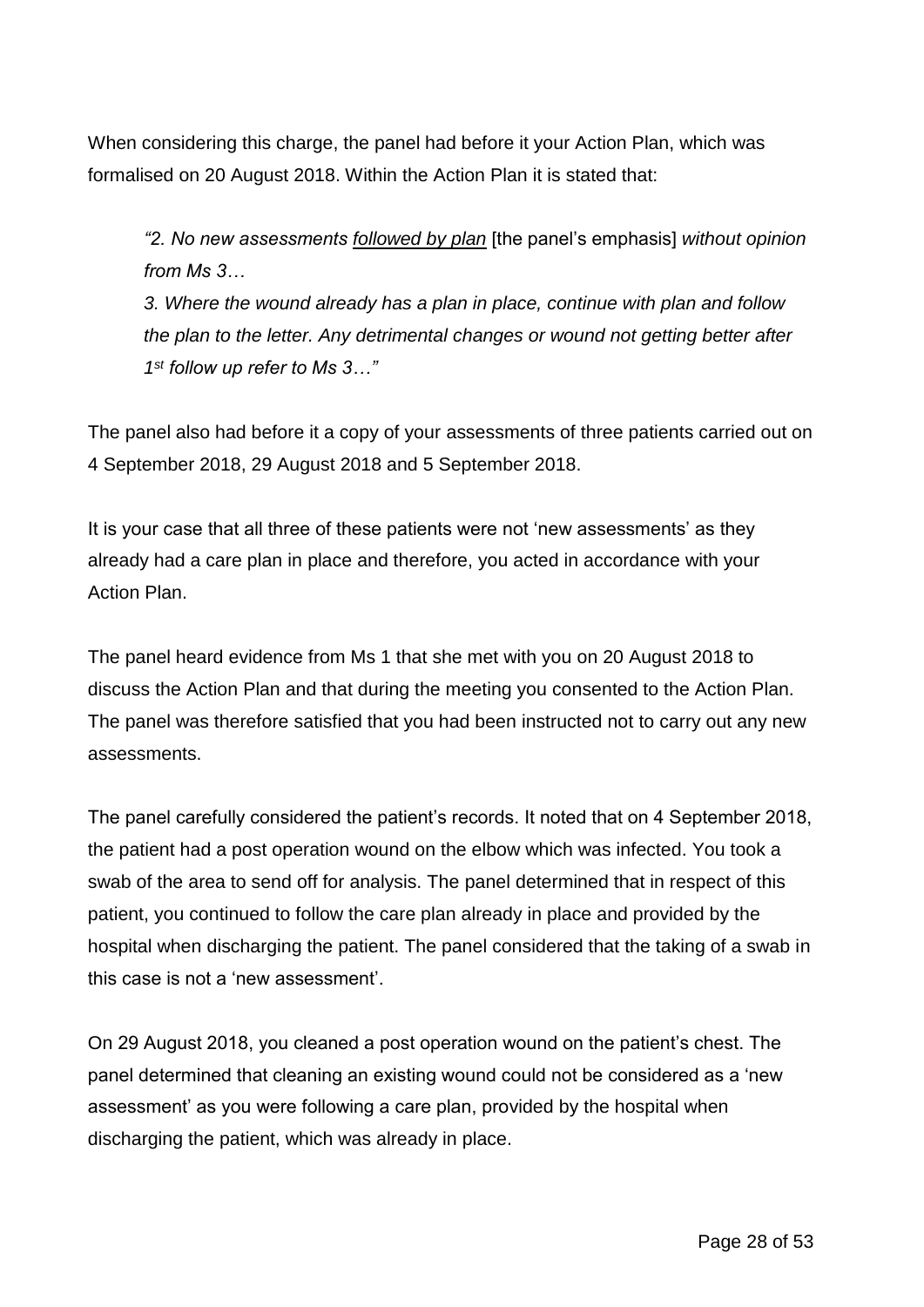On 5 September 2018, you cleaned a wound on a patient's leg. This patient was a returning patient to the surgery and already had a care plan in place. The patient's notes confirmed that the wound was healing well. The panel determined that cleaning an existing wound could not be considered as a 'new assessment' as you were following a care plan which was already in place.

The panel rejected the evidence that the assessments carried out on the above dates, were 'new assessments'. Whilst the panel noted that taking a swab of a wound for analysis could have potentially triggered the beginning of a new care plan, there is no evidence before it that this occurred. Therefore, the panel concluded that between 20 August 2018 and 17 September 2018, you did not conduct one or more new assessments of patient wounds without an opinion and/or supervision from one of the other practice nurses.

## **Charge 9**

9) On or about 18 September 2018, told the Practice Manager that you had not conducted any new wound assessments when you had done so.

# **This charge is found NOT proved**

In light of the panel's determination at Charge 7, specifically that you did not conduct any new wound assessments, this charge falls and is therefore found not proved.

# **Charge 11(a)**

11) Your conduct as specified in charges 9 and/or 10 was dishonest in that

(a) you knew that you had conducted new wound assessments since 20 August 2018

### **This charge is found NOT proved**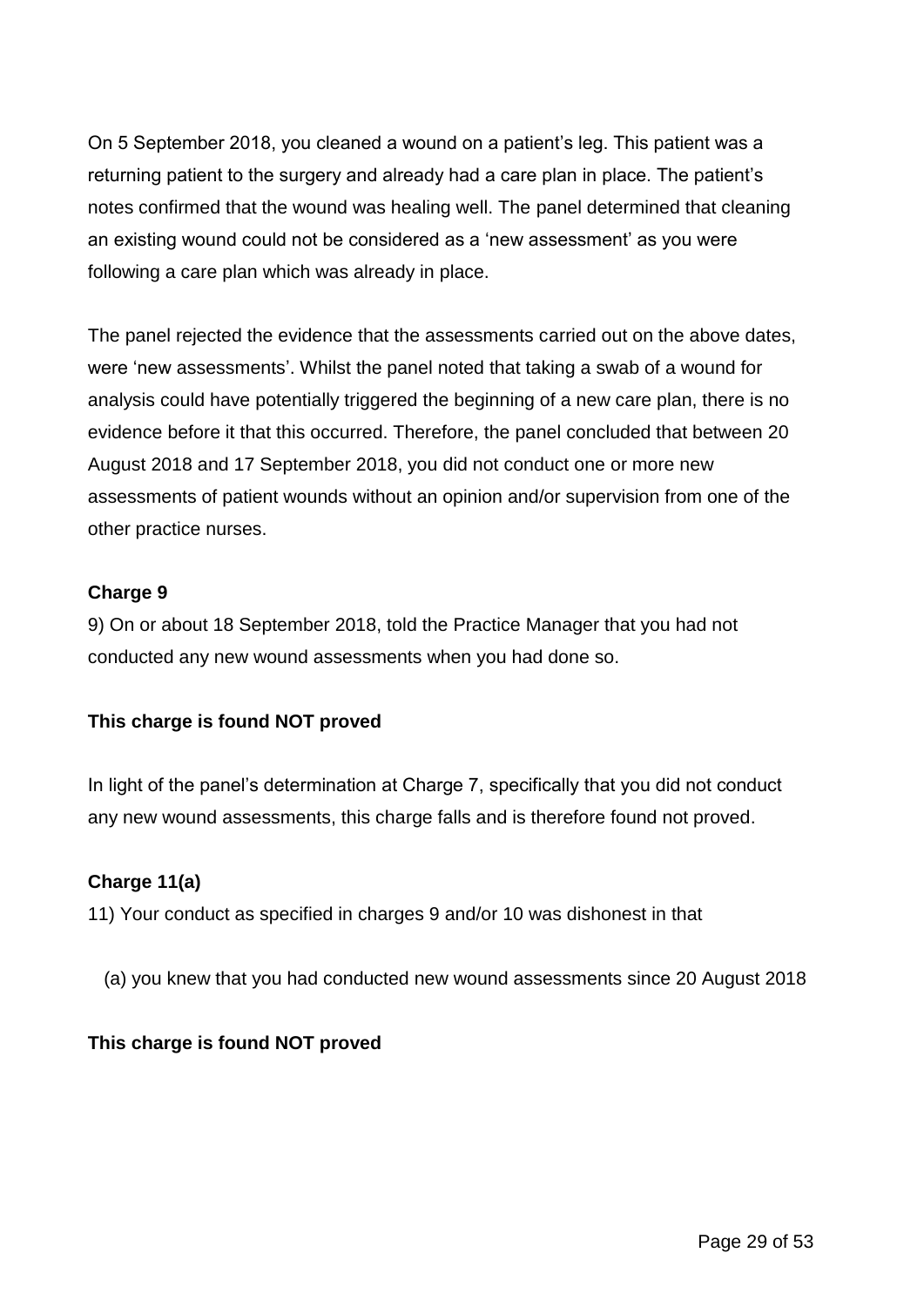In light of the panel's determination at Charge 7, and as the charge only relates to 'new wound assessments', this charge falls and is therefore found not proved.

# **Charge 11(c)**

11 (c) you intended to mislead the Practice Manager into believing that you had complied with your action plan

# **This charge is found proved in relation to charge 10 only.**

When making a decision in relation to charge 11(c), the panel noted your admission to charge 10, specifically that on or about 18 September 2018, you told the Practice Manager that you had not conducted any new smoking cessation appointments when you had done so.

Despite your admission, it is your case that you genuinely believed that you had complied with your Action Plan and there was no reason for you to misrepresent the situation.

The panel considered whether you intended to mislead Ms 1 and in doing so it had regard to the test for dishonesty set out by Lord Hughes in paragraph 74 of *Ivey v Genting Casinos UK Ltd t/a Crockfords* [2017] UKSC 67:

*"When dishonesty is in question the fact-finding tribunal must first ascertain (subjectively) the actual state of the individual's knowledge or belief as to the facts…. When once his actual state of mind as to knowledge or belief as to facts is established, the question whether his conduct was honest or dishonest is to be determined by the fact-finder by applying the (objective) standards of ordinary decent people. There is no requirement that the defendant must appreciate that what he has done is, by those standards, dishonest."*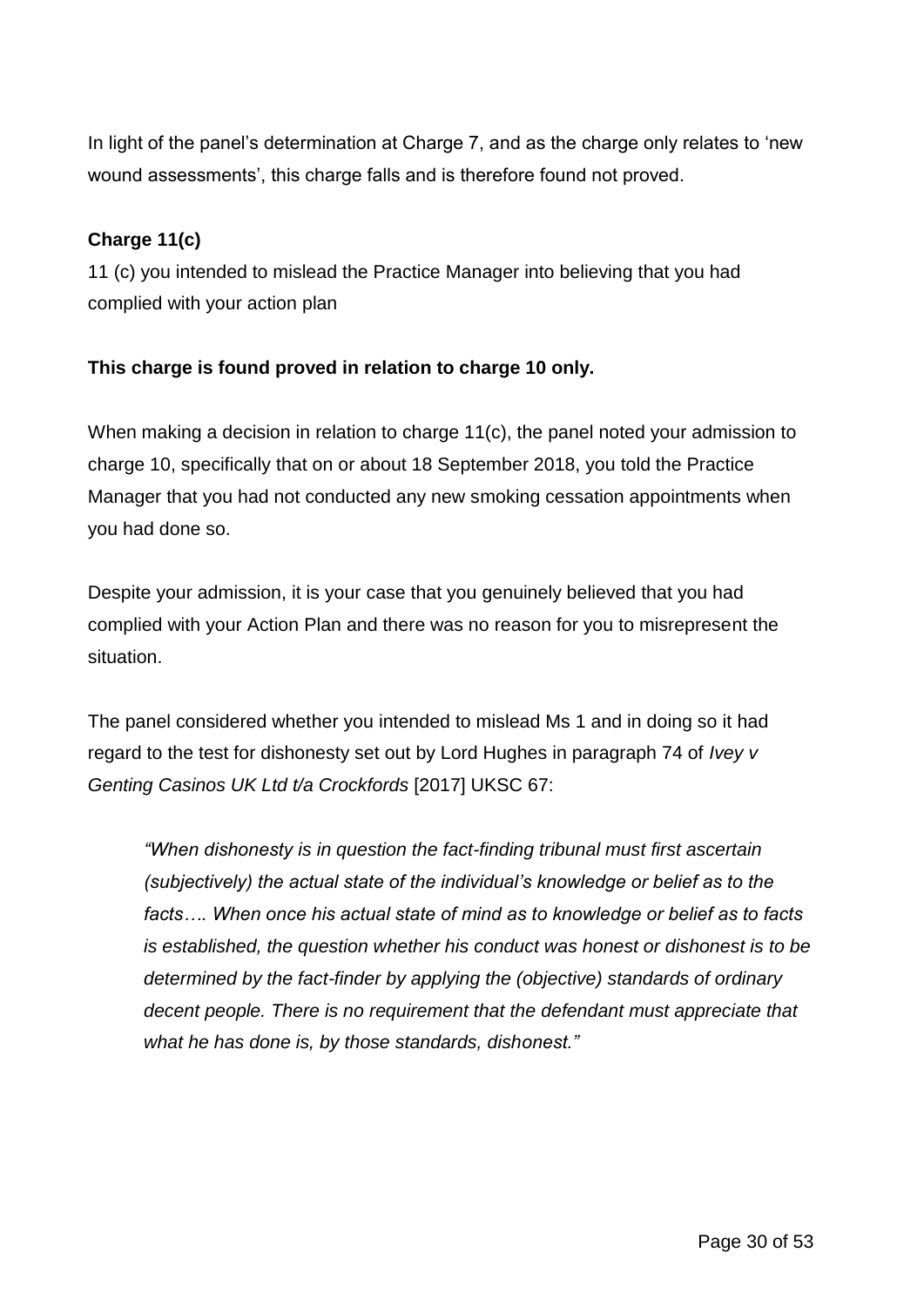The panel heard and read evidence from you and others that, at the relevant time, there were issues surrounding your state of mind and mitigating factors in your personal life which you believe made you behave in such a way. However, the panel had no medical evidence before it to indicate that it was likely that such issues resulted in you acting in the way alleged with Ms 1 during that specific discussion. Further, the panel heard no other evidence from you as to why you had answered in this way. The panel therefore determined that it had not been provided with any innocent and/or negligent reason as to why you lied to Ms 1. Moreover, it was satisfied that, in the absence of any such innocent/negligent explanation, the only other remaining and logical reason for your actions was to mislead Ms 1 in the way alleged. It further determined that an ordinary, decent person would consider your conduct as dishonest. The panel therefore concluded that you intended to mislead the Practice Manager into believing that you had complied with your Action Plan and this charge is therefore found proved.

# **Charge 12(c)**

12) Between 31 May 2018 and 27 July 2018 (c) informed the NMC that professional indemnity insurance was in place when it was not

# **This charge is found NOT proved**

When determining this charge, the panel had before it your declaration to the NMC that states:

*"Professional indemnity arrangement, I declare that I hold, or will hold when I begin practising* [the panel's emphasis]*, appropriate cover under an indemnity arrangement in relation to my practice; Yes."*

It is your case that the above declaration could be provided without PII being in place provided that it was in place when you subsequently began practising as a nurse, which was your intention.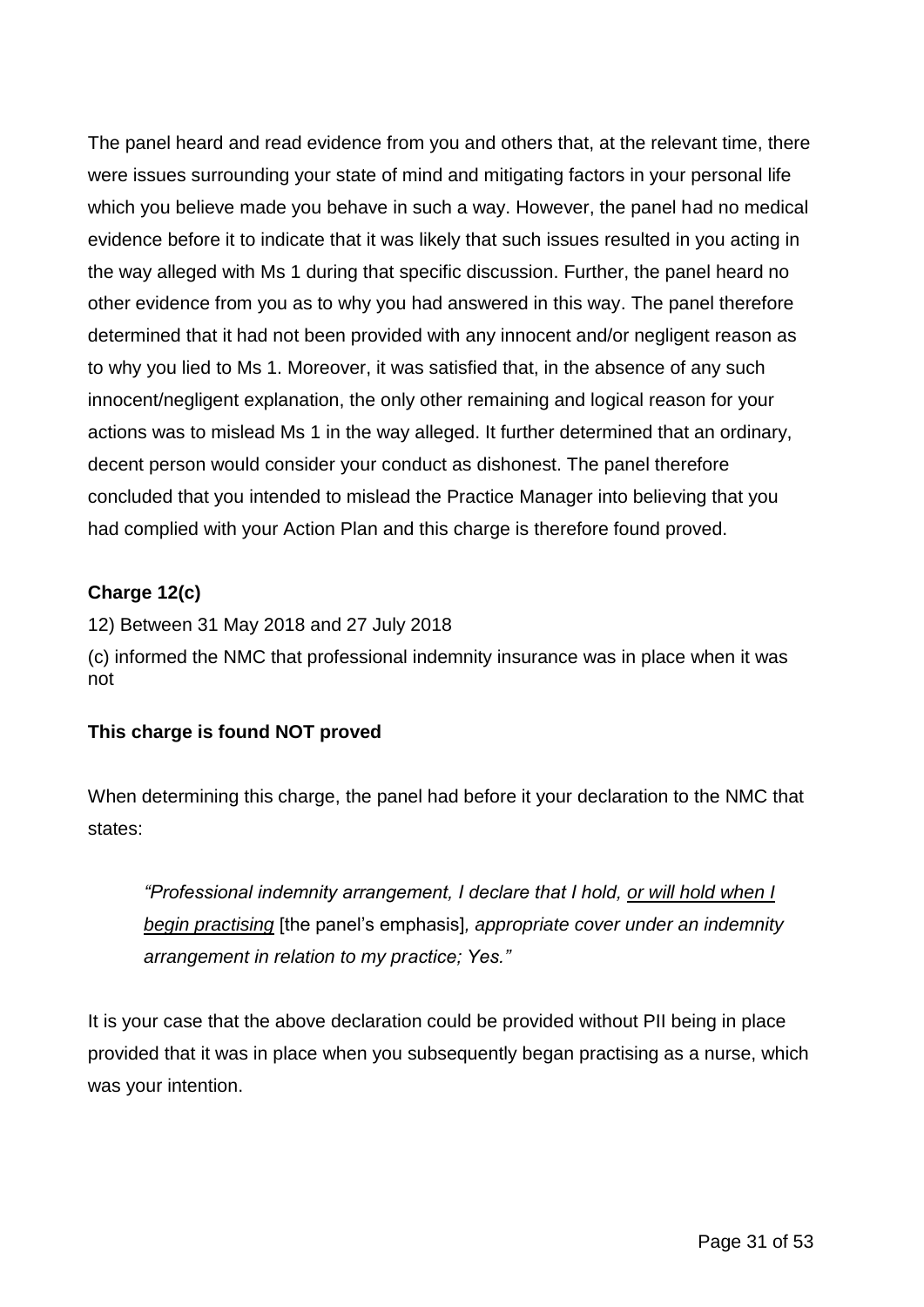The NMC accepts that at the time of the declaration, your registration had lapsed and you were therefore not practising.

The panel carefully considered the wording of the declaration, which allows for a Registrant to declare that she 'does' hold the relevant policy or that she 'will' hold the relevant policy when she commences practising. The panel noted that there is no requirement within the declaration to specify which option you were declaring. In light of the wording of the declaration, the panel concluded that between 31 May 2018 and 27 July 2018 you did not inform the NMC that PII was in place when it was not and this charge is therefore found not proved.

## **Charge 13(a) and 13(b)**

13) Your conduct specified in charge 12(a) and/or 12(b) and/or 12(c) was dishonest in that

(a) you knew that you did not have professional indemnity insurance in place

(b) you knew that there were problems concerning your professional indemnity insurance

# **Found proved in relation to charge 12(a) and (b) only Found NOT proved in relation to charge 12 (c) which itself was found NOT proved**

When considering this charge, the panel reminded itself that you made admissions to charges 12(a) and (b), specifically that you told Ms 1 that you had PII in placed when it was not in place and that you told Ms 1 that there were no problems concerning your PII, when this was not correct.

The panel had before it the evidence of Ms 1 who told the panel that once you commenced your full-time role at the Surgery, you were required to have the policy in place as you were no longer covered by the 'group policy'. It is the evidence of Ms 1 that she sat down with you and assisted you in completing the policy application form. The panel had before it evidence of the application form dated 13 March 2017. The panel also had before it the email from Ms 1 to the application team at Medical Protection, dated 13 March 2017. This email was sent to you at the same time. Within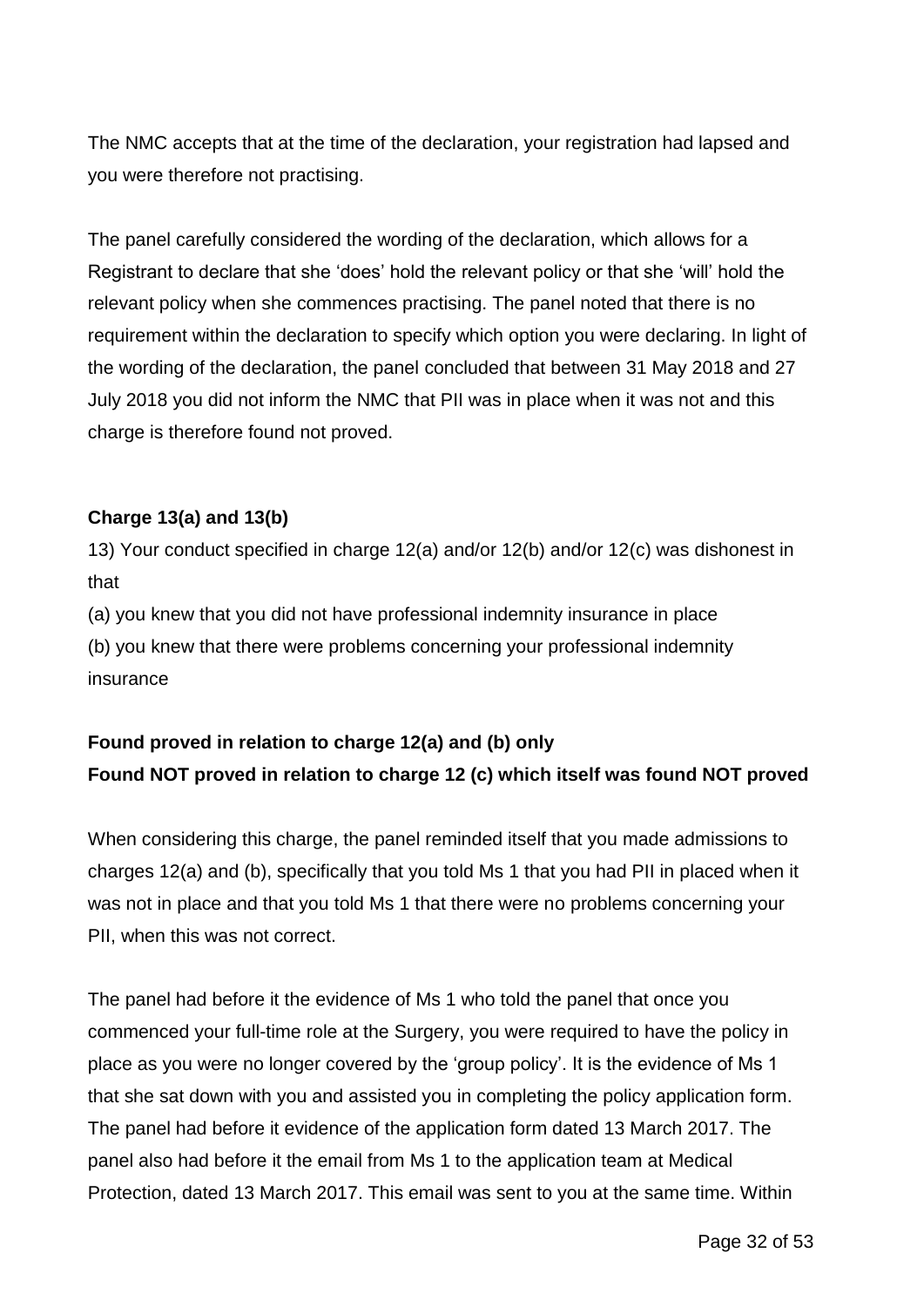the email Ms 1 informs you that you will be contacted by the provider once the application has been processed/approved.

The panel had no evidence before it that following the email on 13 March 2017, you took any further steps to complete the process of applying for professional indemnity insurance (PII). In her oral evidence Ms 1 stated that she asked about your policy on several occasions and was led to believe there were no problems regarding your application and therefore you had insurance in place. However, at no stage did you supply Ms 1 with a copy of any PII certificate for the period 13 March 2017 to 28 July 2018. The only PII certification you provided was for the period of 28 July 2018 to 27 July 2019.

The panel further notes that it is not disputed that your NMC registration lapsed on 31 May 2018 and that this fact was discovered on 24 July 2018. The panel also took into account the evidence of Ms 1 who stated that she "*specifically*" remembered advising you on that day, to telephone and inform your Medical Protection provider of the lapse to see if there would be any problems regarding your insurance cover, to ask what you needed to do and also to see if there would be a problem with you working under Dr Chatterjee's vicarious liability as a Health Care Assistant. Ms 1 went on to say that, later that day, you told her that you had telephoned your provider to inform it that your NMC registration had lapsed and that you "identified no problems" from that provider when she asked you on that, and on "several further occasions".

In her oral evidence Ms 1 confirmed that:

(i) she had, overall, asked you for your PPI certificate some 6 to 10 times; (ii) on 24 July 2018, "*I asked her, had she contacted her medical defence organisation, and she said, 'Yes'. And that was in front of witnesses; she said, yes, she had contacted them and there were no problems*"; and

(iii)"*I pressed her and pressed her and she finally rang the insurance company, which again leads me back to her original defence that she'd rang the insurance company on 24th – when her insurance had lapsed – and she'd had a conversation with them. So either she was lying when she rang them, and she didn't ring them. I can't imagine*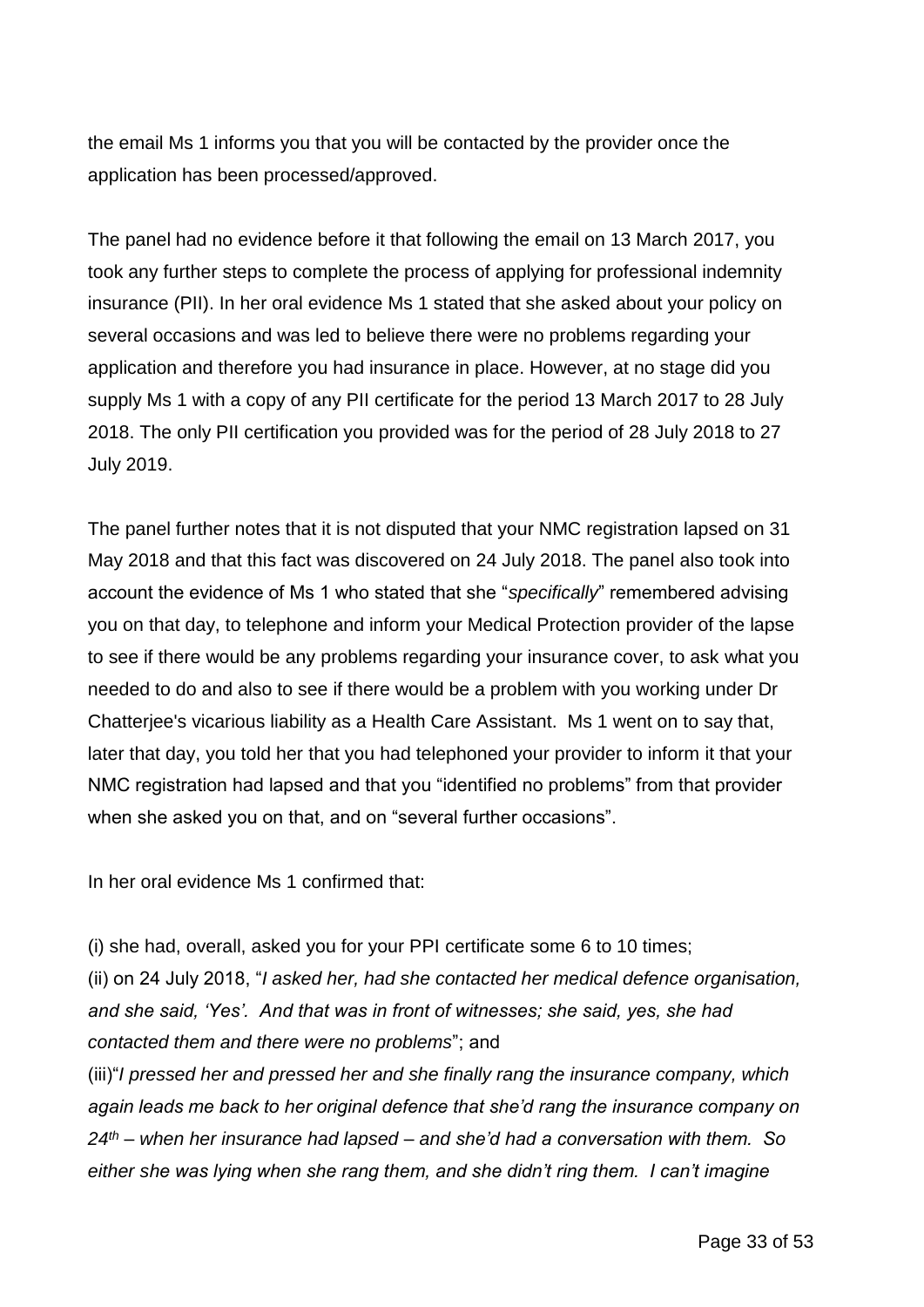*them lying and saying, 'Yes, there's no problem with your insurance'. So either she was lying when she rang them, lying to me and saying there was no problem, or at later date, when she rang them. It doesn't add up, unfortunately; the timeline doesn't add up*".

The panel also notes your oral evidence on the point and to the following exchange between you and Ms Alabaster about what happened subsequent to your telephone call to your insurance provider on 24 July 2018:

"*Q. Can I suggest to you that that is what – well, that that is what happened and eventually MPS did tell you that, 'You don't have a policy with us', and you were thinking, 'How on earth will I now go to [Ms 1] who's angry with me anyway? I've just told her I don't have a PIN, I've just told her that everything is fine with my policy, now I have to go to her again and say actually don't even have a PII policy.' Is that actually – that's what's going through your head and you thought, 'I can't deal with that at the moment, I'm just going to tell [Ms 1] it's fine and I will deal with this in my own way.' Is that what happened?*

*A. I could say yes because you know we're going back three and a half years. I know that I wasn't thinking straight. But whether I thought that, I don't know. I can't go back to thoughts three and a half years ago. But I don't know. All I would say is during that period I just wasn't thinking straight. I can't remember a great deal. There were certain times throughout this where things were a lot worse at home than others. So I don't know. I'm sorry for going long winded, but I can't say that's correct when in actual fact I don't know.*"

Essentially the panel notes that it is your case that you were not aware that there was no policy in place, nor that there were any problems concerning your policy. You stated that you were genuinely mistaken. You told the panel that your mistake may have been because of your state of mind at the relevant time and the difficult personal circumstances you were experiencing. [PRIVATE]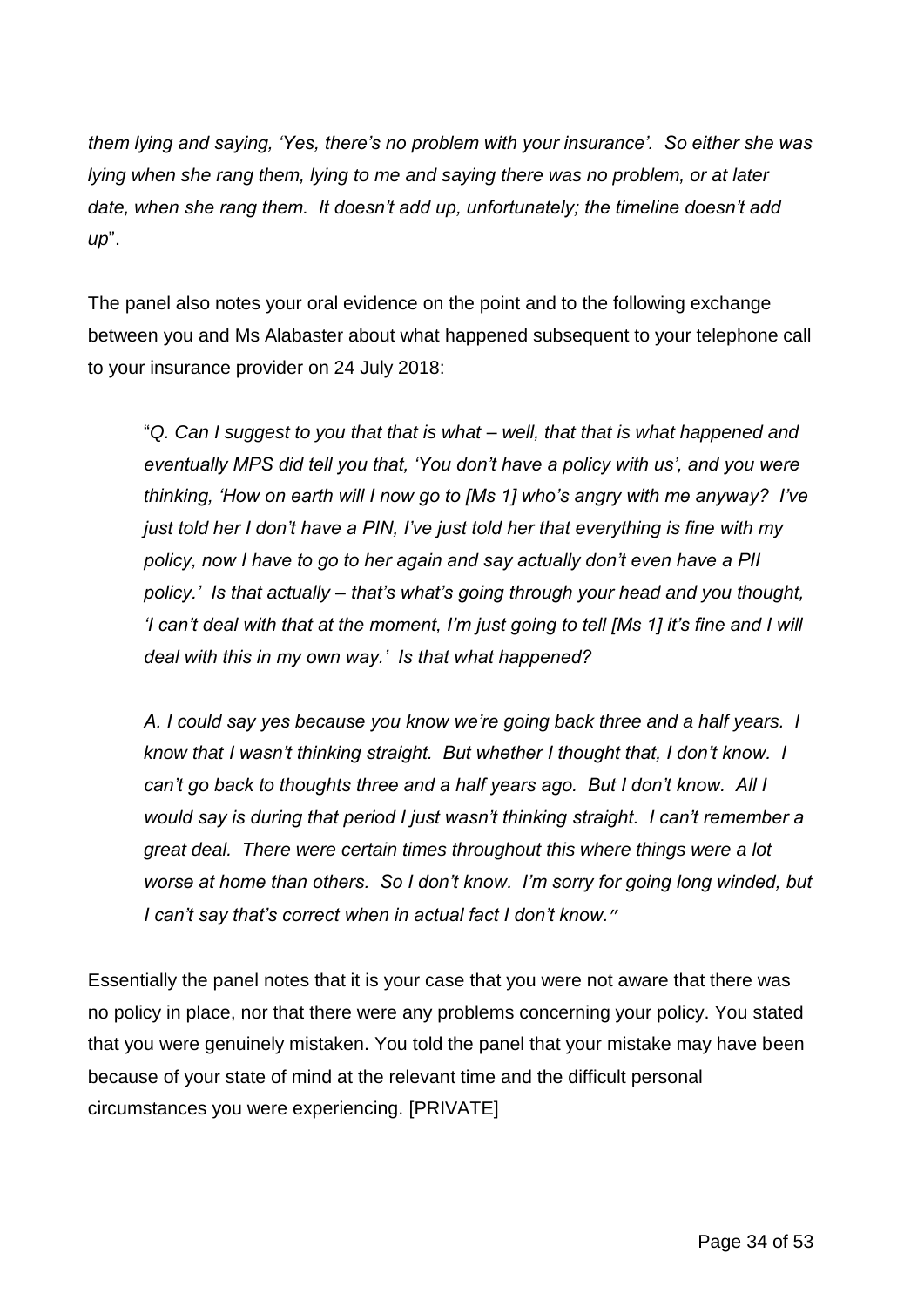Further, it considers that the evidence of Ms 1 as to what occurred on 24 July 2018 was clear and credible and therefore the panel places greater weight upon Ms 1's evidence, in particular that after you had telephoned your insurance provider, you indicated that there were no problems with your insurance. The panel agrees with Ms 1's analysis at (iii) above as to the conclusions to be drawn from your assertion on 24 July 2018 that there were no problems with your insurance, and with the suggested reasons put forward by Ms Alabaster as to why you did not then tell Ms 1 that you were uninsured. The panel does not accept that, if you were uninsured as at 24 July 2018, your insurance provider would have told you during that telephone call that there were "no problems" with your insurance. The panel considers that this would be highly unlikely, especially given that you subsequently applied for insurance cover which was granted four days later on 28 July 2018. The panel is therefore led to the conclusion that you knew this when subsequently telling Ms 1 about the absence of any problems with your insurance cover.

When determining whether you acted dishonestly, the panel again referred to the case of *Ivey v Genting Casinos UK Ltd t/a Crockfords* [2017] UKSC 67.

The panel determined that as a professional, the onus was upon you to secure the PII, which the panel accepts is an essential requirement of a nurse. The panel noted your evidence regarding your poor state of mind at the relevant times. It further noted that your NMC registration had lapsed on 24 July 2018 and at that time, it is more likely than not that your insurance provider would have advised you about this and therefore that you would have been aware there were issues with your insurance. The panel did not have any cogent innocent and/or negligent explanation before it to explain your conduct. It determined that a person who submits to her employer that she holds valid insurance, when she does not, would be considered dishonest by ordinary standards. The panel therefore concluded that you did act dishonestly in relation to charges 12(a) and (b) only and therefore charges 13(a) and (b) are found proved.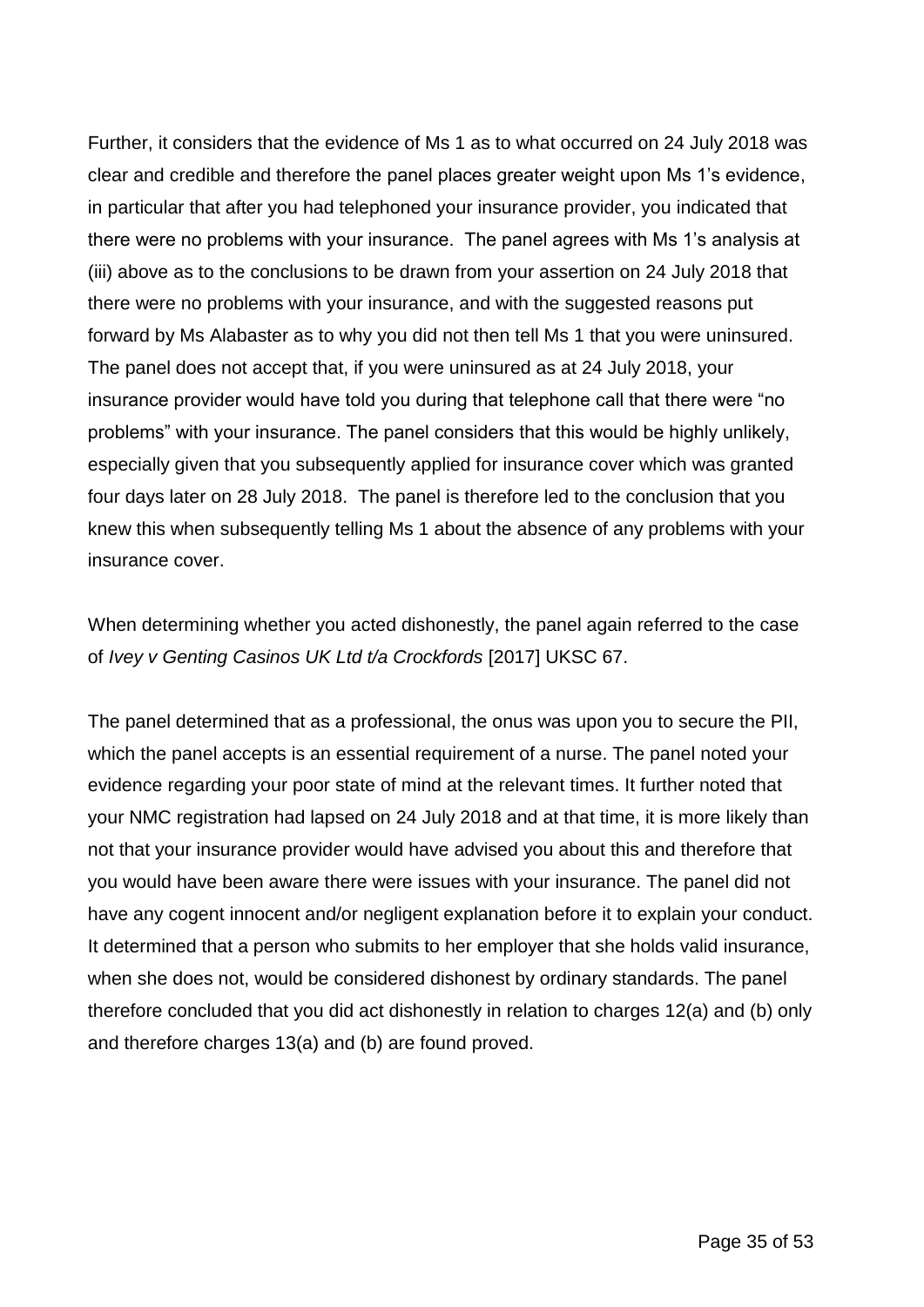### **Fitness to practise**

Having reached its determination on the facts of this case, the panel then moved on to consider, whether the facts found proved amount to misconduct and, if so, whether your fitness to practise is currently impaired. There is no statutory definition of fitness to practise. However, the NMC has defined fitness to practise as a registrant's suitability to remain on the register unrestricted.

The panel, in reaching its decision, has recognised its statutory duty to protect the public and maintain public confidence in the profession. Further, it bore in mind that there is no burden or standard of proof at this stage and it has therefore exercised its own professional judgement.

The panel adopted a two-stage process in its consideration. First, the panel must determine whether the facts found proved amount to misconduct. Secondly, only if the facts found proved amount to misconduct, the panel must decide whether, in all the circumstances, your fitness to practise is currently impaired as a result of that misconduct.

At this stage the panel had before it an additional character testimonial, dated 16 February 2022 and an updated Performance Appraisal, dated 25 January 2022, both of which were submitted by you.

# **Submissions on misconduct**

In coming to its decision, the panel had regard to the case of *Roylance v General Medical Council (No. 2)* [2000] 1 AC 311 which defines misconduct as a *'word of general effect, involving some act or omission which falls short of what would be proper in the circumstances.'*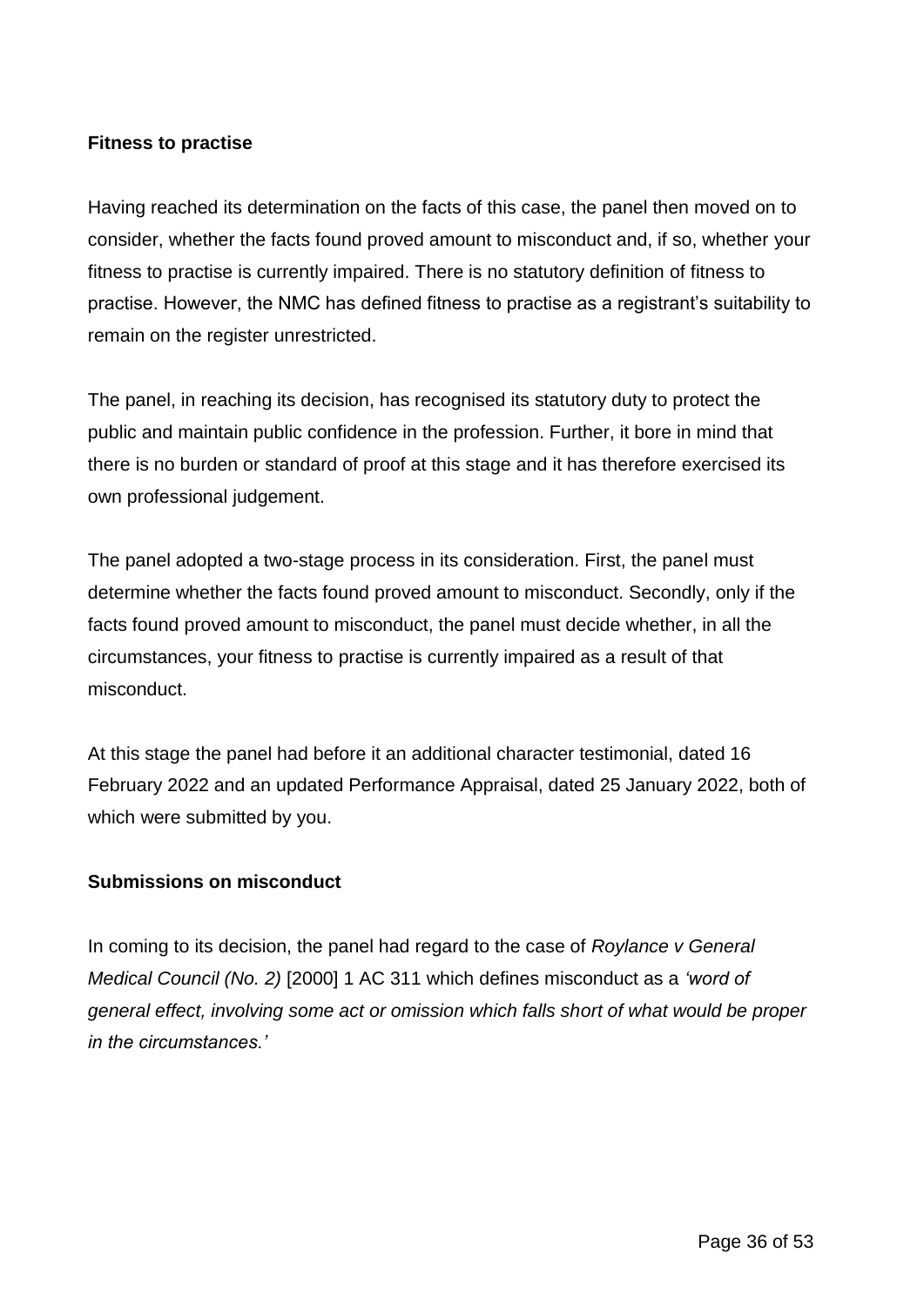Ms Alabaster invited the panel to take the view that the facts found proved amount to misconduct. The panel had regard to the terms of 'The Code: Professional standards of practice and behaviour for nurses and midwives (2015' (the Code) in making its decision.

Ms Alabaster drew the panel's attention to the specific and relevant standards within the Code where your actions amounted to misconduct.

Ms Alabaster submitted that each and every charge, whether found proved or admitted, can be considered as serious failings which fall far short of the standards expected of a registered nurse and amount to misconduct. She reminded the panel that matters of purely personal mitigation ought not to be taken into account at this stage.

# **Submissions on impairment**

Ms Alabaster then moved on to the issue of impairment and addressed the panel on the need to have regard to protecting the public and the wider public interest. This included the need to declare and maintain proper standards and maintain public confidence in the profession and in the NMC as a regulatory body. This included reference to the judgment of Mrs Justice Cox in the case of *Council for Healthcare Regulatory Excellence v (1) Nursing and Midwifery Council (2) and Grant [2011] EWHC 927* (Admin). In paragraph 74, she said:

*'In determining whether a practitioner's fitness to practise is impaired by reason of misconduct, the relevant panel should generally consider not only whether the practitioner continues to present a risk to members of the public in his or her current role, but also whether the need to uphold proper professional standards and public confidence in the profession would be undermined if a finding of impairment were not made in the particular circumstances.'*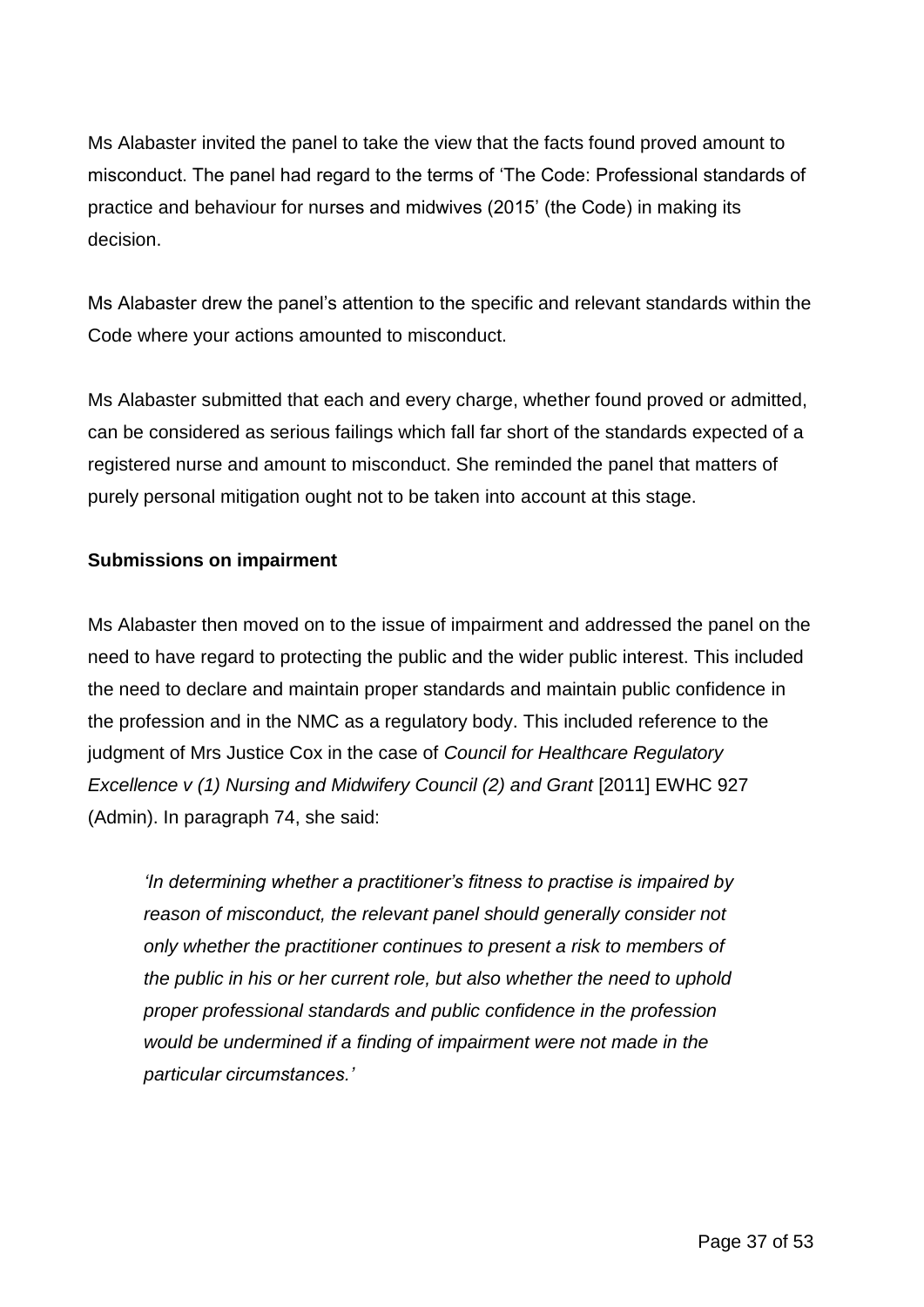In paragraph 76, Mrs Justice Cox referred to Dame Janet Smith's "test" which reads as follows:

*'Do our findings of fact in respect of the doctor's misconduct, deficient professional performance, adverse health, conviction, caution or determination show that his/her fitness to practise is impaired in the sense that s/he:*

- *a) has in the past acted and/or is liable in the future to act so as to put a patient or patients at unwarranted risk of harm; and/or*
- *b) has in the past brought and/or is liable in the future to bring the medical profession into disrepute; and/or*
- *c) has in the past breached and/or is liable in the future to breach one of the fundamental tenets of the medical profession; and/or*
- *d) has in the past acted dishonestly and/or is liable to act dishonestly in the future.'*

Ms Alabaster invited the panel to find that all four limbs are engaged in your case. She submitted that your actions placed patients at unwarranted risk of harm. Ms Alabaster asked the panel to consider the fact that you were in a position of responsibility at a busy surgery at the relevant time period and as a consequence, your failings had the potential to place a large number of patients at risk of harm. Ms Alabaster further submitted that your actions have brought the medical profession into disrepute, particularly in relation to the charges relating to your failure to respect the basic professional requirements of a registered nurse, namely ensuring that you have PII and the correct qualifications to undertake the tasks allocated to you. Ms Alabaster submitted that an ordinary member of the public would be seriously concerned should a nurse not have the necessary insurance in place and this would subsequently affect their trust of nurses caring for them. Ms Alabaster further submitted that the facts found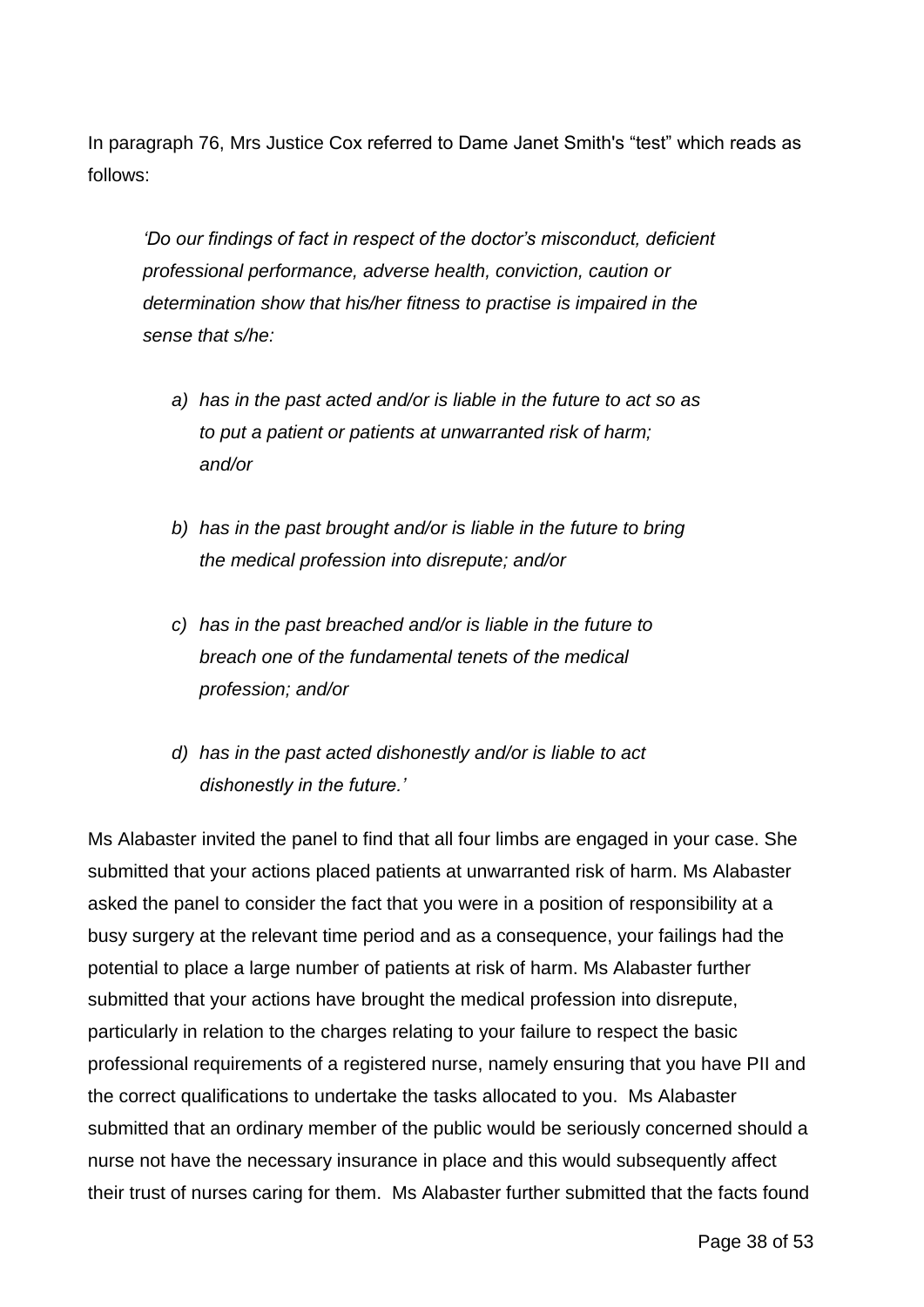proved have breached the fundamental tenets of the nursing profession. She stated that the issue of honesty is the 'bedrock' of the health care profession and therefore, dishonesty can be considered a breach of a fundamental tenet.

In relation to dishonesty, Ms Alabaster stated that the dishonesty found proved can be considered towards the more serious end of the spectrum. She reminded the panel that your dishonesty related to your clinical practice, occurred on repeated occasions and was motivated by personal financial gain and/or an avoidance of taking responsibilities for your actions and/or failings.

Looking forward, Ms Alabaster referred the panel to the case of *Ronald Jack Cohen v General Medical Council* [2008] EWHC 581 (Admin) which addresses the issue of remediation. Ms Alabaster submitted that some elements of your misconduct will be less easy to remediate, specifically your apparent attitudinal issues. She asked the panel to consider the context and circumstances of your misconduct carefully, whilst assessing your insight and whether your failings are indicative of an underlying attitudinal tendency to be dishonest.

Ms Alabaster referred to your mitigation that at the time the charges arose, you were encountering difficult personal circumstances. Whilst the NMC accepts your evidence, Ms Alabaster submitted that those circumstances should not exonerate you from all of the matters found proved and/or admitted and that the public confidence would be undermined should a finding of current impairment not be made.

Mr Clark asked the panel to carefully consider your reflective piece in which you look back on your actions, your personal circumstances and how those factors 'tarnished your career'. Mr Clark informed the panel that you have continued to work since the allegations arose, receiving overwhelming praise from colleagues and management in relation to the care you provide. He reminded the panel that you have not been subject to an interim order during this regulatory process.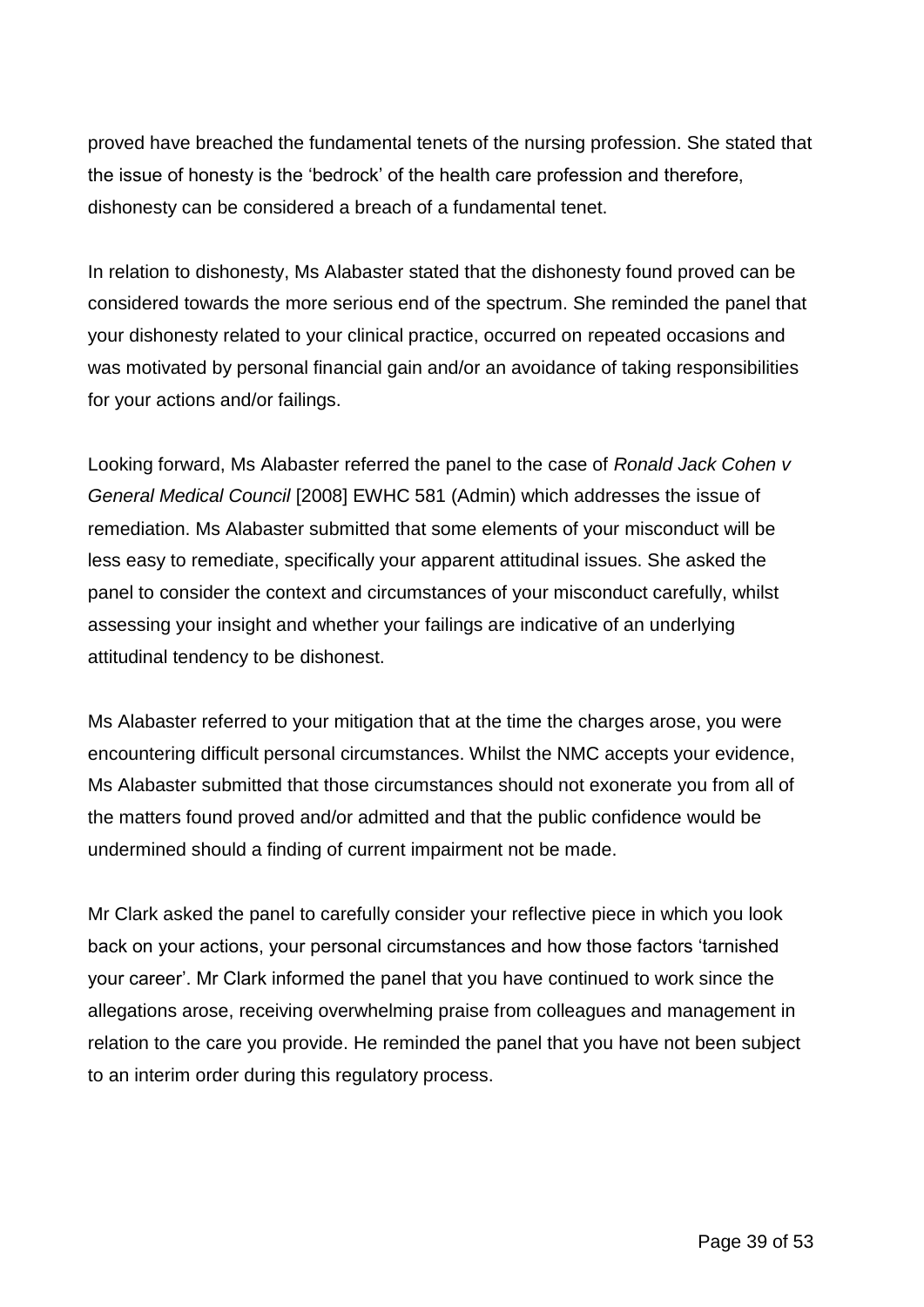Mr Clark referred the panel to the professional development you have undertaken including training in relation to risk management, infection control, medicines management and record keeping. He asked the panel to consider your development alongside the positive appraisals it has before it.

Mr Clark submitted that you have not sought to deny any misconduct and that you have made a number of admissions in relation to your serious failings. He stated that you have not tried to cover up your wrongdoings and that you have apologised for your dishonesty.

Mr Clark reminded the panel that it did not have any evidence before it of actual patient harm. In relation to charge 4, Mr Clark submitted that the harm caused to the patient was 'relatively low' and that you were not solely culpable.

Mr Clark stated that over three years have passed since the allegations arose and that during that time you have developed on a personal level whilst continuing to provide a committed service to nursing. Mr Clark told the panel that there is evidence before it from your current employer indicating that you are trusted implicitly and that no concerns have been raised regarding your honesty or trust. He told the panel that you are now living a rather 'sheltered life', focusing on your job as a nurse.

In relation to the test set out in *CHRE v NMC and Grant,* Mr Clark invited the panel to find that your misconduct fulfils the criteria in relation to the past only. He submitted that it is highly unlikely that there would be a repetition of the actions found proved. Mr Clark told the panel that the misconduct arose in a unique set of circumstances in your life and that the likelihood of those circumstances arising again is highly unlikely to 'completely unlikely'.

Mr Clark submitted that whilst you accept your fitness to practise was impaired in 2017 to 2018, you are no longer impaired. Mr Clark invited the panel to find that all the evidence before it demonstrates that you are a competent and trustworthy nurse. He submitted that you are highly unlikely to present a risk now, or in the future, to patients and/or service users and that a finding of no impairment would not undermine the public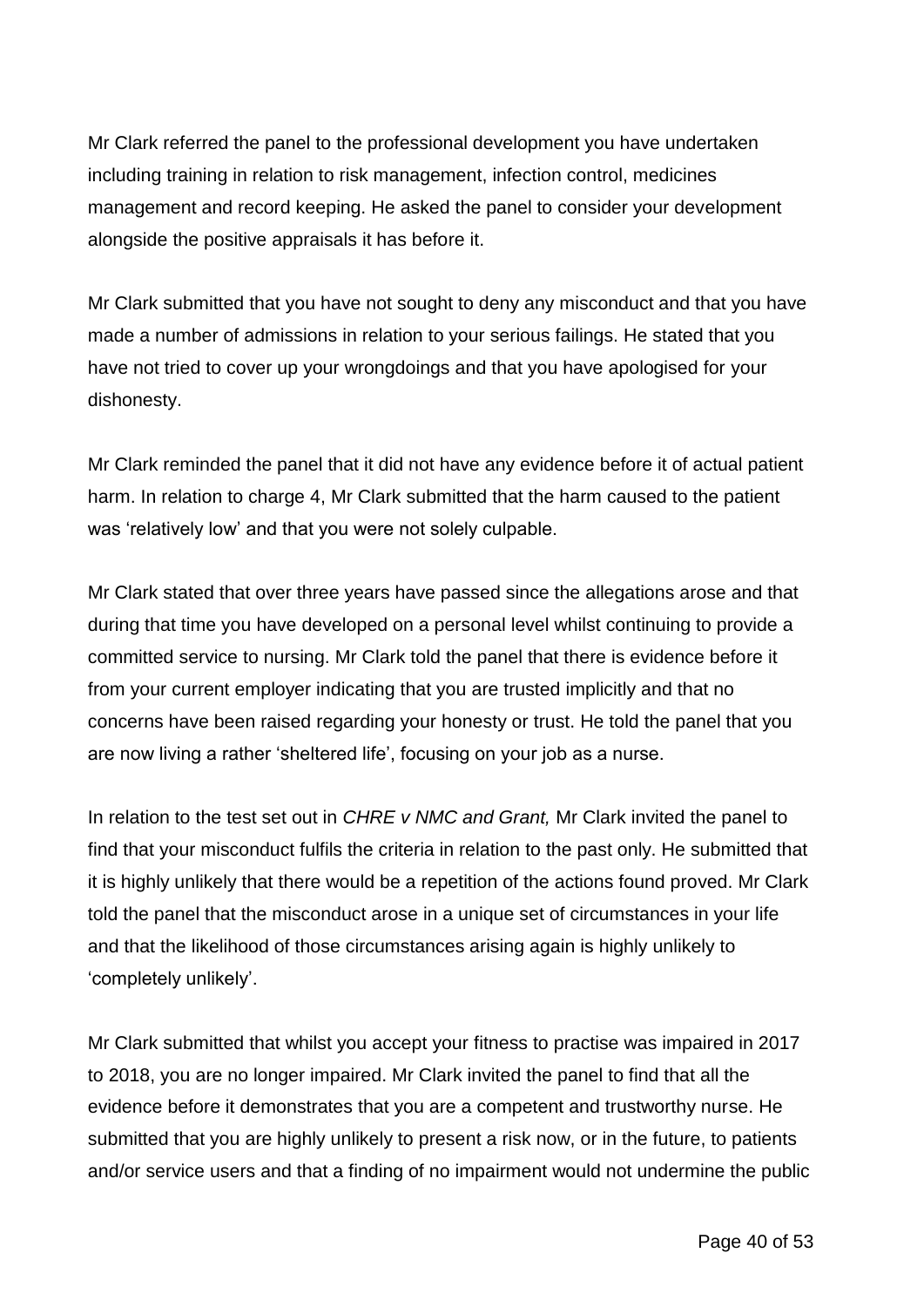confidence. Mr Clark reiterated that you have expressed remorse, and, in your evidence, you have shown the necessary level of insight. He submitted that it would be a reasonable conclusion to determine that you are not impaired.

The panel accepted the advice of the legal assessor which included reference to a number of relevant judgments. These included: *Roylance v General Medical Council* (No 2) [2000] 1 A.C. 311, *Nandi v General Medical Council* [2004] EWHC 2317 (Admin), and *General Medical Council v Meadow* [2007] QB 462 (Admin).

# **Decision and reasons on misconduct**

When determining whether the facts found proved amount to misconduct, the panel had regard to the terms of the Code.

The panel was of the view that your actions did fall significantly short of the standards expected of a registered nurse, and that your actions amounted to a breach of the Code. Specifically:

*"1 Treat people as individuals and uphold their dignity To achieve this, you must:* 

*1.2 make sure you deliver the fundamentals of care effectively* 

*1.4 make sure that any treatment, assistance or care for which you are responsible is delivered without undue delay 1.5 respect and uphold people's human rights*

*6 Always practise in line with the best available evidence To achieve this, you must:*

*6.1 make sure that any information or advice given is evidence based including information relating to using any health and care products or services*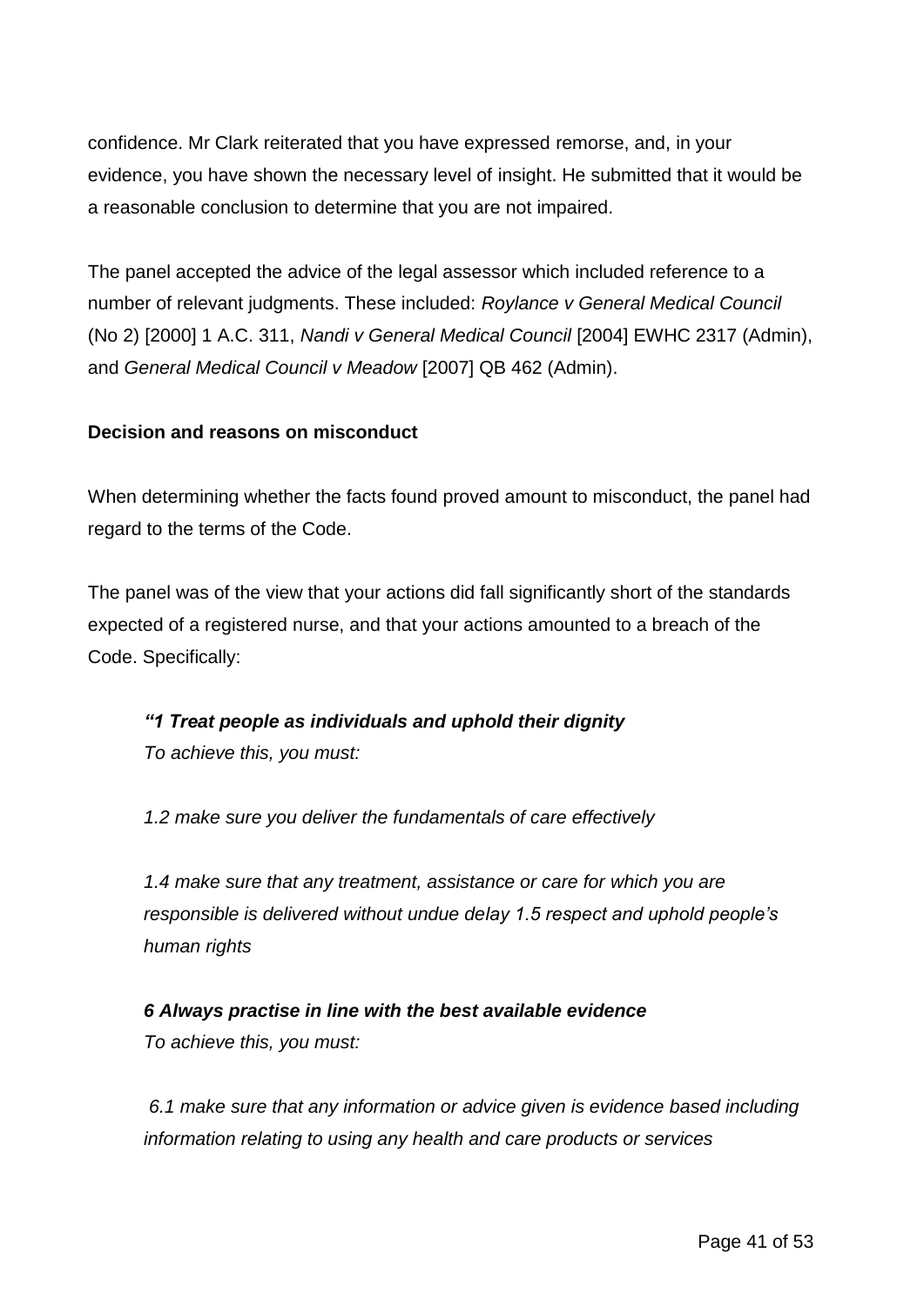## *8 Work co-operatively*

*To achieve this, you must:*

*8.1 respect the skills, expertise and contributions of your colleagues, referring matters to them when appropriate*

*8.2 maintain effective communication with colleagues* 

*8.3 keep colleagues informed when you are sharing the care of individuals with other health and care professionals and staff*

*8.5 work with colleagues to preserve the safety of those receiving care*

*12 Have in place an indemnity arrangement which provides appropriate cover for any practice you take on as a nurse, midwife or nursing associate in the United Kingdom*

*To achieve this, you must:* 

*12.1 make sure that you have an appropriate indemnity arrangement in place relevant to your scope of practice*

*13 Recognise and work within the limits of your competence To achieve this, you must, as appropriate:* 

*13.1 accurately identify, observe and assess signs of normal or worsening physical and mental health in the person receiving care* 

*13.3 ask for help from a suitably qualified and experienced professional to carry out any action or procedure that is beyond the limits of your competence*

*13.5 complete the necessary training before carrying out a new role*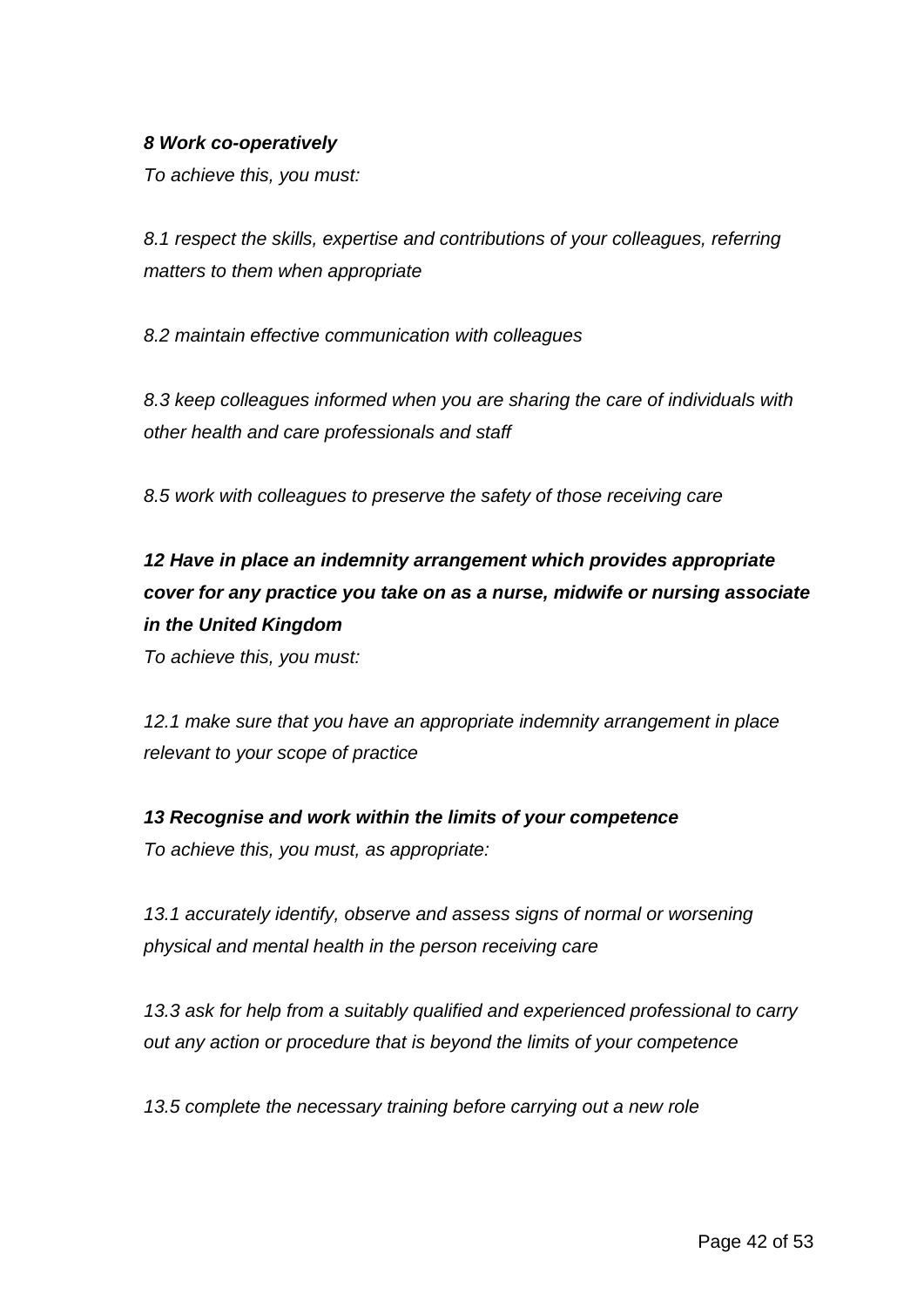*18 Advise on, prescribe, supply, dispense or administer medicines within the limits of your training and competence, the law, our guidance and other relevant policies, guidance and regulations*

# *19 Be aware of, and reduce as far as possible, any potential for harm associated with your practice*

*To achieve this, you must:* 

*19.1 take measures to reduce as far as possible, the likelihood of mistakes, near misses, harm and the effect of harm if it takes place*

*20 Uphold the reputation of your profession at all times* 

*To achieve this, you must:* 

*20.1 keep to and uphold the standards and values set out in the Code* 

*20.2 act with honesty and integrity at all times…*

*20.9 maintain the level of health you need to carry out your professional role"*

The panel appreciated that breaches of the Code do not automatically result in a finding of misconduct. However, the panel determined that your failings were serious, occurring over a prolonged period of time and had the potential to cause patient harm. Whilst the panel has heard evidence in relation to some personal mitigation, it determined that when considering the charges both individually and collectively, a member of the nursing profession would consider your actions as deplorable. The panel therefore found that your actions did fall seriously short of the conduct and standards expected of a nurse and amounted to misconduct.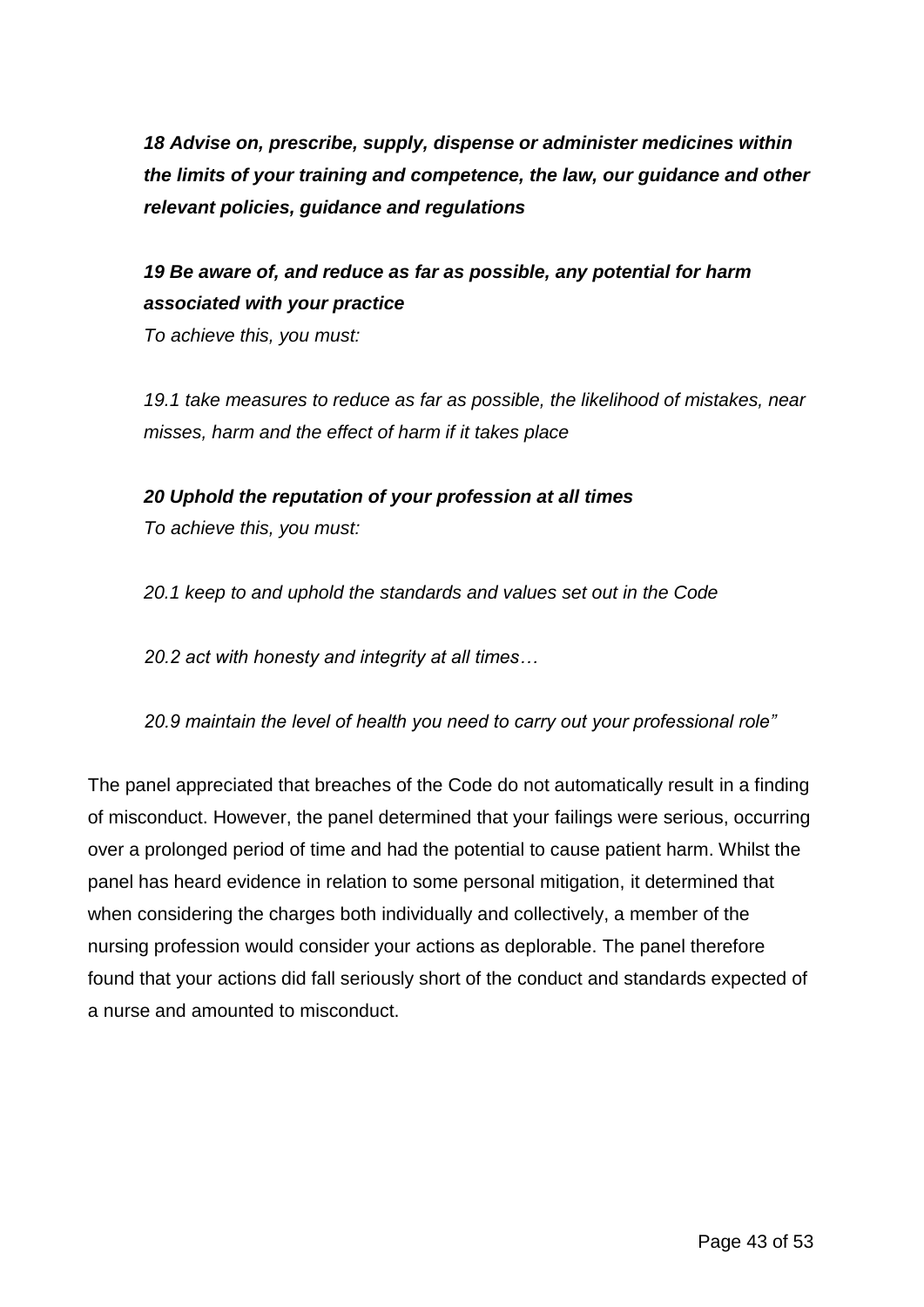## **Decision and reasons on impairment**

The panel went on to decide if as a result of the misconduct, your fitness to practise is currently impaired.

Nurses occupy a position of privilege and trust in society and are expected at all times to be professional. Patients and their families must be able to trust nurses with their lives and the lives of their loved ones. To justify that trust, nurses must be honest and open and act with integrity. They must make sure that their conduct at all times justifies both their patients' and the public's trust in the profession.

In this regard the panel considered the judgment of Mrs Justice Cox in the case of *CHRE v NMC and Grant*. It determined that all four limbs of the test are engaged in your case. Specifically, that your actions have in the past placed patients at an unwarranted risk of harm and subsequently brought the nursing profession into disrepute. The panel further determined that your misconduct, including repeated dishonesty, has breached fundamental tenets of the nursing profession. It was satisfied that confidence in the nursing profession would be undermined if its regulator did not find charges relating to dishonesty extremely serious.

Looking forward, and when considering the case of *Cohen* [2008] EWHC 581 (Admin), the panel determined that some of the misconduct found proved is capable of remediation, but that dishonesty can be inherently difficult to remediate.

The panel considered that, during this hearing, you have been open and honest, providing it with details of your difficult personal circumstances at the time the allegations arose. You have taken steps to address those issues in order to prevent the situation arising again. Further, within your reflective statement you recognise your failings and how your actions impacted upon your colleagues, patients and the reputation of the nursing profession.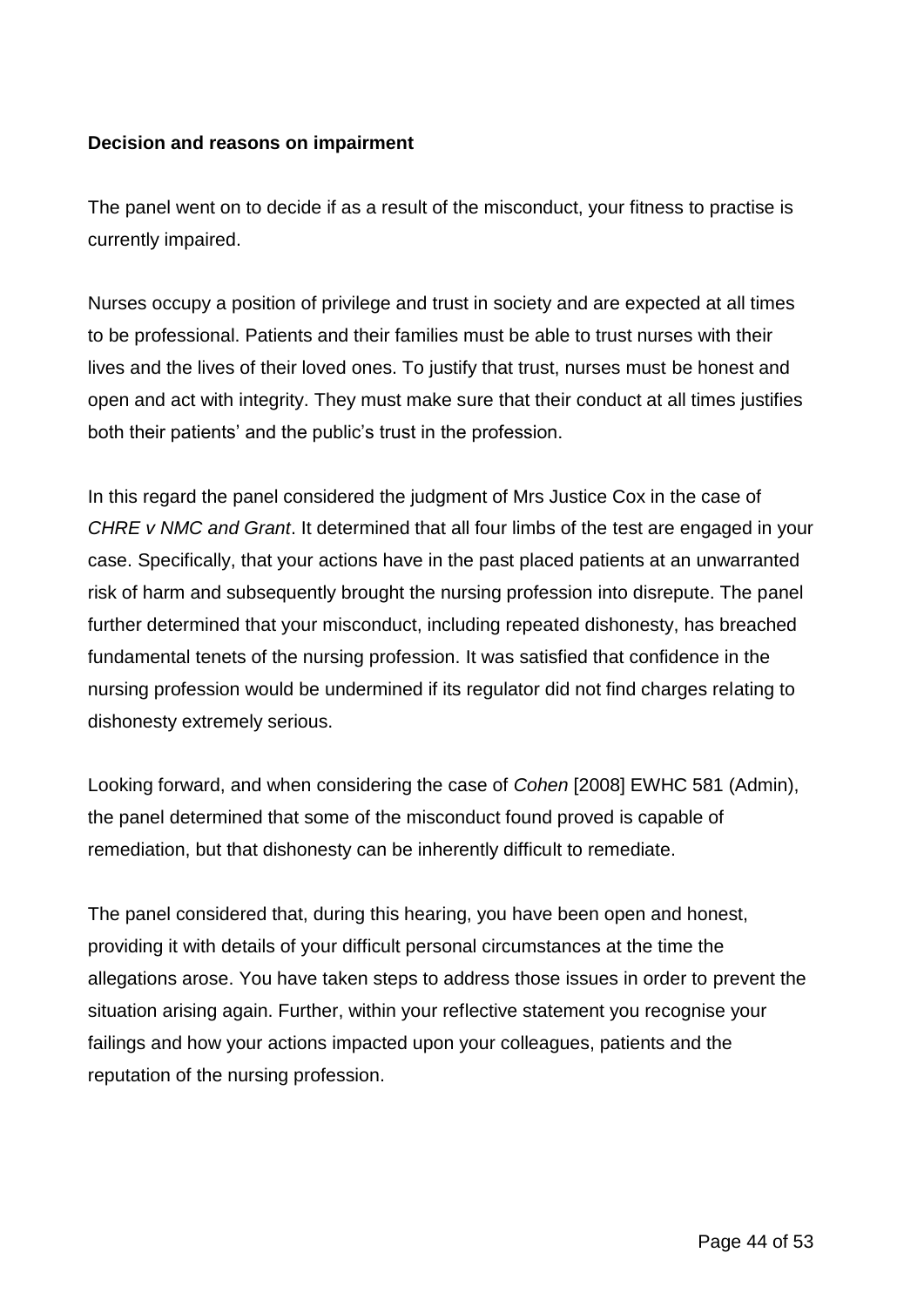The panel was encouraged by the professional development you have undertaken over the past three years. Further, it noted that during this time you have continued to practise as a nurse without restriction and have been promoted to a supervisory role within your current employment. The panel had before it a number of positive testimonials attesting to your character and clinical practice. When considering your reflection and the assessment of your practice, the panel determined that it is highly unlikely that the misconduct found proved would be repeated. [PRIVATE] This indicated to the panel not only an eventual realisation by you of how those domestic issues had impacted upon your professional situation but also a determination to address them, which the panel took as an indicator of how you might deal with similar circumstances in the future. The panel finds that, although your fitness to practise may have been impaired at the time of the incidents, given all of the above, your fitness to practise is not currently impaired on public protection grounds.

However, the panel bore in mind that the overarching objectives of the NMC, namely: to protect, promote and maintain the health, safety, and well-being of the public and patients, and to uphold and protect the wider public interest. This includes promoting and maintaining public confidence in the nursing and midwifery professions and upholding the proper professional standards for members of those professions.

The panel determined that a finding of impairment on public interest grounds is required, not only because of the cumulative number of failings found proved, but also because of the particular seriousness of the findings regarding dishonesty and of prescribing when not authorised to do so. It determined that the public would be concerned should a finding of impairment not be made and that the public interest is such that your misconduct needs to be marked by a finding of current impairment on public interest grounds.

Having regard to all of the above, the panel was satisfied that your fitness to practise is currently impaired on public interest grounds only.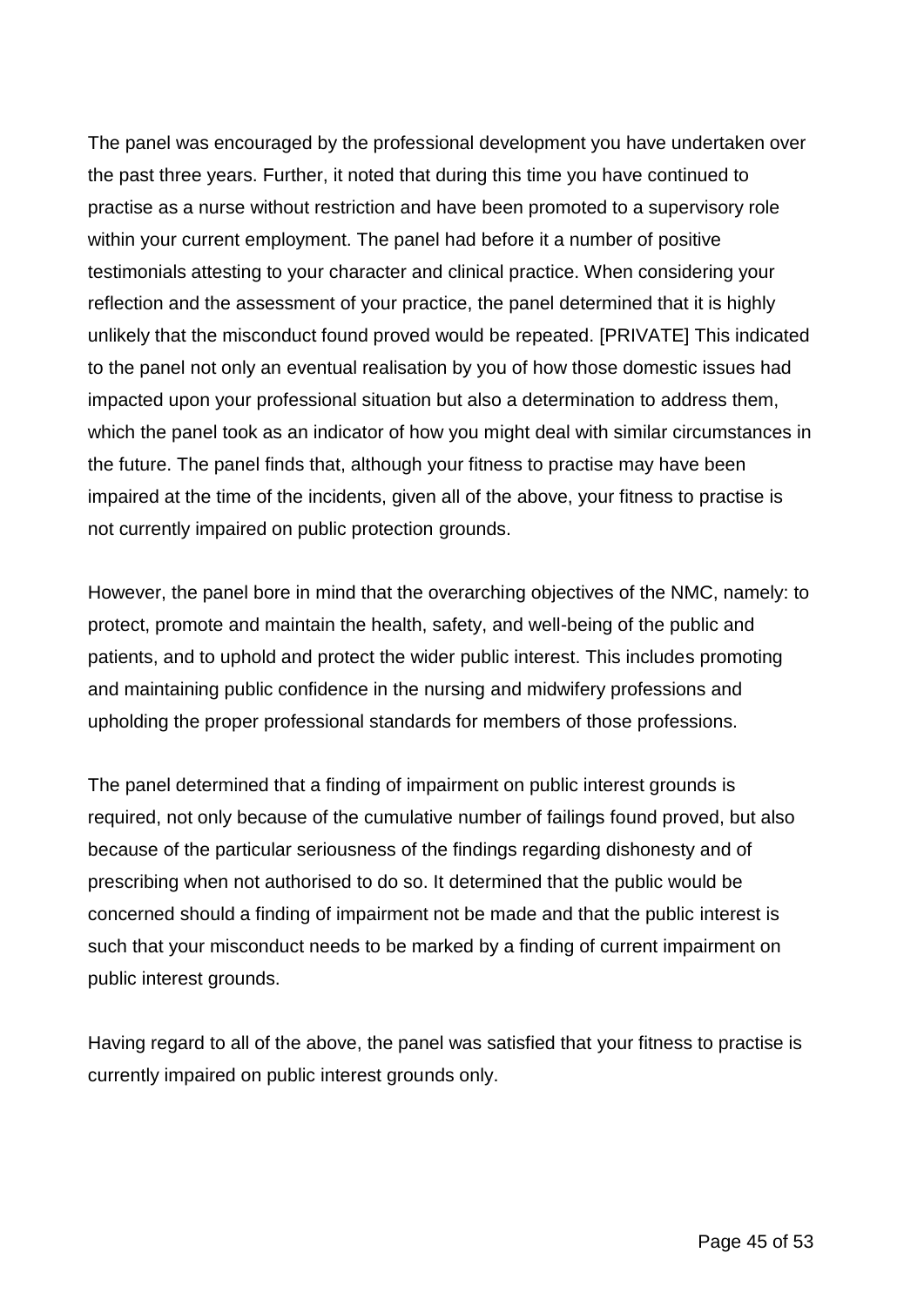## **Sanction**

The panel has considered this case very carefully and has decided to make a suspension order for a period of three months. The effect of this order is that the NMC register will show that your registration has been suspended.

In reaching this decision, the panel has had regard to all the evidence that has been adduced in this case and had careful regard to the Sanctions Guidance (SG) published by the NMC. The panel accepted the advice of the legal assessor.

### **Evidence and Submissions on sanction**

At this stage, you gave evidence to the panel under affirmation. You acknowledged the panel's decision in relation to your current impairment. You told the panel that you feel remorseful and acknowledged that you have embarrassed yourself and the profession. You stated that you want to prove that you are a good and effective nurse should you be given the opportunity to continue practising. When questioned, you informed the panel that should you be suspended, your employer would not be able to hold your job open until the suspension ended. You stated that your employer has indicated that should conditions be placed on your practice, they would be supportive. You asked the panel to have faith and confidence in you.

Ms Alabaster invited the panel to impose either a suspension order or a striking off order. She provided the panel with what the NMC determines are mitigating and aggravating features in your case. Ms Alabaster acknowledged that you do not have any previous regulatory concerns. However, she referred the panel to the NMC's guidance in this regard, specifically:

*"Sometimes, the nurse, midwife or nursing associate's conduct may be [so](https://www.nmc.org.uk/ftp-library/sanctions/sanctions-serious-cases/)  [serious](https://www.nmc.org.uk/ftp-library/sanctions/sanctions-serious-cases/) that it is fundamentally incompatible with continuing to be a registered professional. If this is the case, the fact that the nurse, midwife or nursing associate does not have any fitness to practise history cannot change the fact that what they have done cannot sit with them remaining on our register.*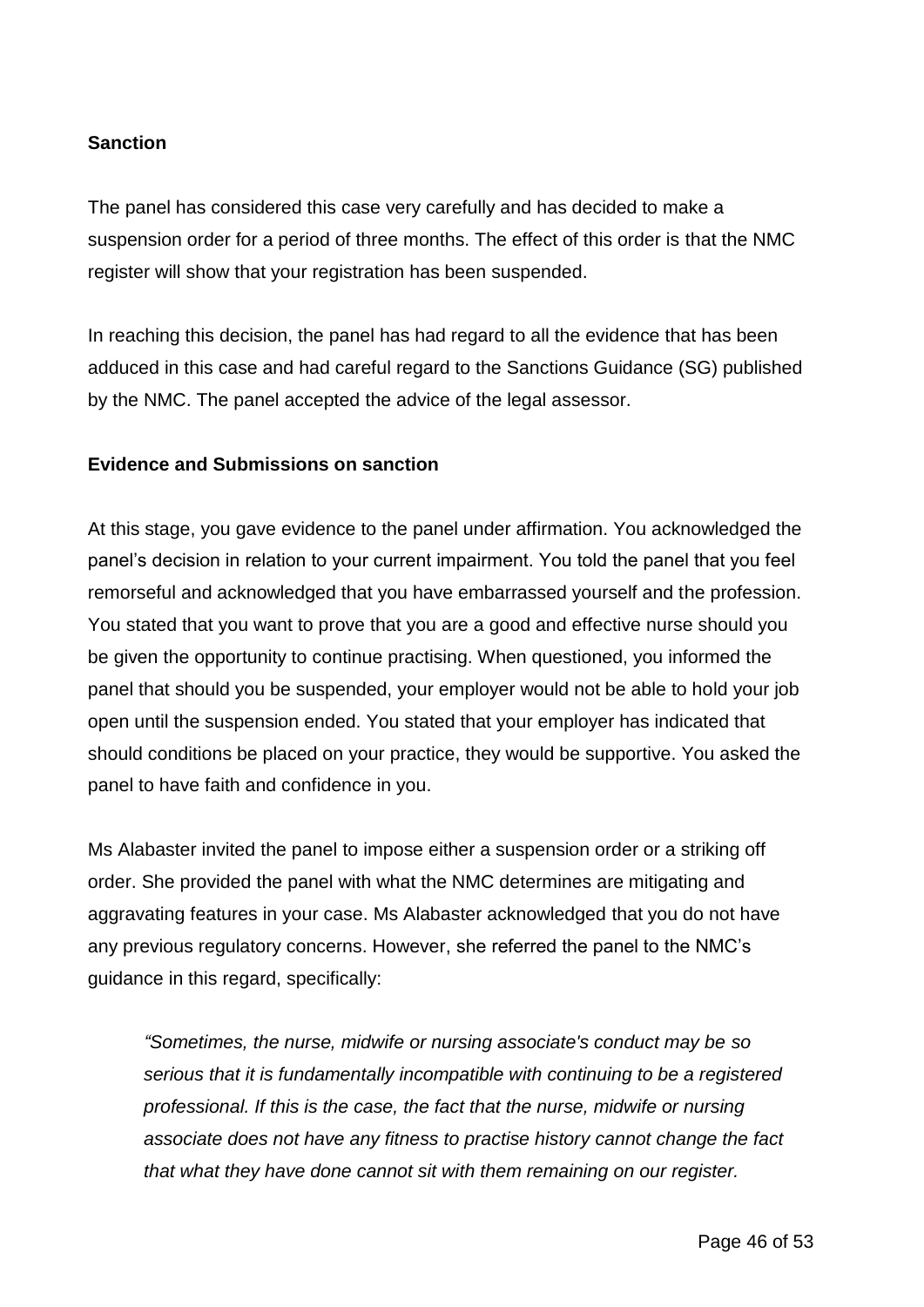*For these reasons, panels should bear in mind there will usually be only limited circumstances where the concept of a 'previously unblemished career'<sup>3</sup> will be a relevant consideration when they are deciding which sanction is needed, or in giving their reasons."*

Ms Alabaster submitted that given the serious nature of your misconduct and dishonesty, neither taking no further action nor imposing a caution order would be appropriate to mark the public interest identified in your case. She stated that should the panel be minded to impose a caution order, the order should be made for the maximum period of five years. Ms Alabaster further stated that a conditions of practice order would not be suitable in this case as such an order is designed for cases relating to clinical deficiencies.

Mr Clark asked the panel to carefully balance the public interest against your own interests. He submitted that a considerable period of time has passed since the allegations arose during which you have become an asset to your current employer. Mr Clark stated that a suspension order would deny your employer and patients a committed and trustworthy nurse.

Mr Clark reminded the panel that the misconduct occurred over a limited time period, [PRIVATE], Mr Clark stated that you demonstrated insight at an early stage, making admissions to several serious charges.

Mr Clark accepted that taking no further action is not appropriate. He submitted that a lengthy caution order would be more proportionate, and a period of five years would satisfy the public interest. Mr Clark further submitted that a conditions of practice order would allow you to reflect, over a period of time, on your practice in relation to the impairment found by the panel, whilst continuing to improve your professional development. Mr Clark stated that both a striking off order or a suspension order would be disproportionate and indeed a striking off order would bring to an end the career of a valuable nurse and deprive the public of your services.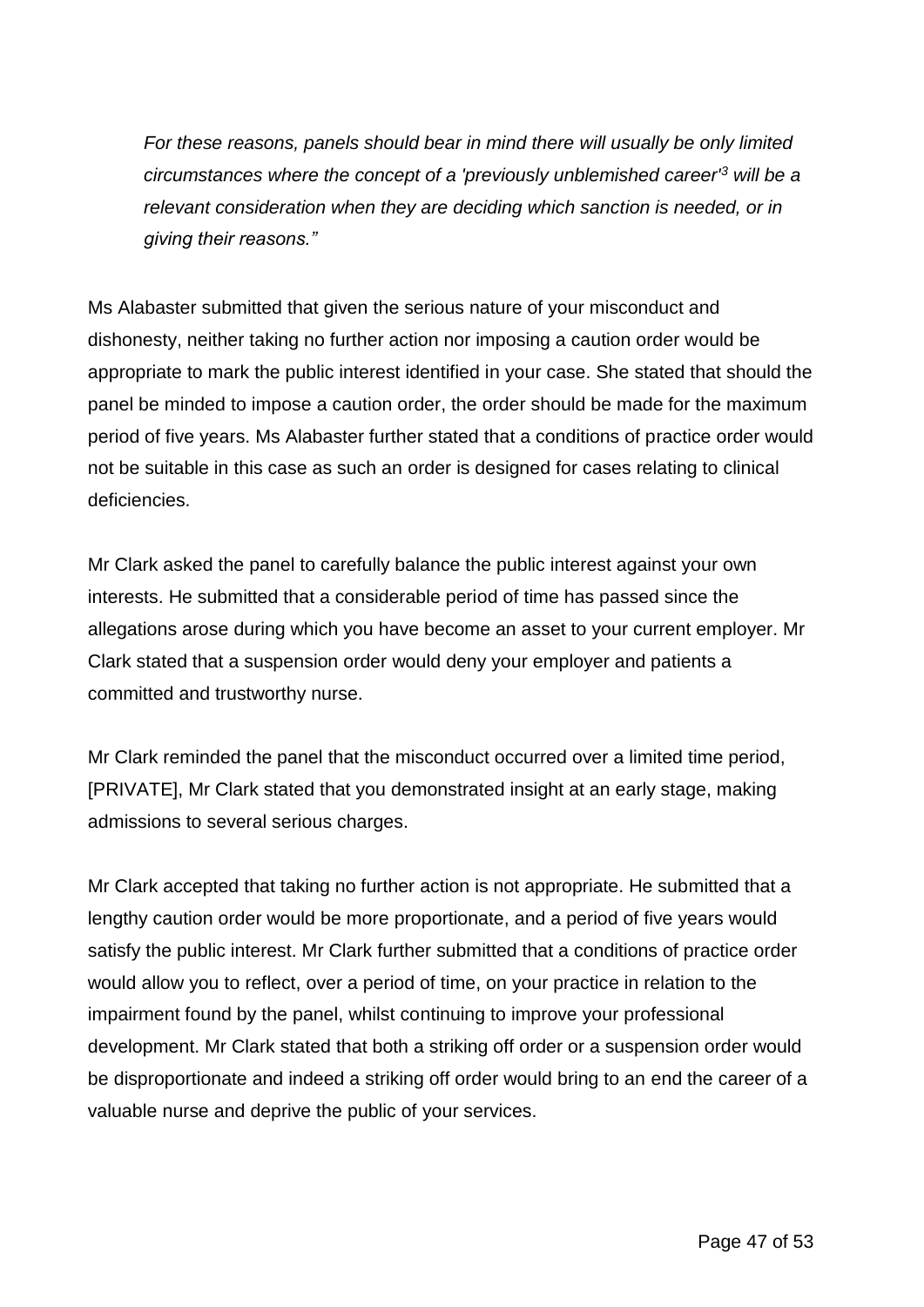## **Decision and reasons on sanction**

Having found your fitness to practise currently impaired, the panel went on to consider what sanction, if any, it should impose in this case. The panel has borne in mind that any sanction imposed must be appropriate and proportionate and, although not intended to be punitive in its effect, may have such consequences. The panel had careful regard to the SG. The decision on sanction is a matter for the panel independently exercising its own judgement.

The panel took into account the following aggravating features:

- Your misconduct occurred over a prolonged period of time, demonstrating a pattern of dishonest behaviour in relation to three distinct areas of your practice; and
- Your misconduct had the potential to place patients at an unwarranted risk of harm and on one occasion, caused actual harm.

The panel also took into account the following mitigating features:

- You have demonstrated insight into your failings, which included early admissions to some of the charges and genuine remorse, such that the panel found that the likelihood of repetition was highly unlikely;
- You have maintained your professional practice throughout these proceedings;
- [PRIVATE].
- There have been no previous regulatory concerns in your otherwise unblemished career since 2004, nor any repetition of your misconduct; and
- At the time the allegations arose you were experiencing particularly difficult personal circumstances.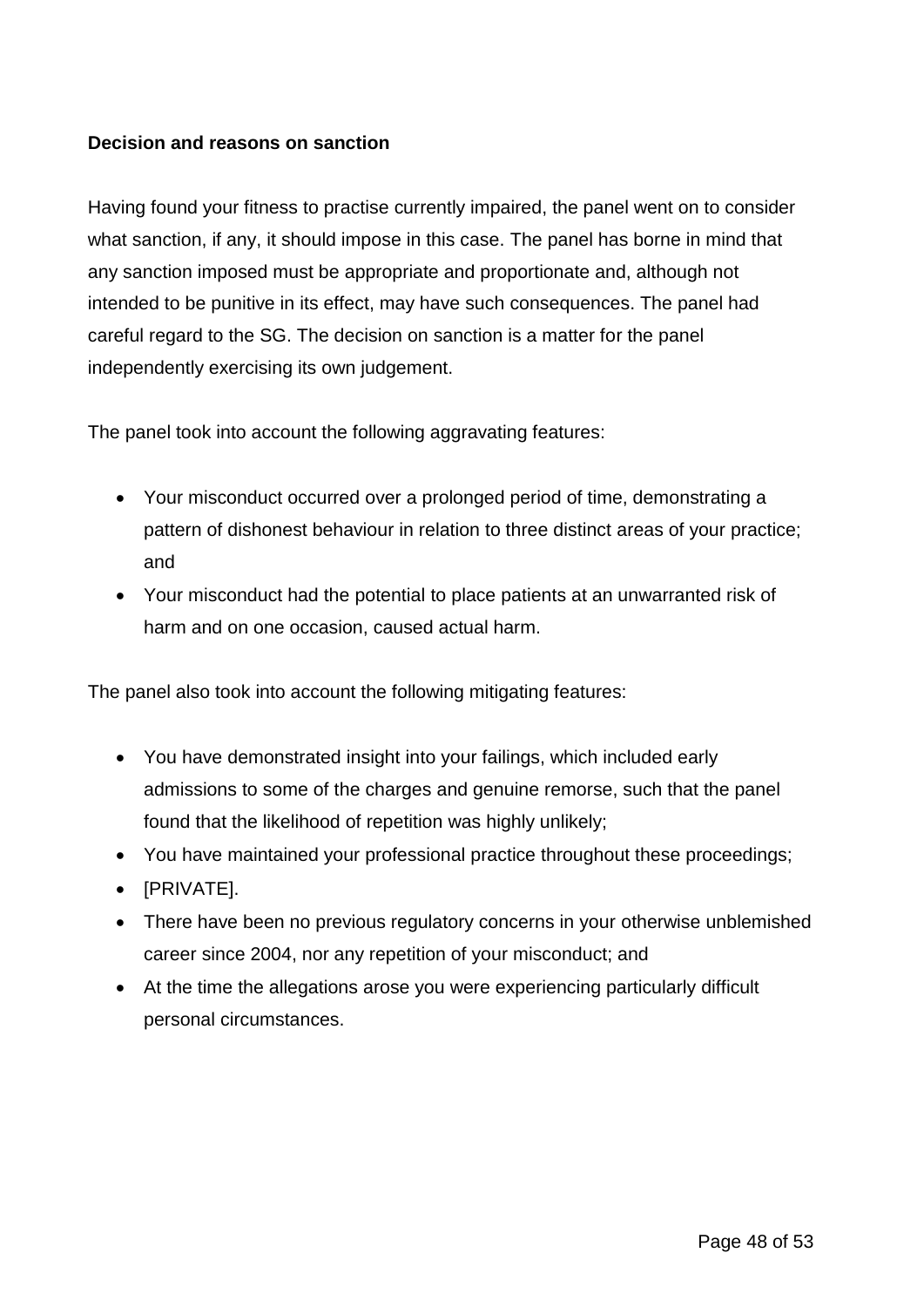The panel carefully considered the NMC's guidance on cases involving dishonesty. It determined that your dishonesty did breach the professional duty of candour. Whilst there was some personal gain resulting from your dishonesty, particularly in relation to the prescribing of Botox when you were not authorised to do so, the panel acknowledged that, arguably, there were mitigating circumstances surrounding this issue [PRIVATE].

The panel next determined whether your dishonesty involved premeditated, systematic or longstanding deception. It was of the view that the charges relating to prescribing Botox involved a degree of premeditation and that the deception regarding that issue was longstanding and repetitive, in relation to the dishonesty regarding the PII and the smoking cessation issues, the panel concluded that at the relevant times, you did not have a clear mind and were acting in a 'reactive way'. Moreover, in relation to the PII issue, although you lied to Ms 1 about the PII being in place, you swiftly remedied the situation within four days. However, overall, your dishonesty was not a one off incident, nor was it spontaneous or opportunistic, but neither, in the panel's judgement, is it the most serious example of dishonesty.

The panel first considered whether to take no action but concluded that this would be inappropriate in view of the seriousness of the case. The panel therefore decided that it would be neither proportionate nor in the public interest to take no further action.

It then considered the imposition of a caution order but again determined that, due to the seriousness of the case and your repeated dishonesty, an order that does not restrict your practice would not be appropriate in the circumstances. The SG states that a caution order may be appropriate where '*the case is at the lower end of the spectrum of impaired fitness to practise and the panel wishes to mark that the behaviour was unacceptable and must not happen again.'* The panel considered that your misconduct was not at the lower end of the spectrum and that a caution order would be inappropriate in view of the issues identified. The panel therefore decided that it would be neither proportionate nor in the public interest to impose a caution order.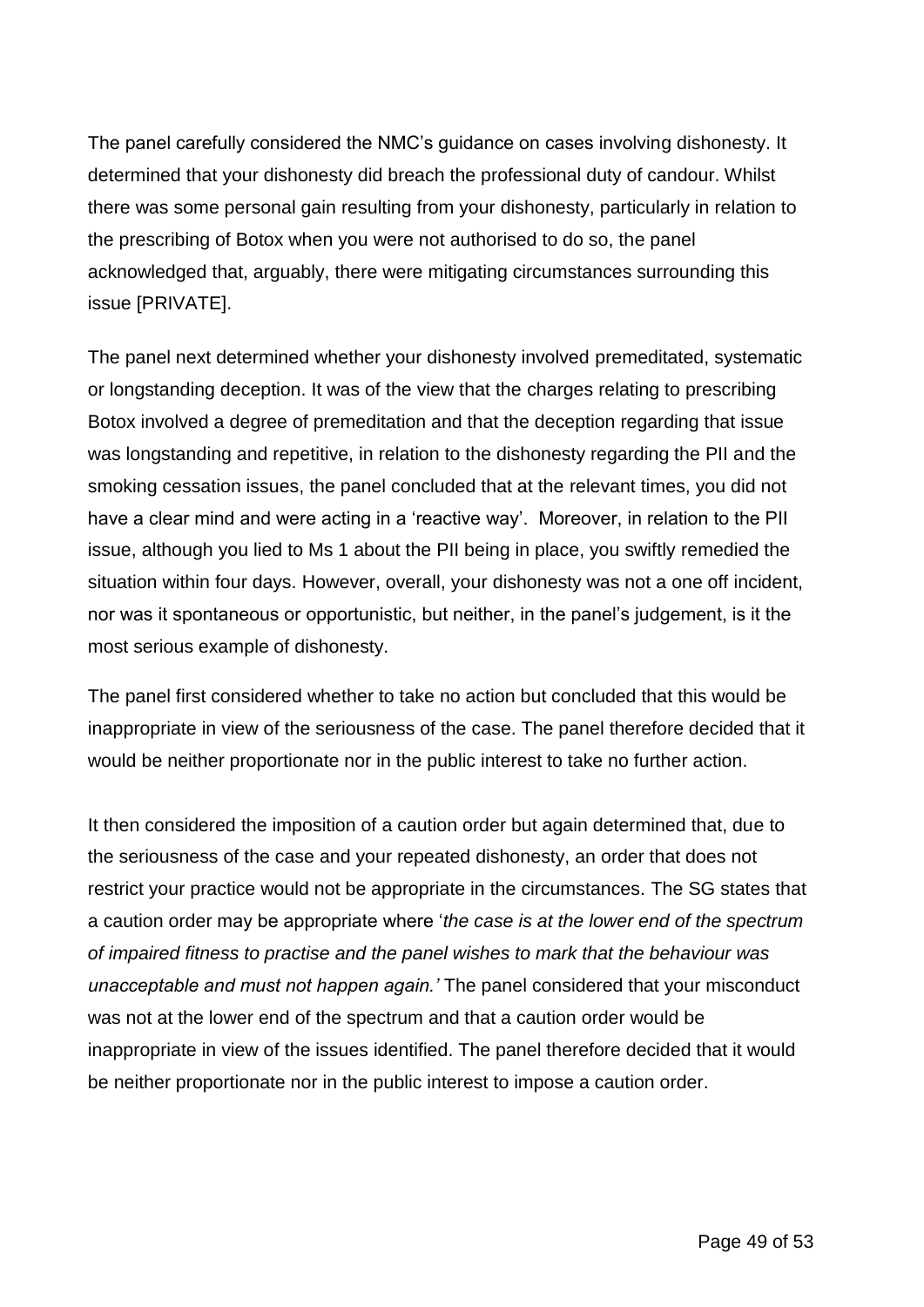The panel next considered whether placing conditions of practice on your registration would be a sufficient and appropriate response. It is mindful that any conditions imposed must be proportionate, measurable and workable. The panel is of the view that there are no practical or workable conditions that could be formulated, especially given that impairment was found on public interest grounds only, you are having remediated your failings in respect of the clinical concerns in your practice.

Accordingly, the panel concluded that the placing of conditions on your registration would not adequately address the seriousness of this case and would not address the public interest concerns identified.

The panel then went on to consider whether a suspension order would be an appropriate sanction. The SG states that suspension order may be appropriate where *"the Committee is satisfied that the nurse or midwife has insight and does not pose a significant risk of repeating behaviour".* 

The panel was satisfied that, in this case, your misconduct was not fundamentally incompatible with remaining on the register. Whilst it appreciated Ms Alabaster's argument that "a pathway" to striking off could be identified, and that the nature of your misconduct (involving three areas of dishonesty and unauthorised prescribing) was particularly serious, it also took account of the mitigating features of your case, [PRIVATE].

In addition, the panel accepts that you have reflected considerably about your failings, and continue to do so, so much so that: you appreciate that what you have done was wrong; are fully aware of the effects of your actions; and are determined to ensure that such misconduct never re-occurs. The panel is also satisfied that you have developed appropriate strategies to cope with similar situations in the future.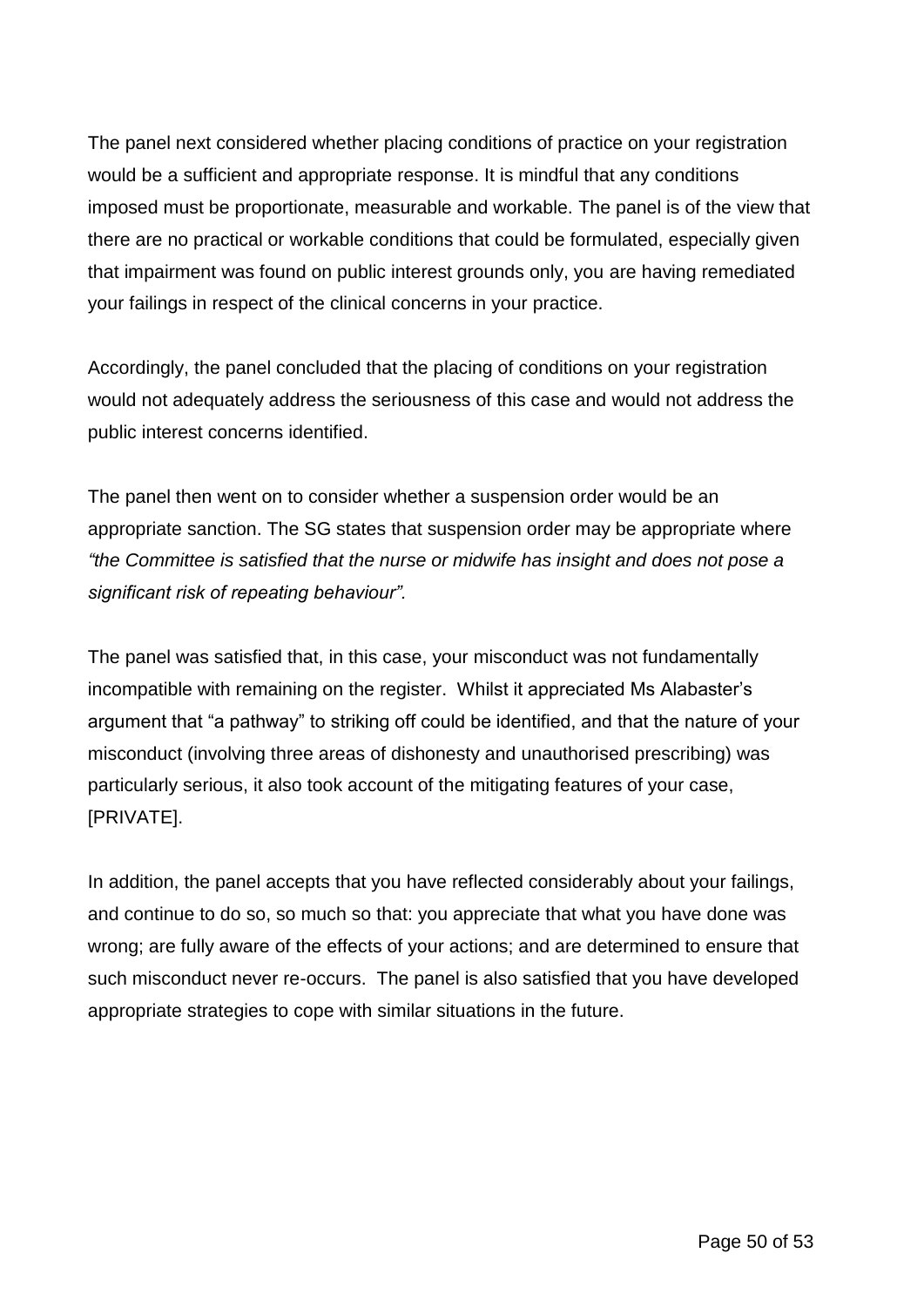Accordingly, notwithstanding the seriousness of your misconduct, given the unusual context of your actions and the significant remediation that you have undertaken, the panel concludes that the public interest would be satisfied by a period of suspension, which would be sufficient to mark the seriousness of your misconduct and send out a message to the profession and to the public that such actions will not be tolerated.

The panel next considered what would be the appropriate length of such a suspension. It has taken account of the aggravating and mitigating factors and, in addition to the current appraisals and the positive testimonials from your current place of work, notes the argument of Mr Clark that it would be in the public interest to minimise the absence from practice of an otherwise good and valued nurse. Taking all these factors into account, the panel concluded that a short three month suspension would be appropriate in the particular circumstances of your case. Noting your evidence about the adverse effect that any suspension would have upon your current employment, the panel is satisfied that such a period of suspension would nonetheless be a significant reminder to you of the unacceptability of your actions and would send an appropriate message to the rest of the profession and to the public that such behaviour will result, at a minimum, in a nurse's suspension from practice.

The panel did, as suggested by Ms Alabaster, go on to consider whether a striking-off order would be proportionate but, taking account of all the information before it, and of the mitigation provided, the panel concluded that it would be disproportionate. Whilst the panel acknowledges that a suspension may have a punitive effect, it would be unduly punitive in your case to impose a striking-off order.

Balancing all of these factors the panel has concluded that a suspension order would be the appropriate and proportionate sanction.

The panel noted the hardship such an order will inevitably cause you. However, this is outweighed by the public interest in this case.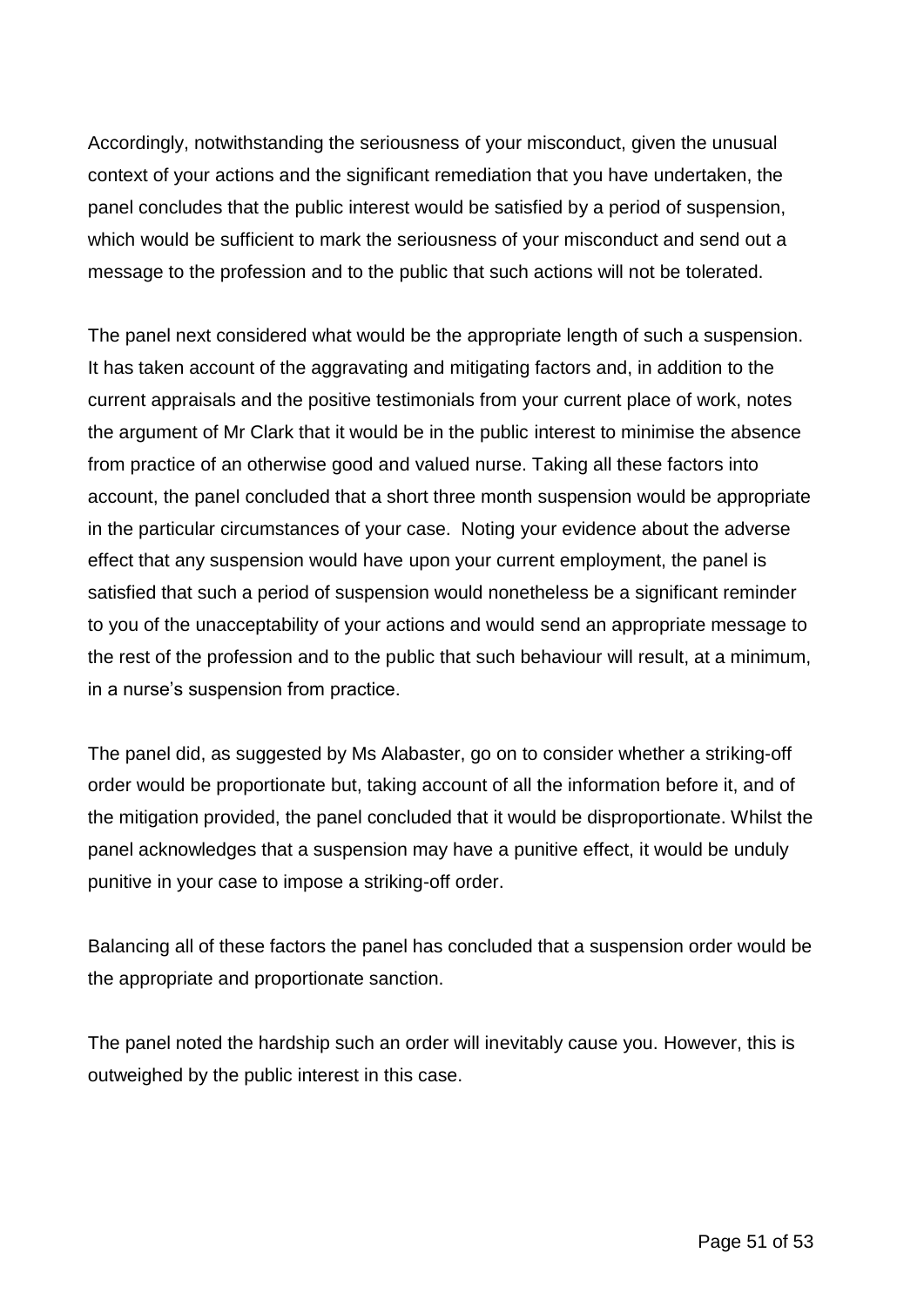The panel considered that this order is necessary to mark the importance of maintaining public confidence in the profession, and to send to the public and the profession a clear message about the standard of behaviour required of a registered nurse.

The panel determined that a suspension order for a period of three months was appropriate in this case to mark the seriousness of the misconduct and your repeated dishonesty.

Having found that your fitness to practise is currently impaired, the panel bore in mind that it determined there were no public protection concerns arising from its decision. In this respect it found your fitness to practise impaired on the grounds of public interest.

In accordance with Article 29 (8A) of the Order the panel may exercise its discretionary power and determine that a review of the substantive order is not necessary.

The panel was satisfied that the suspension order will satisfy the public interest in this case and will maintain public confidence in the profession as well as the NMC as the regulator. Further, the suspension order will declare and uphold proper professional standards. Accordingly, the current suspension order will expire without review.

This will be confirmed to you in writing.

### **Interim order**

As the suspension order cannot take effect until the end of the 28-day appeal period, the panel has considered whether an interim order is required in the specific circumstances of this case. It may only make an interim order if it is satisfied that it is necessary for the protection of the public, is otherwise in the public interest or in your own interest until the suspension sanction takes effect. The panel heard and accepted the advice of the legal assessor.